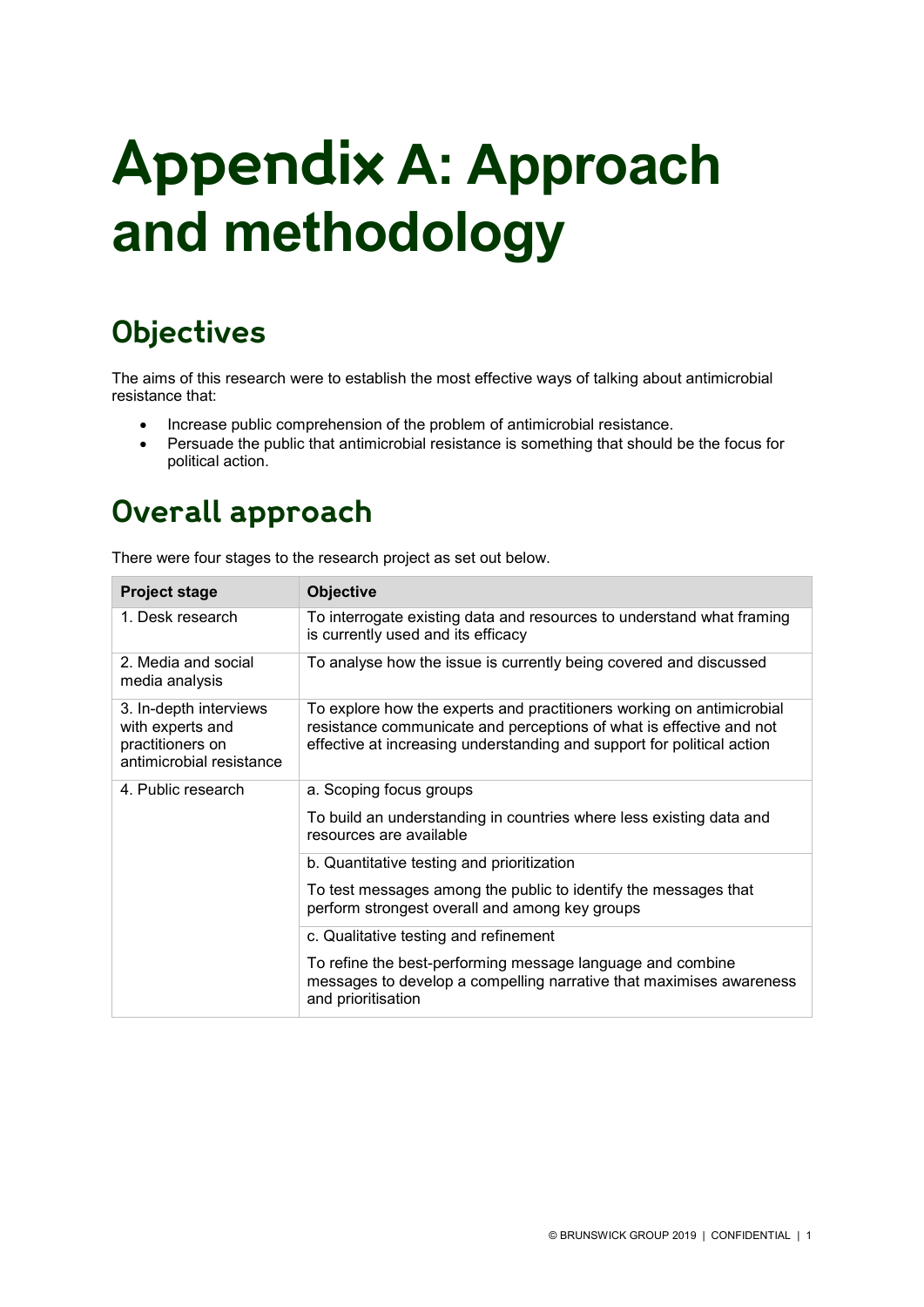# **1. Methodology**

This section sets out a detailed methodology for each project stage. All research and analysis was conducted by Brunswick Group [\(https://www.brunswickgroup.com\)](https://www.brunswickgroup.com/).

### **Advisory panel**

At the beginning of this project, an advisory group was set up, consisting of a small group of experts and practitioners on antimicrobial resistance. The project team were then able to consult with this group and draw on their expertise at various stages of the project. This included providing initial input into the objectives and approach, sharing views on the development of frames and messaging and sharing thoughts on initial findings. This guidance has been incredibly valuable, and the project team would like to take this opportunity to thank this group for their input.

While this group were important in shaping and guiding the project, the specific ideas and recommendations in the report should not be attributed to individual members of the advisory group or the organisations they represent.

### **Wider antimicrobial resistance network**

At key moments over the course of the project, a wider group of experts and practitioners on antimicrobial resistance were engaged with – via a series of webinars. These webinars offered an opportunity to share initial findings with this group, who provided observations and feedback. This guidance was valuable in shaping the subsequent stages of the project and reporting and recommendations.

### **Academic review**

-

The project team would also like to thank Professor Jennifer Hudson, Head of Department & Professor of Political Behaviour at University College London, for her methodological guidance and for ensuring that the recommendations in the report are based on rigorous communications research.

# **Geographic scope**

The research encompassed seven countries: UK, US, Germany, Japan, India, Thailand, Kenya.

These countries were chosen to ensure the research captured a broad range of perspectives on the issue. A key consideration here was to include countries that cover both the Global North and South. Countries were also selected to ensure coverage of key hubs of international influence on antimicrobial resistance, major contributors to global antibiotic consumption, as well as countries with notably increasing and decreasing levels of antibiotic consumption. A more detailed rationale for the selection of these countries is set out in the table below.

| <b>Region</b> | Country | <b>Rationale</b>                                                                                                                                                                                                                                                                                            |  |
|---------------|---------|-------------------------------------------------------------------------------------------------------------------------------------------------------------------------------------------------------------------------------------------------------------------------------------------------------------|--|
| Global        | UK      | A hub of influence on antimicrobial resistance, with many experts<br>$\bullet$<br>based here<br>The UK Government has taken a leadership role on antimicrobial<br>$\bullet$<br>resistance – e.g. The Review on Antimicrobial Resistance                                                                     |  |
| <b>North</b>  | Germany | A hub of influence on antimicrobial resistance, with many experts<br>$\bullet$<br>based here<br>Germany's 2017 G20 presidency saw the prioritisation of<br>$\bullet$<br>antimicrobial resistance as an issue to be addressed<br>Antibiotic use has increased in the last 15 years <sup>1</sup><br>$\bullet$ |  |

*Table: Rationale for country inclusion*

<span id="page-1-0"></span><sup>1</sup> Eili Y. Klein, Thomas P. Van Boeckel, Elena M. Martinez, Suraj Pant, Sumanth Gandra, Simon A. Levin, Herman Goossens, Ramanan Laxminarayan. (2018). Global increase and geographic convergence in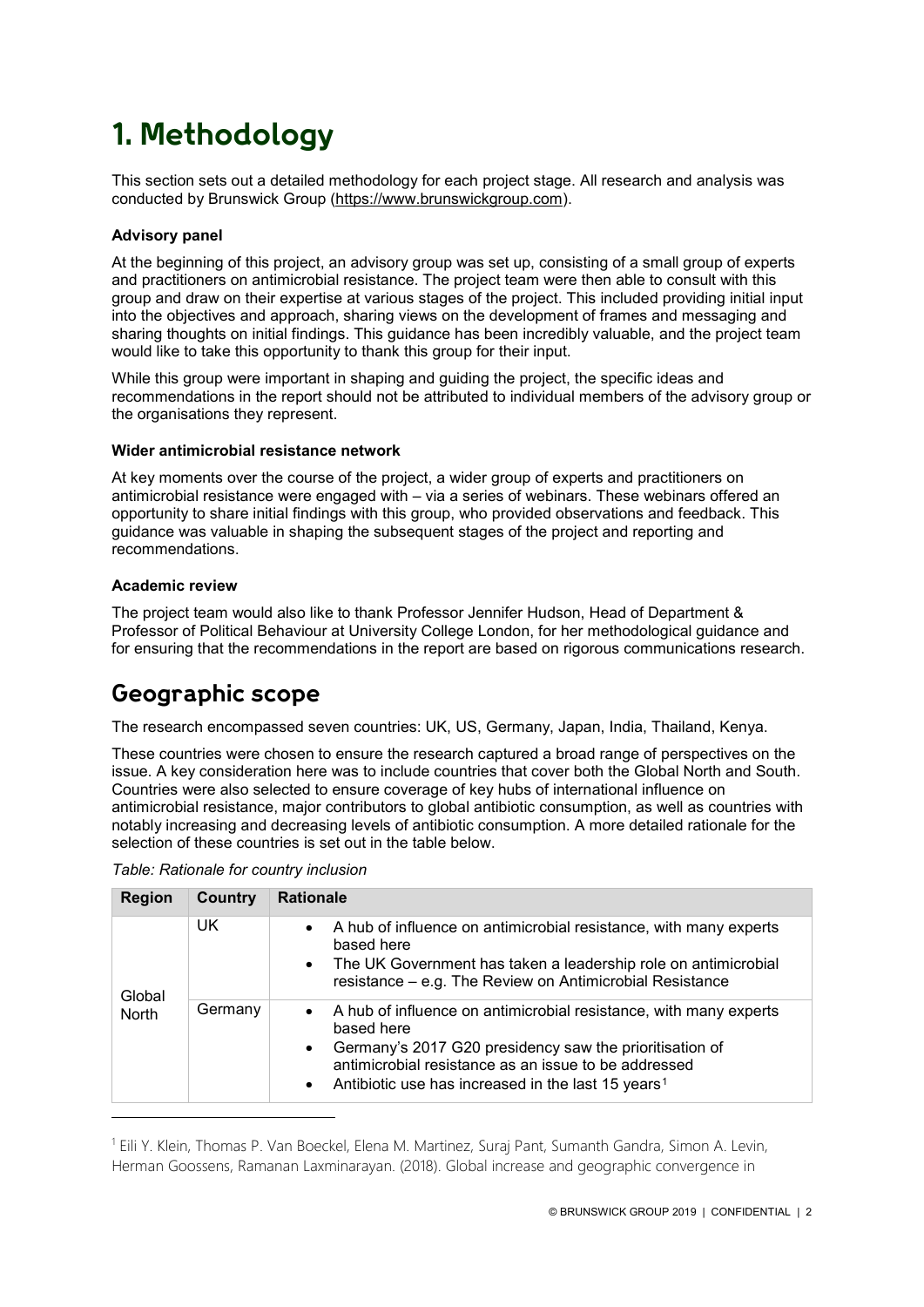|                 | <b>USA</b> | A hub of influence on antimicrobial resistance, with many experts<br>$\bullet$<br>based here<br>A major contributor to global antibiotic consumption <sup>2</sup>                                                                                                                                                                                                                                               |
|-----------------|------------|-----------------------------------------------------------------------------------------------------------------------------------------------------------------------------------------------------------------------------------------------------------------------------------------------------------------------------------------------------------------------------------------------------------------|
|                 | Japan      | A hub of influence on antimicrobial resistance, with many experts<br>based here<br>Particular government focus on antimicrobial resistance (in light of<br>$\bullet$<br>Japan's aging population), and holder of the 2019 G20 presidency<br>Notable decrease in antibiotic consumption - Japan has reported<br>$\bullet$<br>one of the steepest falls in antibiotic consumption of any country<br>since $20003$ |
|                 | India      | A major contributor to global antibiotic consumption <sup>4</sup><br>Antibiotic use has increased in the last 15 years <sup>5</sup><br>٠                                                                                                                                                                                                                                                                        |
| Global<br>South | Thailand   | Decrease in antibiotic consumption – consumption has fallen<br>$\bullet$<br>slightly, bucking the trend of many LMCs in the region <sup>6</sup><br>Thailand was the co-host to the 2018 global Call to Action on AMR                                                                                                                                                                                            |
|                 | Kenya      | Host to the ReAct conference on tackling antimicrobial resistance in<br>Africa in November 2018                                                                                                                                                                                                                                                                                                                 |
|                 |            |                                                                                                                                                                                                                                                                                                                                                                                                                 |

It should be noted that there are important regions that this research does not cover, notably South America, the Middle East, Russia and China. We would of course welcome further research here. But we believe that the recommendations in our report, based on research in these seven countries, do have applicability more broadly.

### **Stage 1: Desk research**

### *Conducted September – October 2018*

A review of existing research on public understanding of antimicrobial resistance and current thinking on messaging. This stage was designed to ensure that the project into account the existing body of research on public attitudes to antimicrobial resistance and how the issue is communicated. It was essential that this project built upon previous work, as well as avoided duplication of existing research.

A high-level review of existing research was conducted. This focused on English language research covering the public's awareness, understanding and attitudes towards antimicrobial resistance, and also the frames that are used when communicating.

Identification of source materials:

- Materials identified by the Wellcome Trust
- Materials found through Brunswick's research, which included JSTOR and Google Scholar searches for relevant publications in English

A full list of sources is set out below in Section 3 of this document.

-

<span id="page-2-1"></span> $3$  Ibid

<span id="page-2-2"></span> $4$  Ibid

<span id="page-2-3"></span><sup>5</sup> Ibid

<span id="page-2-4"></span> $6$  Ibid

antibiotic consumption between 2000 and 2015. Proceedings of the National Academy of Sciences, 201717295; DOI: 10.1073/pnas.1717295115

<span id="page-2-0"></span> $2$  Ibid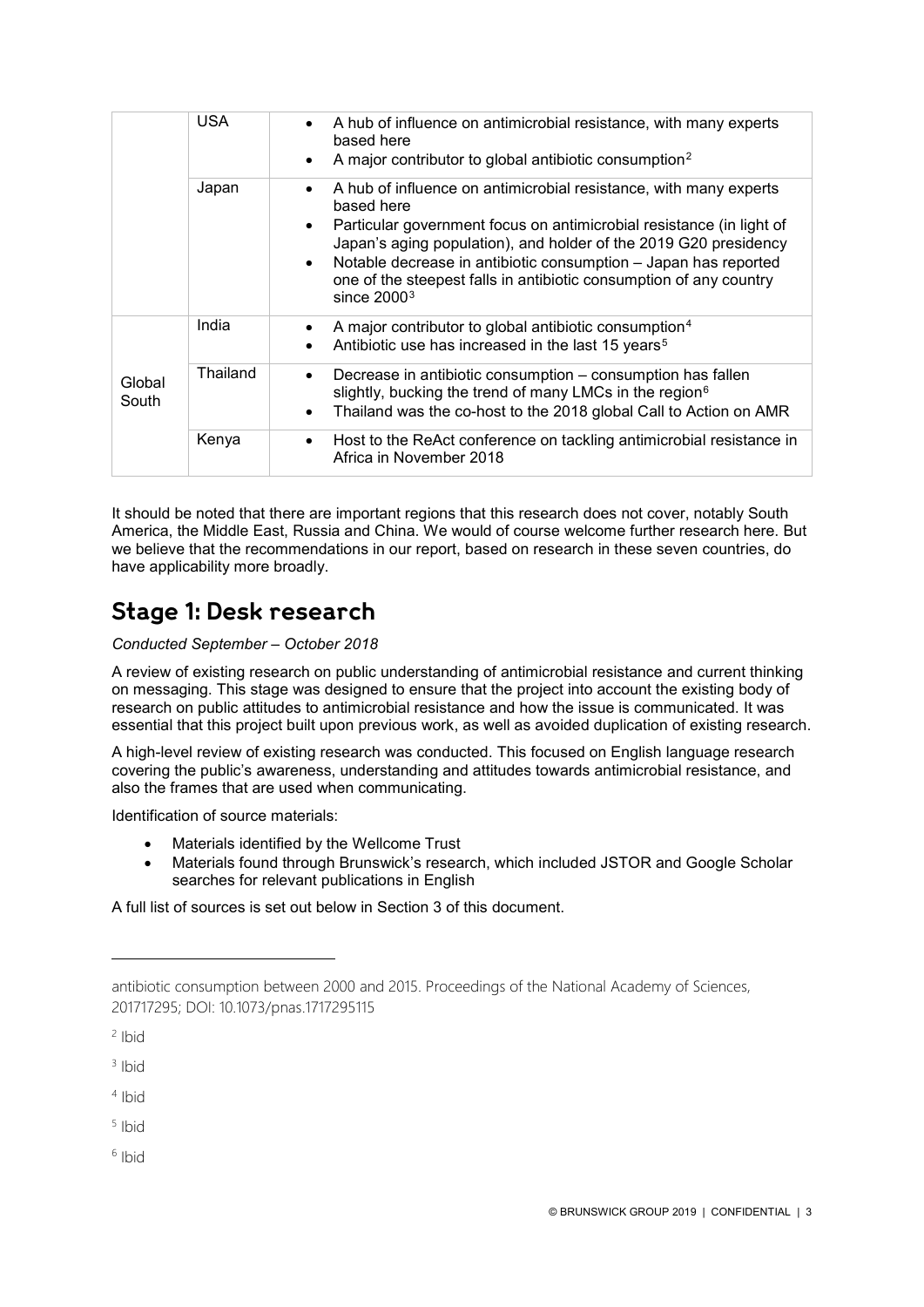# **Stage 2: Media & social media analysis**

*Conducted October – November 2018*

### **a. Media analysis**

Analysis of mainstream print and online news coverage of antimicrobial resistance in the UK, US, Germany, India and Japan. The UK, US and Germany were included given that these are key hubs on the issue of antimicrobial resistance, where much of the conversation happens. India and Japan were included in order to provide insight into how this issue is covered in countries beyond this Global North hub of influence.

This stage was designed to understand the nature of the media conversation and identify the journalists and news outlets shaping public opinion. Key questions posed were:

- How much coverage does antimicrobial resistance generate in the media?
- On which aspects of antimicrobial resistance are the media focusing?
- Has the media's attention on antimicrobial resistance shifted over time, and if so how?
- Which news outlets and journalists are generating the most news stories about antimicrobial resistance?
- Which people and organisations are mentioned most often in media coverage of antimicrobial resistance?

### **Methodology**:

### *UK, US, Germany*

- The findings for the UK, US and Germany were based on an in-depth analysis of 1,621 news items published in the 12 months to 31<sup>st</sup> July 2018.
- They included news stories, opinion pieces, feature articles and other relevant content published by a broad range of UK, US and German mainstream print and online sources (excluding broadcast).
- The news items were identified in the Factiva news database and on the web using custom search queries and then manually screened to identify those which were mostly about antimicrobial resistance. Duplicate articles, including those syndicated to multiple news outlets, were included in the analysis.
- Topic maps and charts were generated using [Quid,](https://quid.com/) an analytics tool that clusters text-based data using natural language processing. The clustering was reviewed by a Brunswick Insight analyst who generated the topic names and descriptions.
- This approach delivered a comprehensive analysis of mainstream media coverage), but it should be noted that this does not include broadcast content, nor some specialist publications or blogs. A full list of the search queries and media sources used is included in Section 4 of this document.

### *Japan & India*

- The findings for Japan and India were based on a manual analysis of media coverage of antimicrobial resistance published in the 12 months to 31st July 2018.
- The news items were identified in the Factiva news database, using a similar set of search queries to those in the UK, US and Germany. These articles were then reviewed and analysed by a Brunswick Insight analyst.
- In Japan, analysis covered Japanese-language media. In India, analysis was restricted to English-language media only, so does not include local language media.
- As for the UK, US and Germany, this analysis covers mainstream media sources only, and excludes broadcast content.

### **b. Social media analysis**

Analysis of public social media conversation about antimicrobial resistance in the UK, US and Germany. The aim of this analysis was to understand how antimicrobial resistance is talked about in public social media and identify the key voices (people, media and organisations) driving these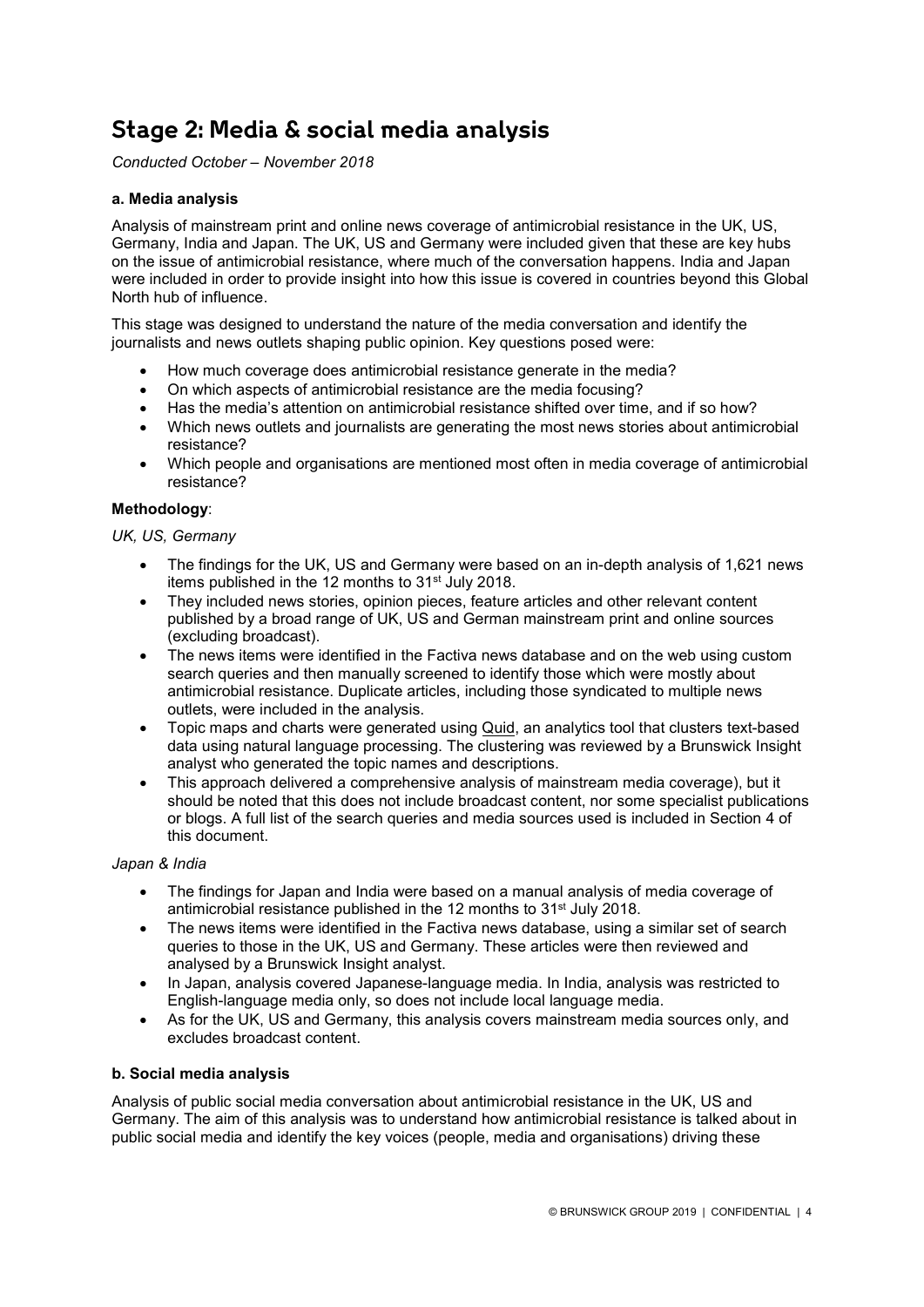conversations. As for the media analysis, analysis focused on these three countries given that this is where much of the conversation about antimicrobial resistance currently takes place.

Key questions posed were:

- How much content do social media users post about antimicrobial resistance?
- What do the users say about antimicrobial resistance on which aspects are they particularly focused?
- Which users are the most active in the conversation about antimicrobial resistance?

#### **Methodology**:

The research was undertaken in October 2018 by Brunswick analysts working in partnership with consultants from the [Centre for Analysis of Social Media \(CASM\) at the University of Sussex.](https://demos.co.uk/research-area/casm/)

The report's findings are based on an analysis of around 500,000 public tweets published in the 12 months to 10<sup>th</sup> October 2018. The analysis focused on Twitter specifically because it's the preferred social network of influencers and offers the largest publicly accessible dataset for analysis. It should however be noted that Twitter users are not representative of the general population.

The tweets were captured using an analytics tool called [Sysomos](https://sysomos.com/) and then analysed using Method52, CASM's proprietary software platform that employs machine learning to analyse unstructured data.

A two-phase approach was used. A full list of the search parameters used is included in Section 4 of this document.

*Phase 1: identifying relevant tweets for analysis*

| <b>Analysis stage</b>                                                                                                                                                                        | Number of tweets / users          |
|----------------------------------------------------------------------------------------------------------------------------------------------------------------------------------------------|-----------------------------------|
| Custom search queries used to capture initial dataset of English-<br>and German-language tweets from past 12 months                                                                          | 1.5m tweets by 583k users         |
| Dataset cleaned to remove junk data (e.g. spam tweets) as best<br>possible                                                                                                                   | 1.2m tweets by 393k users         |
| Classifiers deployed to isolate tweets from users with an<br>identifiable location (note: many Twitter users do not provide a<br>location, which explains the reduction in number of tweets) | 684k tweets by 239k users         |
| Tweets from users based in the UK, US and Germany identified                                                                                                                                 | Tweets for analysis:              |
| within the geo-located dataset                                                                                                                                                               | UK: 149k tweets by 40.1k<br>users |
|                                                                                                                                                                                              | US: 243k tweets by 99.1k<br>users |
|                                                                                                                                                                                              | DE: 5.7k tweets by 2.7k users     |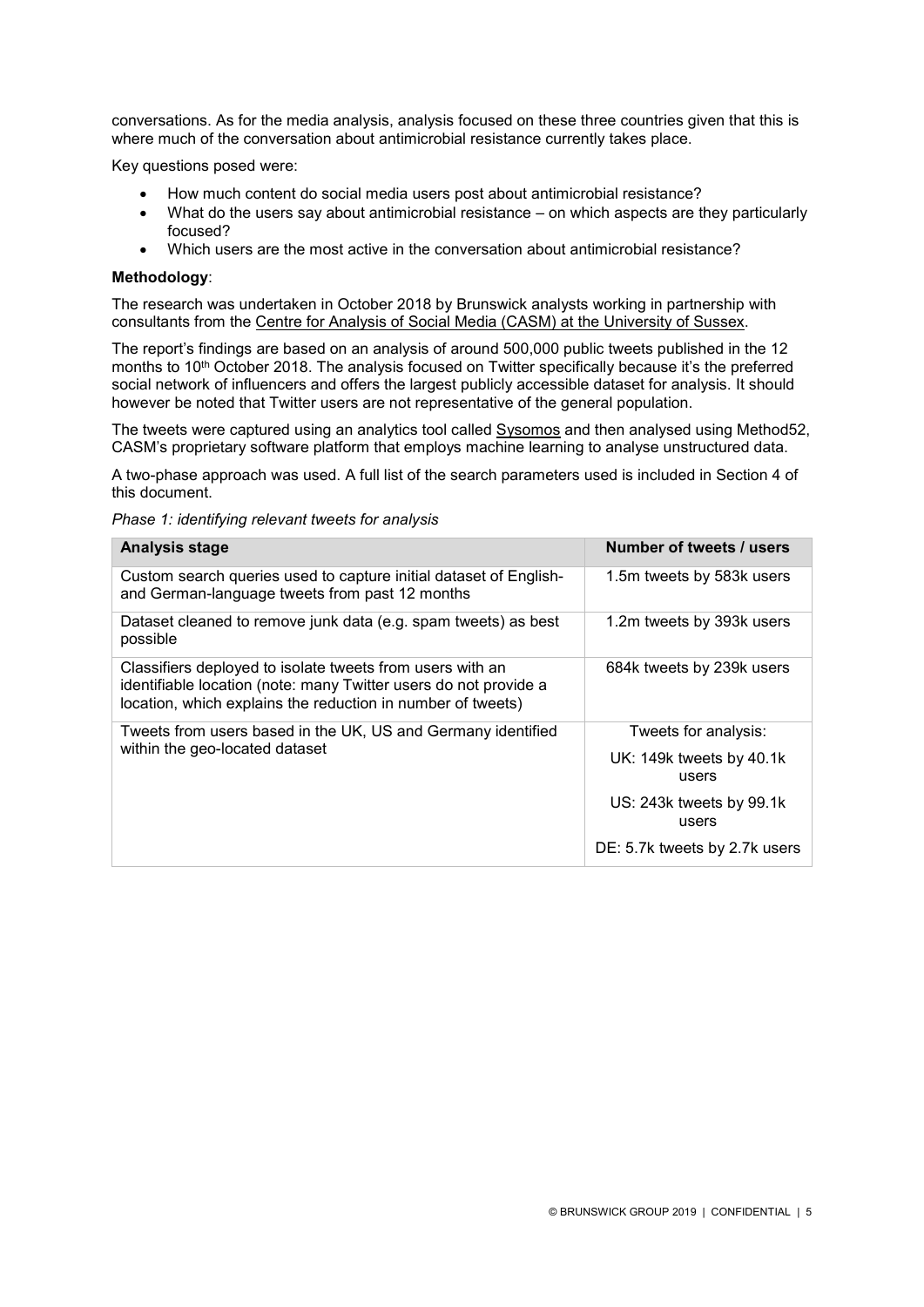*Phase 2: Analysing the tweets to generate insights* 

| <b>Analysis stage</b>                                       | <b>Action</b>                                                                                                                                                                                                                                                                                                                        |  |
|-------------------------------------------------------------|--------------------------------------------------------------------------------------------------------------------------------------------------------------------------------------------------------------------------------------------------------------------------------------------------------------------------------------|--|
| Analysis of data<br>samples                                 | Manual analysis of samples of the UK, US and German tweets, to<br>identify prominent topics and themes in the tweets.                                                                                                                                                                                                                |  |
| Automated topic<br>identification using<br>machine learning | A series of classifiers were then trained to identify these topics and<br>themes and deployed them across the entirety of each dataset. A<br>sample of those tweets which were not categorised by the classifiers<br>were also manually analysed, to understand what they focused on.                                                |  |
| Identification of most<br>active tweeters and<br>volume     | Another series of classifiers were trained to identify the most active<br>tweeters overall, as well as for each of the topics and themes we'd<br>identified. A separate search was also conducted to benchmark the<br>volume of antimicrobial resistance-related coverage to that about<br>epidemic preparedness and global warming. |  |
| Reporting                                                   | Report with key findings generated.                                                                                                                                                                                                                                                                                                  |  |

# **Stage 3: Interviews with experts and practitioners on antimicrobial resistance**

### *Conducted December 2018 – March 2019*

In-depth interviews with experts and practitioners working on antimicrobial resistance. The aims of this phase were:

- To explore and map the communications challenges faced by those who communicate on antimicrobial resistance.
- To explore experiences of talking about the issue and the challenges faced.
- To source ideas on the best (and worst) ways to promote understanding and prioritisation of the issue, and thereby to help develop a set of frames for testing with the wider public.

### **Respondent identification**:

- The first stage was to identify the audience of experts and practitioners, in collaboration with Wellcome and informed by the influencer mapping conducted in stage 2.
- It was essential that this phase of the research covered a wide range of perspectives and voices, both in terms of region and background.
- Interviews included representation from the Global North and Global South, as well as individuals who hold a more global perspective, in light of the project's aim to find a global solution to this challenge. It was important to ensure the Global North was covered in detail given that much of the debate on antimicrobial resistance is currently centred here. It was also important to ensure representation from the Global South, where concerns and challenges around antimicrobial resistance focus on very different issues to those in the north, and this is also where the burden of antimicrobial resistance is highest.
- It was also key to ensure that the interviews included experts and practitioners from a range of different backgrounds and areas of experience (as set out in the table below).

### **Methodology**:

- In-depth, semi-structured interviews were conducted with 33 respondents (for breakdown by region and audience see table below)
- Interviews were 30-45 minutes in duration
- Interviews conducted by Brunswick researchers, via telephone
- Conducted on an anonymous basis
- Fieldwork dates: mid-December 2018 to mid-March 2019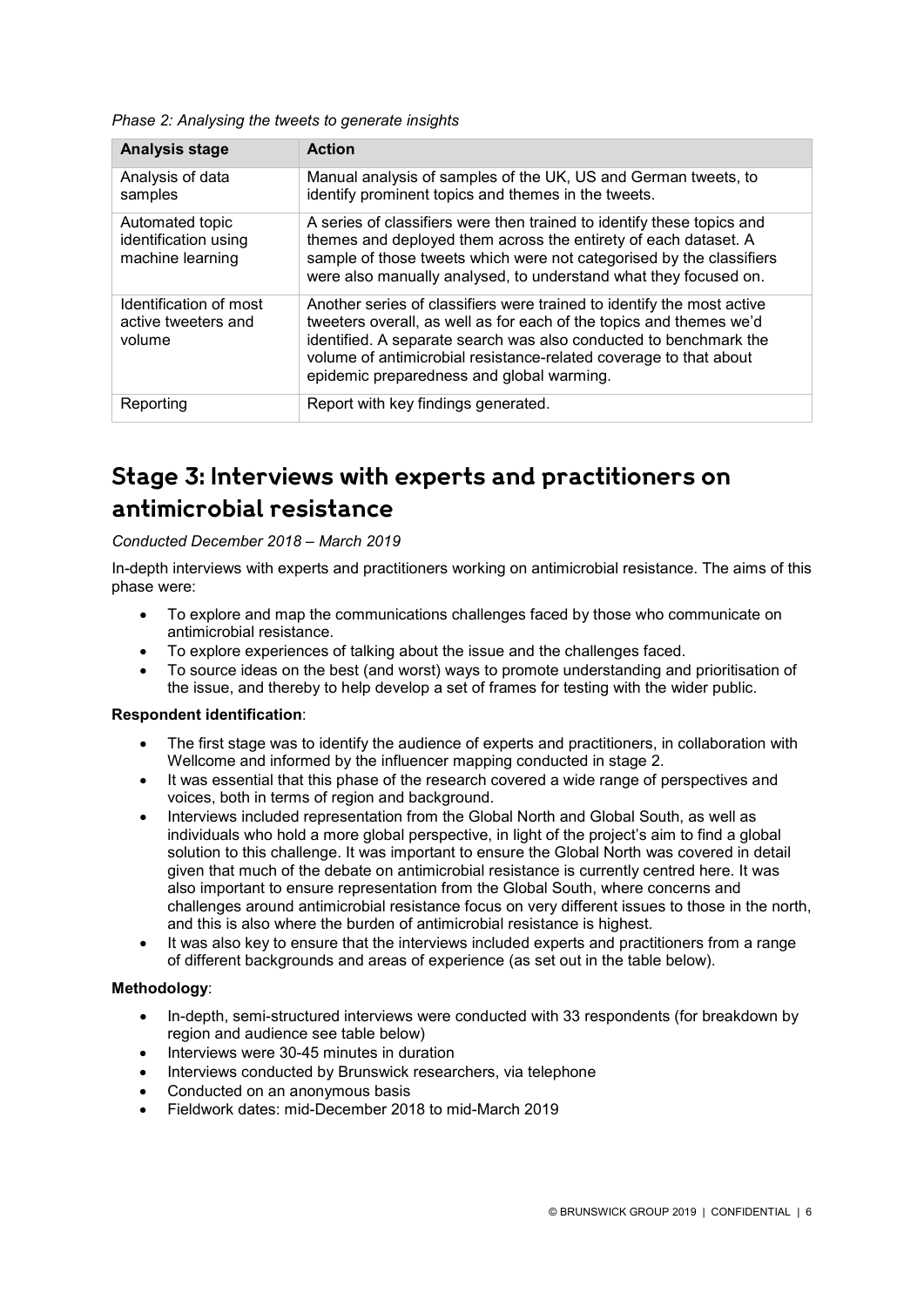| Table: Breakdown of interviews by region and audience type |  |  |  |  |
|------------------------------------------------------------|--|--|--|--|
|------------------------------------------------------------|--|--|--|--|

É

|                          | <b>Number of interviews</b> |
|--------------------------|-----------------------------|
| Overall                  | 33                          |
| <b>Region breakdown</b>  |                             |
| <b>North</b>             | 14                          |
| South                    | 11                          |
| Global                   | 8                           |
| Audience breakdown       |                             |
| 1. Scientific community  | 9                           |
| 2. Media                 | 3                           |
| 3. Private sector        | 3                           |
| 4. Public health experts | 7                           |
| 5. NGOs                  | 5                           |
| 6. Policy makers         | 5                           |
| 7. Funders               | 1                           |

÷

### *Table: Full list of respondents*

| <b>Name</b>               | Organisation                                                       |
|---------------------------|--------------------------------------------------------------------|
| Amit Khurana              | <b>CSE</b>                                                         |
| <b>Anand AnandKumar</b>   | <b>Bugworks</b>                                                    |
| <b>Christine Ardal</b>    | Institute of Public Health, Norway/EU Joint Action on AMR and HCAI |
| <b>Christine Czerniak</b> | <b>FAO</b>                                                         |
| <b>Clare Chandler</b>     | London School of Hygiene and Tropical Medicine                     |
| Damiano de Felice         | Access to Medicine Foundation                                      |
| Daniel Berman             | <b>Nesta</b>                                                       |
| Direk Limmathurotsakul    | Mahidol Oxford Tropical Medicine Research Unit                     |
| Ed Whiting                | <b>Wellcome Trust</b>                                              |
| Fergus Walsh              | <b>BBC</b>                                                         |
| Frank Wafula              | <b>Strathmore University</b>                                       |
| Haile Getahun             | <b>IACG</b>                                                        |
| Iruka Okeke               | University of Ibadan, Nigeria, SEDRIC Board                        |
| Jacqueline Alvarez        | <b>UNEP</b>                                                        |
| Jason Gale                | Bloomberg                                                          |
| John Rex                  | Wellcome in-house expert                                           |
| Katherine Fleming-Dutra   | <b>CDC</b>                                                         |
| Kathy Talkington          | <b>Pew Charitable Trusts</b>                                       |
| Kevin Outterson           | CARB-X, Boston University School of Law                            |
| Lance Price               | Antibiotic Resistance Action Center, George Washington University  |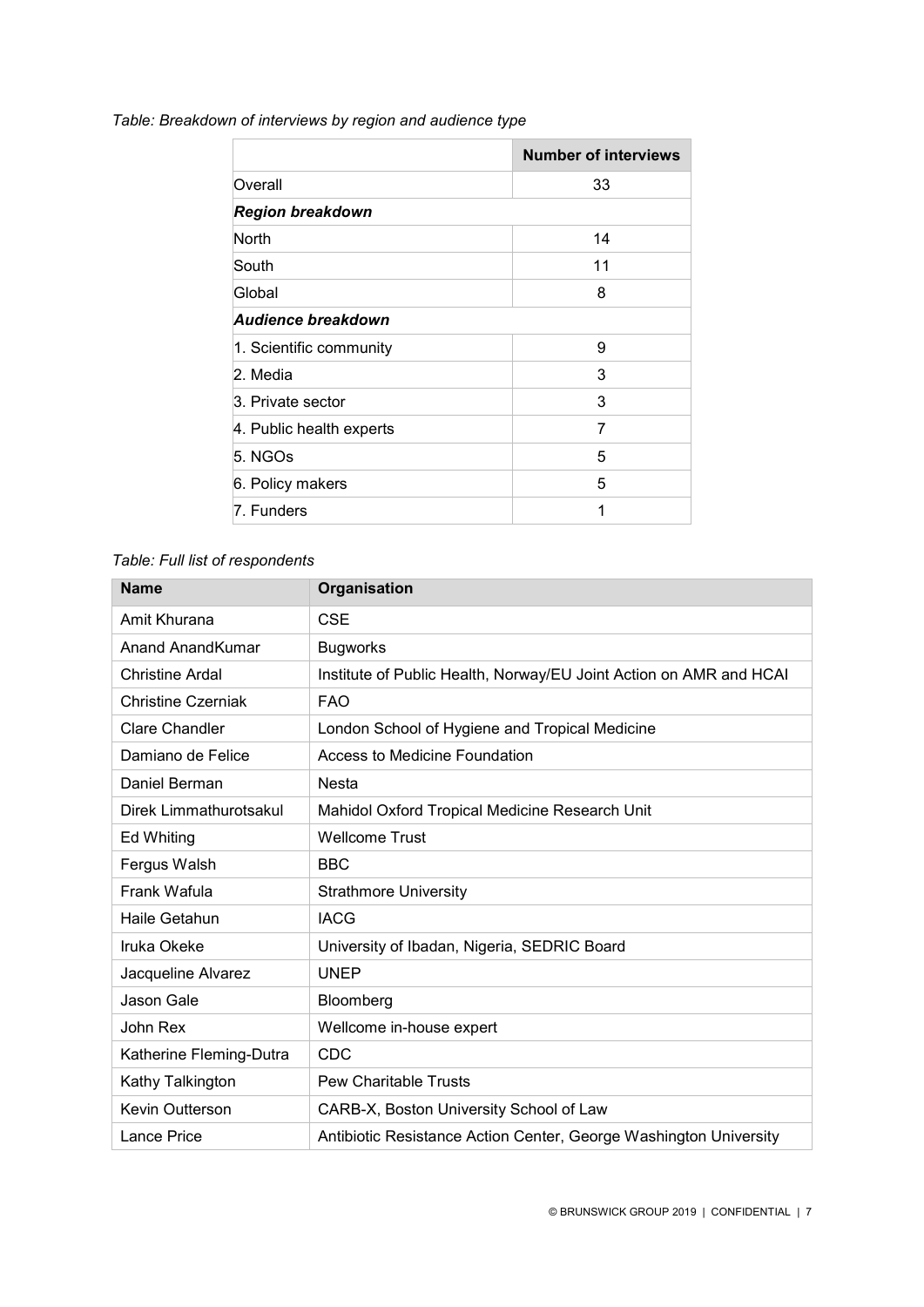| Laura Marin           | <b>JPIAMR</b>                                  |
|-----------------------|------------------------------------------------|
| <b>Madlen Davies</b>  | Bureau for Investigative Journalism            |
| Marc Mendelson        | South African Dept of Health                   |
| Matthew Stone         | World Organisation for Animal Health           |
| Mirfin Mpundu         | <b>ReAct Africa</b>                            |
| Nick Day              | Mahidol Oxford Tropical Medicine Research Unit |
| Nick Feasey           | Malawi Liverpool Wellcome Centre               |
| <b>Sally Davies</b>   | UK Department of Health                        |
| Serufusa Sekidde      | <b>GSK</b>                                     |
| <b>Sharon Peacock</b> | London School of Hygiene and Tropical Medicine |
| Souha Kanj Shararah   | American University of Beirut                  |
| Thomas Cueni          | <b>IFPMA</b>                                   |
| Toru Kajiwara         | Japan Ministry of Health, Labour and Welfare   |

# **Stage 4: Public research**

The public research consisted of three phases, as set out below.

Specific participant profiles are included in the methodology for each phase. However, all phases focused on people who are more likely to have engaged with the topic of antimicrobial resistance (i.e. seen, read or heard about the issue in the media), or who are or more likely to engage in the future.

The decision to focus on this audience was a reflection of the aims of the project – i.e. to increase understanding of antimicrobial resistance and support for action on this issue. Therefore, the research focused on members of the public who are more likely to engage in conversations around this issue and come into contact with potential messaging and media coverage.

Copies of the research materials (questionnaire, discussion guides and example screener questionnaires) are included in Section 6 of this document.

### **a. Scoping focus groups**

### *Conducted March 2019*

Exploratory focus groups conducted in two countries – Kenya and Thailand – to develop foundational understanding. In these two countries existing published information on public attitudes to, and understanding of, antimicrobial resistance was more limited (than in other countries). The aim of these groups therefore was to address this knowledge gap and:

- To gauge general levels of health and scientific literacy
- To assess understanding of key terms and phrases
- To explore awareness and understanding of antimicrobial resistance

### **Methodology**:

• Two focus groups were conducted in Thailand and Kenya with members of the general public.

*Table: Focus group approach by country*

| Country  | Location | No. of groups | Age splits    | Language | <b>Date</b>                 |
|----------|----------|---------------|---------------|----------|-----------------------------|
| Thailand | Bangkok  |               | 22-35 / 36-50 | Thai     | 7 <sup>th</sup> March 2019  |
| Kenva    | Nairobi  |               | 22-35 / 36-50 | Enalish  | 20 <sup>th</sup> March 2019 |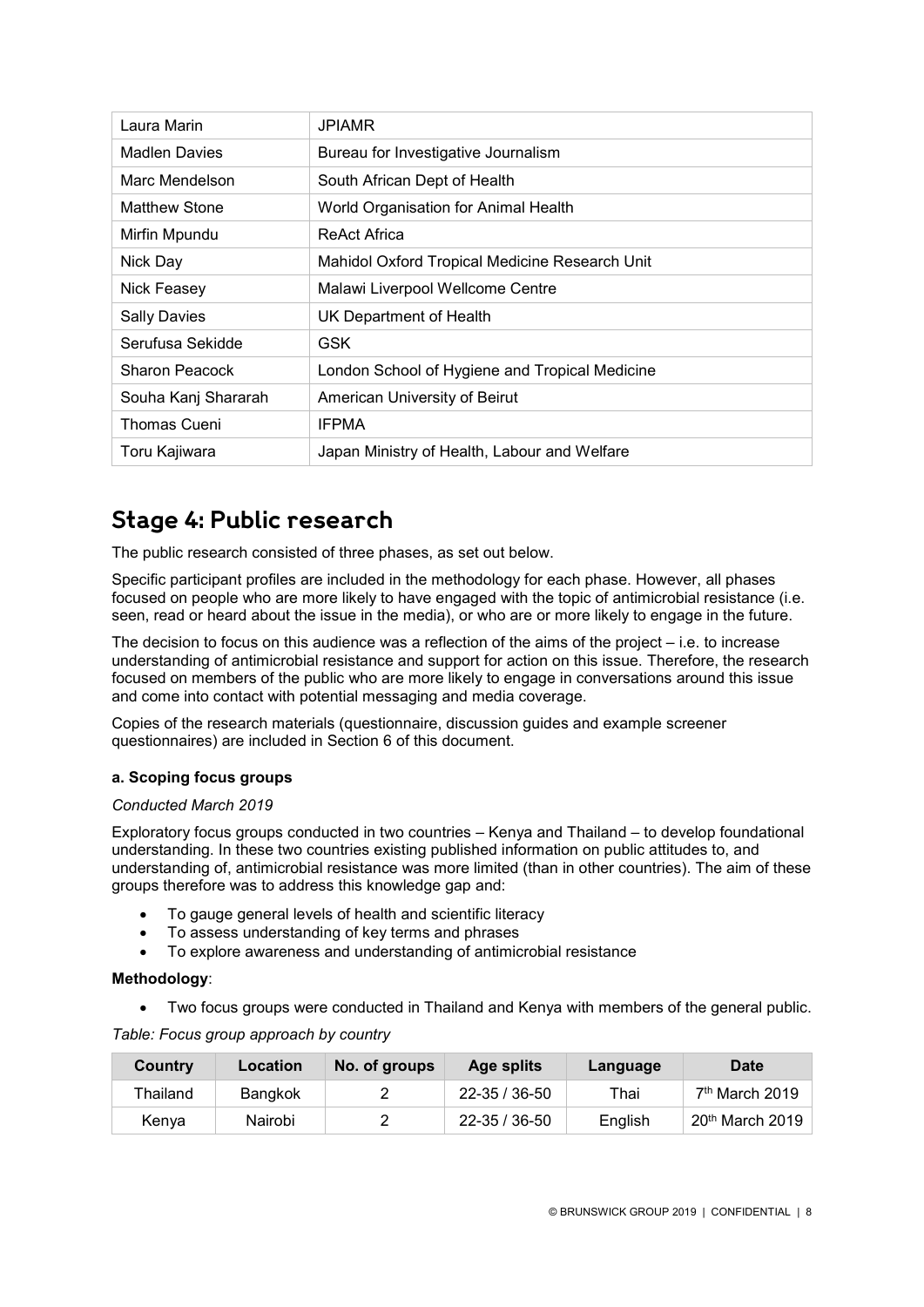### **Participant profile**:

- Focus group participants were media engaged members of the public, defined as those who watch, read, or listen to the news on a regular basis.
- In each country, the groups were split by age based on the hypothesis that this would be the most relevant demographic split in terms of use of, and attitude towards, antibiotics, as well as most appropriate in terms of group dynamics.

### **b. Quantitative testing and prioritization**

### *Conducted June 2019*

Quantitative online surveys of the public in the seven countries, designed to benchmark awareness and perceptions, test messages and identify notable differences between countries and demographic, behavioural or attitudinal groups. More specifically, the aims of this stage were to:

- Measure existing levels of awareness and understanding around:
	- o Health and science terms generally
	- o Antimicrobial resistance terms specifically
	- o Usage of antibiotics
	- $\circ$  The concept of antimicrobial resistance what it is and the perceived significance of the threat posed
- Message testing:
	- $\circ$  Identify the messages that are most and least effective at increasing public understanding and support for action on antibiotic resistance
	- o Highlight considerations for developing messages further in qualitative research
- Evaluate the best performing messages at a global level, as well as analysing group-specific strengths for tailoring, by:
	- $\circ$  Demographics age, gender, education, country
	- o Behaviours usage and understanding of antibiotics
	- $\circ$  Attitudes current perceptions of antibiotic resistance as a significant health issue

### **Methodology**:

- Online quantitative survey of the public in seven countries (UK, US, Germany, Japan, India, Thailand, Kenya)
- Audience: All survey participants were members of online panels. Samples were nationally representative of adults by age, gender and region in the US, UK, Germany, India, Thailand and Japan. In Kenya, the sample was representative of the panel population by age, gender and region.
- Fieldwork dates: June 2019
- Survey language:
	- $\circ$  UK, US, Kenya, India English
	- $\circ$  Thailand Thai
	- Germany German
	- o Japan Japanese
- Sample: the sample size was approx. 2,000 per country (and approx. 1,000 in Thailand and Kenya). While population sizes vary substantially across the countries researched, the primary aim of the research was to gain a global understanding rather than a granular country-by-country view. These sample sizes represent a robust basis for analysis for the messages that work best both overall, while also identifying any regional differences.

| Country | N-size | Margin of error at 95% confidence level |
|---------|--------|-----------------------------------------|
| UK.     | 2,023  | ±2.18%                                  |
| US      | 2.040  | $+2.17%$                                |
| Germany | 2.010  | ±2.19%                                  |
| Japan   | 2,057  | $+2.17%$                                |

*Table: Sample size and margin of error by country*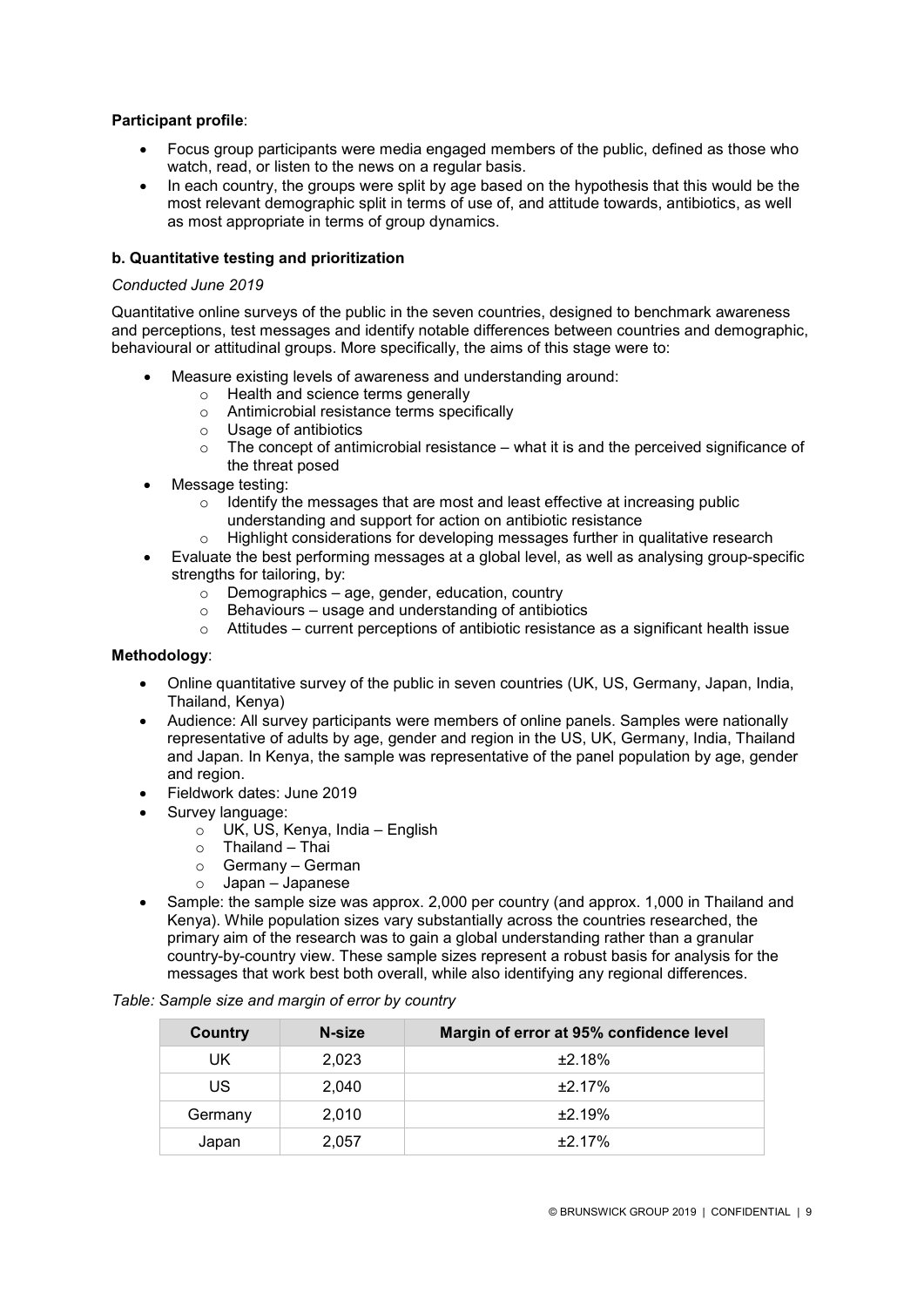| India        | 2.020  | ±2.19% |
|--------------|--------|--------|
| Thailand     | 1.013  | ±3.08% |
| Kenya        | 1.006  | ±3.09% |
| <b>Total</b> | 12,169 | ±0.89% |

### **Sample profile & implications for analysis**:

- An online survey by its nature will capture a more online and connected audience a difference that is particularly acute in countries from the Global South.
- One key implication is that the sample is more educated than a truly nationally representative sample – significantly so in the Global South (as shown in the table below).

| <b>Education level</b> | UK  | US  | DE  | <b>JP</b> | IN  | ΤН  | KY  |
|------------------------|-----|-----|-----|-----------|-----|-----|-----|
| Non-degree             | 75% | 50% | 73% | 50%       | 12% | 27% | 36% |
| Degree                 | 25% | 50% | 27% | 50%       | 88% | 73% | 64% |

### **Response patterns**

- When analysing results, particularly when comparing results geographically, it is important to take into account cultural differences in response patterns. Extensive academic research has shown that response styles vary between different countries due to cultural differences.[7](#page-9-0) For example, survey respondents may be more or less likely to give extreme responses (at either end of a response scale) or to give responses in the middle of a response scale.
- For example, in this study respondents in Japan were more likely give the answer 'don't know' than respondents in other countries. When analysing the findings, these cultural differences were taken into account.

### **c. Qualitative message development**

### *Conducted July – August 2019*

Qualitative research with the public in seven countries designed to refine the best-performing messages from the quantitative research to increase public understanding and support for action on antimicrobial resistance. More specifically, the aims of this stage were to:

- Refine message language:
	- $\circ$  Identify the best language to communicate message concepts  $\circ$  Test the application of alternate frames to messaging
	- Test the application of alternate frames to messaging
- Develop messages and identify what local adaption was needed:
	- $\circ$  Identify the strongest proof points to communicate messages<br>  $\circ$  Highlight any country-specific nuance that may be required
	- Highlight any country-specific nuance that may be required
- Develop a narrative:
	- $\circ$  Understand the most effective way to combine messaging that delivers increased awareness and prioritisation of the issue
	- $\circ$  Evaluate the narrative's performance against four key criteria: engaging, credible, relevant, urgent

### **Methodology**:

-

• Two focus groups were conducted in each of the seven countries with members of the general public.

<span id="page-9-0"></span><sup>7</sup> Baumgartner, Hans and Jan-Benedict E.M. Steenkamp (2001) "Research Styles in Marketing Research: A Cross-National Investigation": Journal of Marketing Research.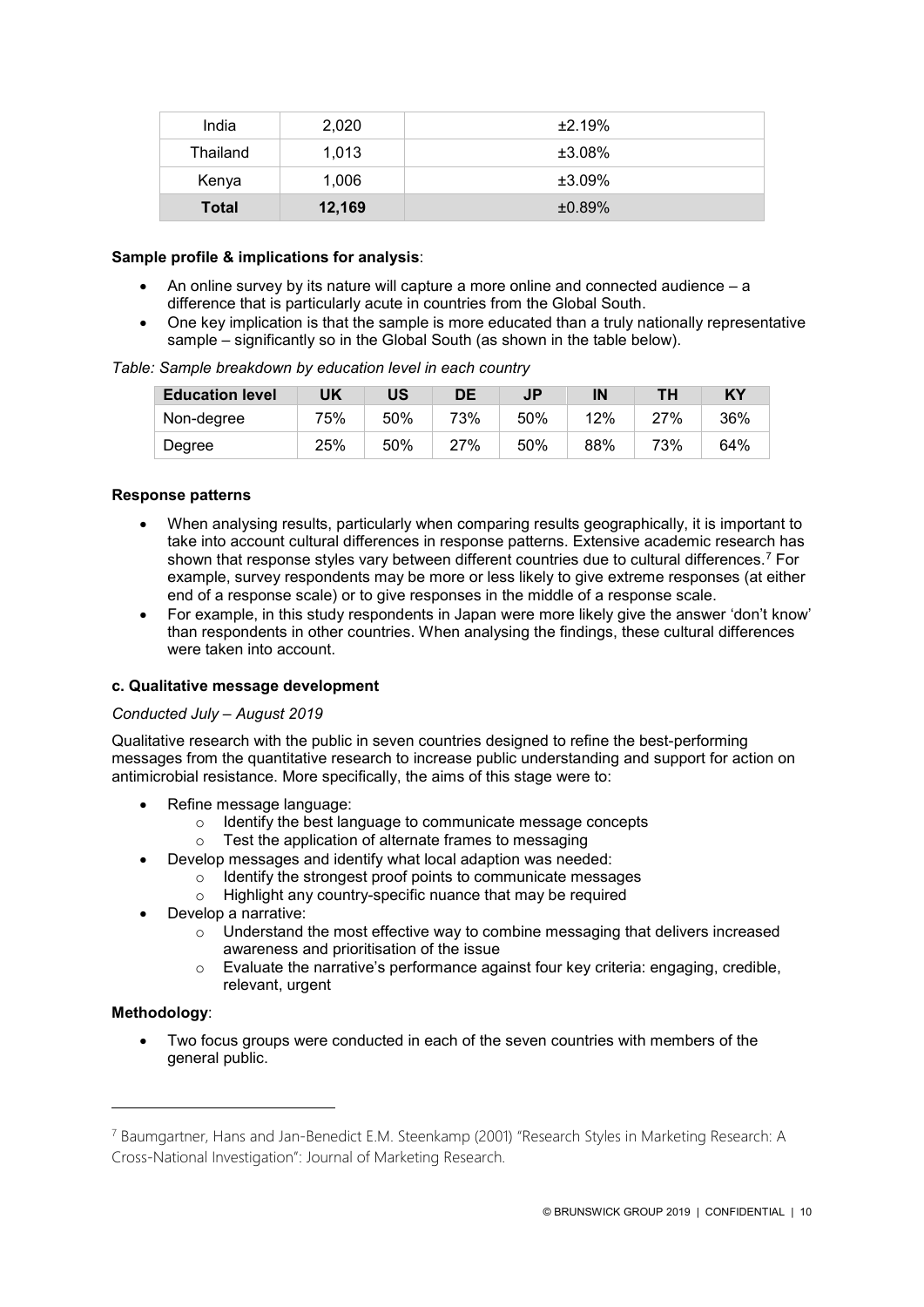| Country  | Location      | No. of groups | <b>Age splits</b>   | Language | Date                        |
|----------|---------------|---------------|---------------------|----------|-----------------------------|
| US       | New York      | 2             | $22 - 40 / 41 - 65$ | English  | 7 <sup>th</sup> August 2019 |
| UK       | London        | 2             | $22 - 40 / 41 - 65$ | English  | 6 <sup>th</sup> August 2019 |
| Germany  | <b>Munich</b> | 2             | $22 - 40 / 41 - 65$ | German   | 6 <sup>th</sup> August 2019 |
| Kenya    | Nairobi       | 2             | $22 - 35 / 36 - 50$ | English  | 6 <sup>th</sup> August 2019 |
| India    | Delhi         | 2             | $25 - 40 / 41 - 60$ | English  | 1 <sup>st</sup> August 2019 |
| Thailand | Bangkok       | 2             | $22 - 35 / 36 - 50$ | Thai     | 2 <sup>nd</sup> August 2019 |
| Japan    | Tokyo         | 2             | $22 - 40 / 41 - 65$ | Japanese | 29th July 2019              |

### *Table: Focus group approach by country*

### **Participant profile**:

- As for the scoping focus groups, participants were media engaged members of the public, defined as those who watch, read, or listen to the news on a regular basis.
- In each country, the groups were split by age as based on the hypothesis that this was the most relevant demographic split in terms of use of, and attitude towards, antibiotics, as well as most appropriate in terms of group dynamics.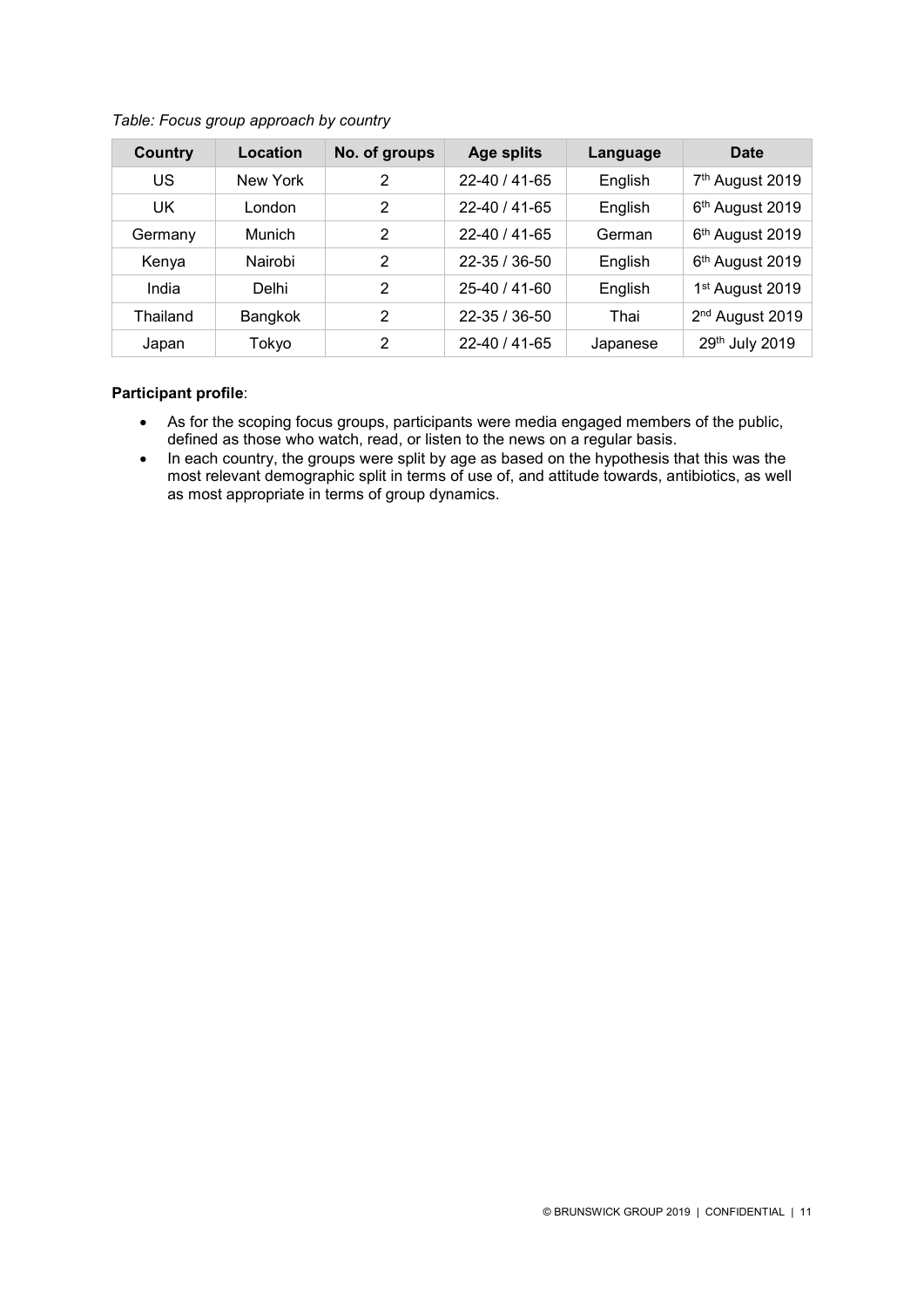# **2. Development of frames & messages**

This section outlines the process by which the frames and messages were developed for testing. It also sets out the messages developed and tested at each stage of the project

Message development process:

| <b>Project</b><br>stage | <b>Research conducted</b>                                                                                                       | <b>Output</b>                                                                                  |  |
|-------------------------|---------------------------------------------------------------------------------------------------------------------------------|------------------------------------------------------------------------------------------------|--|
| 1                       | Desk research                                                                                                                   | Initial list of frames and messages used in                                                    |  |
|                         | Review of existing research on public<br>understanding of antimicrobial<br>resistance and current thinking on<br>messaging      | communications about antimicrobial<br>resistance (see table A)                                 |  |
| $\overline{2}$          | Media & social media analysis                                                                                                   | Example articulations of messages                                                              |  |
|                         | Analysis of media coverage of<br>antimicrobial resistance (UK, US, DE,<br>JP, IN) and social media conversation<br>(UK, US, DE) |                                                                                                |  |
| 3                       | Interviews with experts and<br>practitioners on antimicrobial<br>resistance                                                     | Expanded list of frames and messages,<br>drawing on feedback from experts and<br>practitioners |  |
|                         | Capturing views of existing messaging<br>and sourcing additional messages /<br>articulations of messages                        |                                                                                                |  |
|                         | <b>Messaging workshop</b>                                                                                                       | Messaging framework (see table B)                                                              |  |
|                         | Joint workshop with the Wellcome and<br>Brunswick project teams to review the<br>messages and feedback                          | Agreed set of messages to be tested in<br>quantitative public testing                          |  |
| 4                       | <b>Quantitative message testing</b>                                                                                             | Identification of most compelling messages                                                     |  |
|                         | Online survey testing agreed message<br>list (see table C)                                                                      | across the seven countries                                                                     |  |
|                         | Qualitative message development                                                                                                 | Refined set of messages, including most                                                        |  |
|                         | Focus groups to develop and refine the                                                                                          | effective language to use                                                                      |  |
|                         | best-performing messages from the<br>quantitative testing (see table D)                                                         | Narrative statement that maximises<br>awareness and support for action                         |  |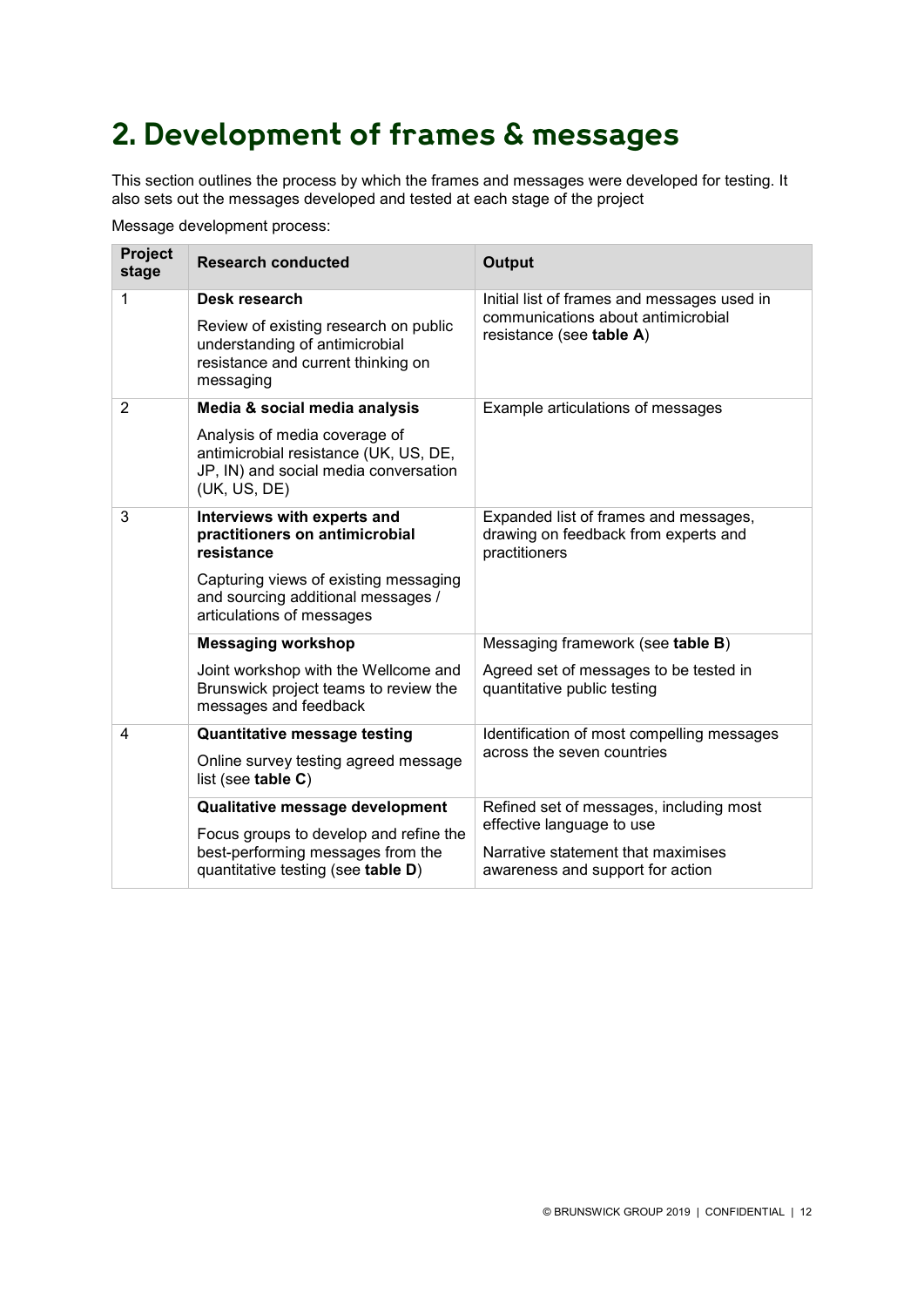### *Table A: Comprehensive list of frames and messages used in communications about antimicrobial resistance (developed from desk research)*

| <b>Topic</b>                                    | <b>Frame</b>                              | <b>Examples</b>                                                                                                                                                                                                              |  |  |
|-------------------------------------------------|-------------------------------------------|------------------------------------------------------------------------------------------------------------------------------------------------------------------------------------------------------------------------------|--|--|
|                                                 | <b>What is happening</b>                  |                                                                                                                                                                                                                              |  |  |
| Antibiotics<br>becoming<br>ineffective          | Antibiotics stop<br>working               | The drugs don't work, antibiotics are no longer able<br>$\bullet$<br>to treat many bacterial infections                                                                                                                      |  |  |
| Behaviour of                                    | Human & societal<br>qualities             | Clever, outwitting us, selfish, monstrous, purposive<br>$\bullet$<br>quality of mutation<br>Superbug as a comic book villain<br>$\bullet$                                                                                    |  |  |
| bacteria                                        | Scientific inevitability<br>of resistance | Natural evolutionary process; cannot stop<br>$\bullet$<br>developing antibiotics, because bacteria will not stop<br>developing new forms of resistance                                                                       |  |  |
|                                                 | Symbiosis                                 | Balancing good and bad bacteria<br>$\bullet$                                                                                                                                                                                 |  |  |
| Our<br>relationship<br>with bacteria            | War                                       | Invasion, battle, combat, attack, threat, arms race vs.<br>$\bullet$<br>bacteria, bacteria as the enemy                                                                                                                      |  |  |
|                                                 | Interconnected world                      | Microbes know no borders, the 'threat' of<br>$\bullet$<br>immigration                                                                                                                                                        |  |  |
| Why it is happening                             |                                           |                                                                                                                                                                                                                              |  |  |
|                                                 | Appropriate /<br>inappropriate use        | Prudent, responsible, judicious use vs. abuse,<br>$\bullet$<br>irrational, immoral, wasteful use                                                                                                                             |  |  |
| Use of                                          | Overuse                                   | Excessive use - individually and collectively<br>$\bullet$                                                                                                                                                                   |  |  |
| antibiotics (&<br>antimicrobials)               | Increased use                             | Antibiotic consumption has increased<br>$\bullet$                                                                                                                                                                            |  |  |
| in humans                                       | Precious resource                         | A targeted silver bullet that should be protected<br>$\bullet$                                                                                                                                                               |  |  |
|                                                 | Last resort                               | Effective if necessary, harmful if abused. Last line of<br>$\bullet$<br>defence                                                                                                                                              |  |  |
| Use of<br>antibiotics in<br>humans &<br>animals | One Health                                | Use in farming, industry, contamination of the<br>$\bullet$<br>environment<br>Consumption of antibiotics through food<br>$\bullet$                                                                                           |  |  |
| Production of<br>antibiotics                    | Market failure                            | The market is not delivering the right incentives<br>$\bullet$<br>Resistant bacteria are developing faster than new<br>antibiotics<br>Reasons for market failure: governments,<br>$\bullet$<br>pharmaceutical companies etc. |  |  |
| Ideological                                     | Consumerism                               | Overuse to maintain lifestyle; individualism vs<br>$\bullet$<br>responsible citizenship<br>Antimicrobial resistance as a product of privatisation<br>$\bullet$<br>and neglect of health systems                              |  |  |
|                                                 | Pharmaceuticalisation                     | Treatment always entailing use of pharmaceuticals<br>$\bullet$<br>Neglecting other health necessities, e.g. healthy<br>$\bullet$<br>living conditions                                                                        |  |  |
|                                                 | Risk-averse culture                       | Overuse and inappropriate use fuelled by concern<br>$\bullet$<br>about risk – i.e. the practice of defensive medicine                                                                                                        |  |  |
|                                                 | Clean living                              | Eating clean; cleanliness in the home<br>٠                                                                                                                                                                                   |  |  |

The source list for this table is included in Section 3 of this document.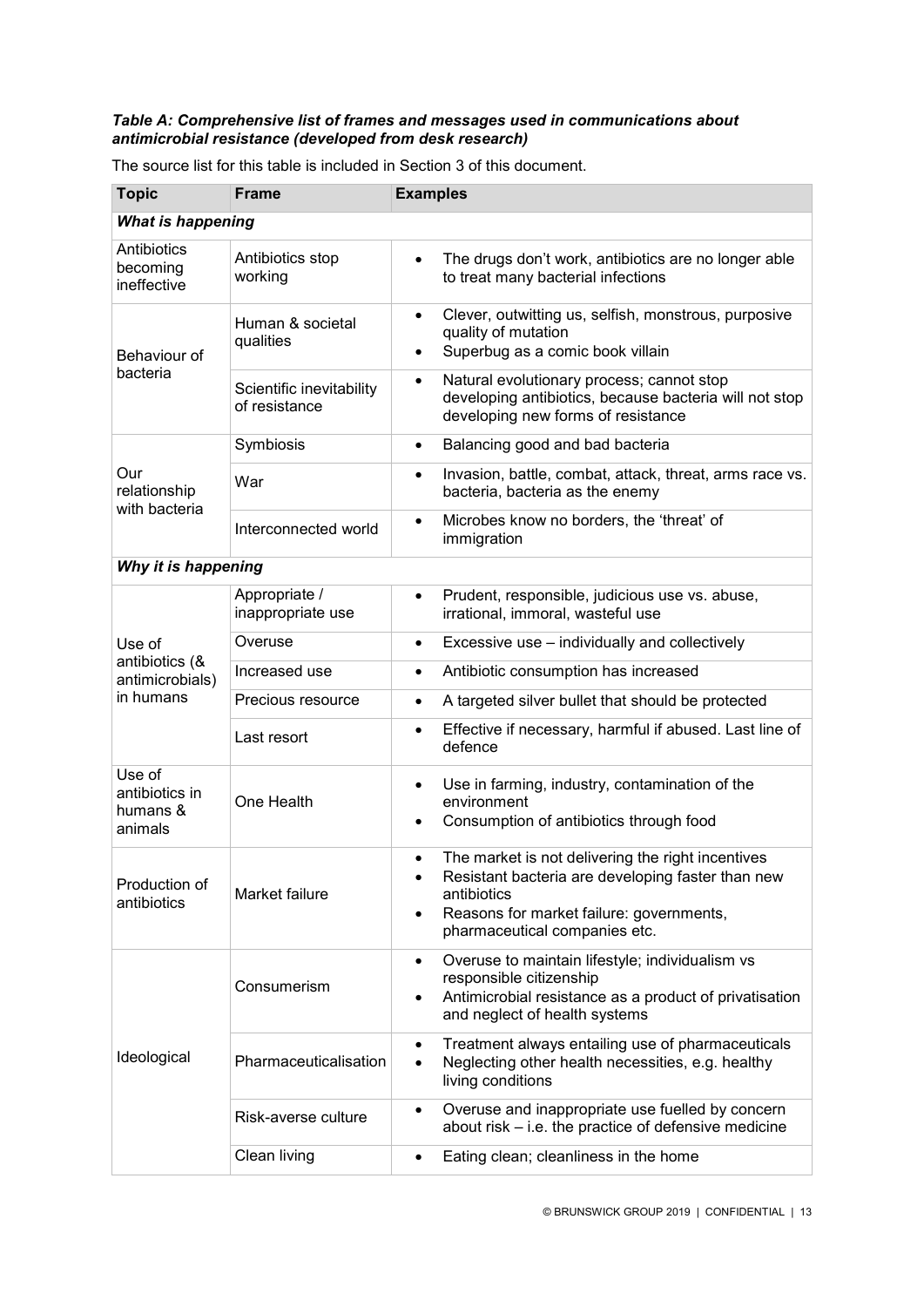| <b>Impact</b>                                 |                                   |                                                                                                                                                                                                                |
|-----------------------------------------------|-----------------------------------|----------------------------------------------------------------------------------------------------------------------------------------------------------------------------------------------------------------|
|                                               | Apocalyptic                       | Antibiotic apocalypse; back to the dark ages<br>Pandemics, epidemics<br>$\bullet$                                                                                                                              |
|                                               | Comparable impact                 | Climate change; financial crisis<br>$\bullet$                                                                                                                                                                  |
| Scale of impact<br>- breadth<br>beyond health | Economic                          | Economic damage - numbers and projections -<br>$\bullet$<br>global & national<br>Cost to healthcare, ROI from investment in<br>$\bullet$<br>antimicrobial resistance interventions                             |
|                                               | Farming & food<br>security        | Threatening farming, food supply<br>$\bullet$<br>Calls for clean 'antibiotic-free meat'<br>$\bullet$                                                                                                           |
|                                               | Global development<br>and poverty | Increase in global poverty<br>$\bullet$<br>The poor will be disproportionately affected<br>$\bullet$                                                                                                           |
|                                               | Security & travel                 | Travel and tourism could be compromised<br>$\bullet$                                                                                                                                                           |
|                                               | Wider environment                 | Contamination of the environment, rivers<br>$\bullet$                                                                                                                                                          |
| Scale of impact<br>– health                   | Deaths                            | Numbers and projections; 10m deaths every year by<br>$\bullet$<br>2050                                                                                                                                         |
|                                               | Medical systems                   | Threat to the infrastructure of medicine,<br>$\bullet$<br>Modern medicine is impossible without antibiotics<br>$\bullet$<br>Ability of healthcare system to cope with extra cost,<br>$\bullet$<br>longer stays |
|                                               | <b>Medical progress</b>           | Set back progress made in other areas of medicine<br>$\bullet$<br>Link to other disease areas: TB, HIV, STIs, Malaria                                                                                          |
|                                               | Relatable healthcare              | Routine procedures & surgeries become more<br>$\bullet$<br>dangerous<br>Minor ailments become more severe<br>Increased cost of healthcare, increased length of<br>$\bullet$<br>treatment                       |
|                                               | Everyone globally                 | Across borders<br>$\bullet$                                                                                                                                                                                    |
| Who it affects                                | Immediate                         | Friends and family; next generation - children<br>$\bullet$                                                                                                                                                    |
|                                               | One health                        | Humans, animals, environment<br>$\bullet$                                                                                                                                                                      |
|                                               | Vulnerable                        | Young, old, immunocompromised, poorest<br>$\bullet$                                                                                                                                                            |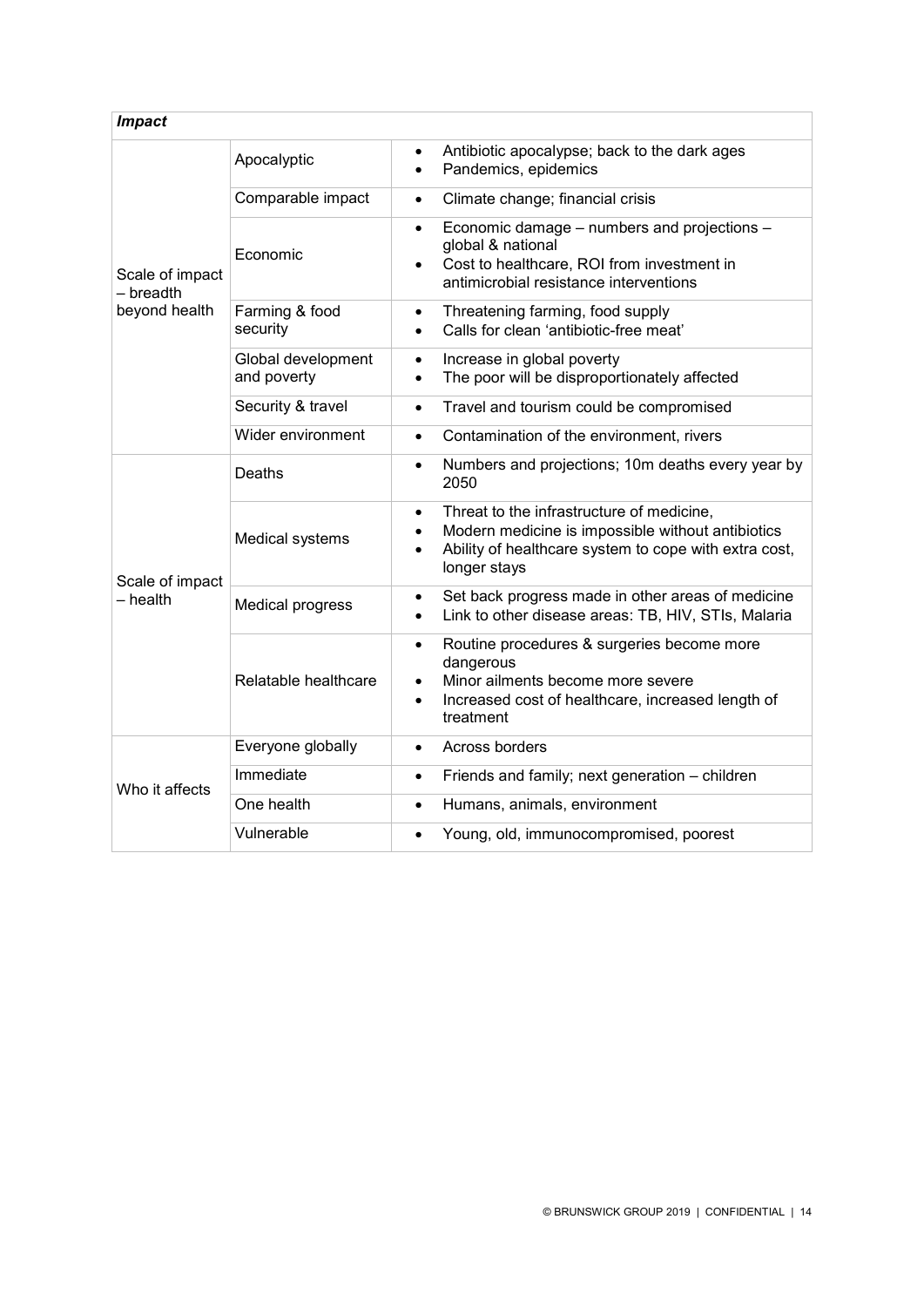*Table B: Message framework developed following interviews with experts and practitioners on antimicrobial resistance*

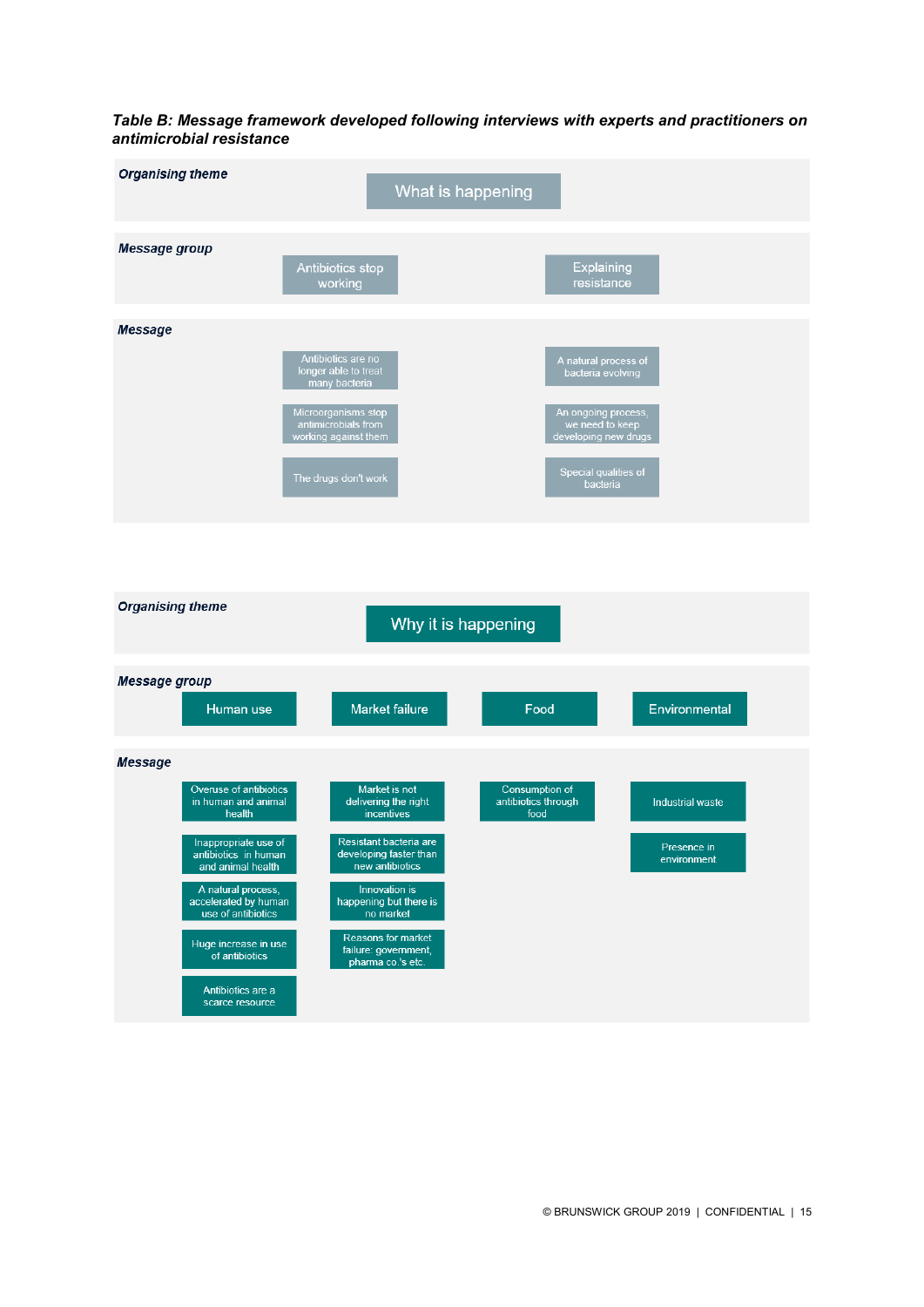

### *Table C: Messages tested in quantitative research*

| <b>Frame</b>                | <b>Message</b>                                                                                                                                                                          |  |
|-----------------------------|-----------------------------------------------------------------------------------------------------------------------------------------------------------------------------------------|--|
| <b>What is happening</b>    |                                                                                                                                                                                         |  |
|                             | a. Antibiotics that save lives are no longer working                                                                                                                                    |  |
| Antibiotics stop<br>working | b. The drugs don't work                                                                                                                                                                 |  |
|                             | c. Medicines are losing the war against bacteria                                                                                                                                        |  |
| Explaining<br>resistance    | d. The germs that cause illnesses adapt and change over time, meaning that<br>they can develop the ability to defeat the medicines designed to kill them                                |  |
|                             | e. Germs are very smart and adapt very quickly to become resistant to<br>medicines                                                                                                      |  |
| Why it is happening         |                                                                                                                                                                                         |  |
| Human use                   | a. Antibiotics are overused in humans and animals, which has resulted in them<br>becoming less effective in treating illnesses [Exclusive to message b]                                 |  |
|                             | b. Antibiotics are used inappropriately in humans and animals, which has<br>resulted in them becoming less effective in treating illnesses [Exclusive to<br>message a]                  |  |
|                             | c. Germs will always look for ways to survive and resist new drugs, but the way<br>we are using antibiotics is accelerating this process                                                |  |
| Market failure              | d. We need new antibiotics because the current ones are becoming less<br>effective, but pharmaceutical companies are not developing new antibiotics as it<br>is not profitable for them |  |
|                             | e1. We are not developing new antibiotics fast enough which means that we<br>don't have new drugs to fight antibiotic-resistant bacteria [Exclusive to message<br>$e2$ ]                |  |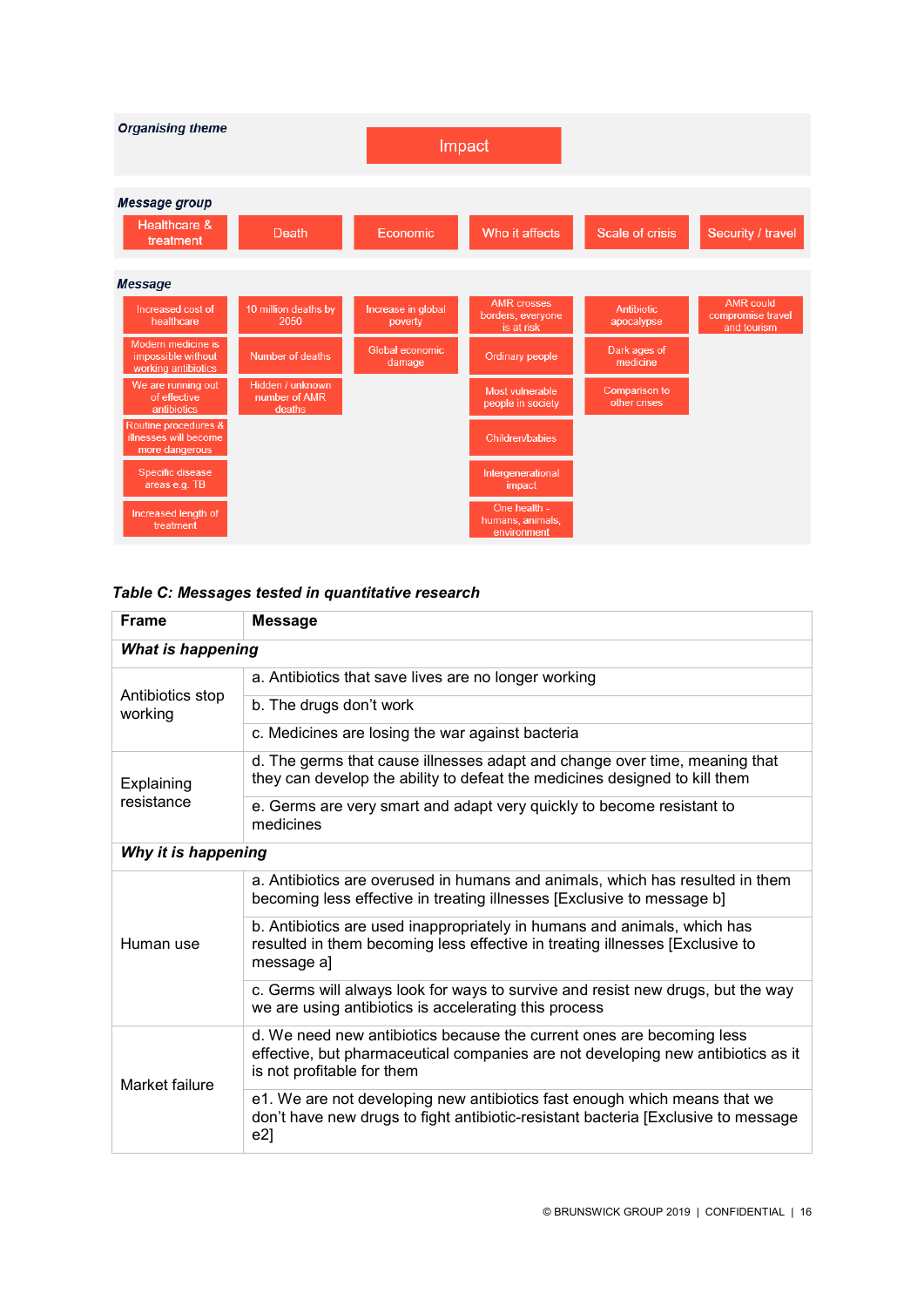|                           | e2. We are not developing new antibiotics fast enough which means that we<br>don't have new drugs to fight antibiotic-resistant bacteria. But we have<br>developed them before, and we can do so again. [Exclusive to message e1] |
|---------------------------|-----------------------------------------------------------------------------------------------------------------------------------------------------------------------------------------------------------------------------------|
|                           | f. Only two new types of antibiotics have been introduced in the last 40 years, so<br>we don't have the new drugs we need to fight antibiotic-resistant bacteria                                                                  |
| Environmental             | g. Human activity can pollute the environment (soil, rivers, oceans) with<br>antibiotics, which speeds up the spread of antibiotic resistance                                                                                     |
|                           | h. When waste from industrial production of antibiotics gets into the<br>environment, this speeds up the spread of antibiotic resistance                                                                                          |
| <b>Impact</b>             |                                                                                                                                                                                                                                   |
|                           | a. People will have to pay for more treatments and longer stays in hospital                                                                                                                                                       |
|                           | b. People will take longer to recover from operations and illnesses                                                                                                                                                               |
|                           | c. Modern medicine is impossible without antibiotics that work                                                                                                                                                                    |
| Healthcare &<br>treatment | d. Having routine surgery such as caesarean sections or hip replacements will<br>become life threatening, and complications from common diseases such as<br>diabetes and injuries or cuts will become harder to manage            |
|                           | e. The progress that has been made in treating diseases such as cancer will be<br>set back decades if we don't have antibiotics that work                                                                                         |
|                           | f. Tuberculosis (TB) was a disease that had been brought under control by<br>antibiotics; however, the spread of antibiotic-resistant TB means many people<br>are once again dying from this disease                              |
|                           | g. It is estimated that, by 2050, 10 million people will die every year due to<br>antibiotic resistance                                                                                                                           |
|                           | UK h1. It is estimated that 700,000 people currently die each year as a result of<br>antibiotic resistance which is equivalent to the population of Leeds                                                                         |
|                           | US h2. It is estimated that 700,000 people currently die each year as a result of<br>antibiotic resistance which is equivalent to the population of Portland, Oregon                                                              |
|                           | DE h3. It is estimated that 700,000 people currently die each year as a result of<br>antibiotic resistance which is equivalent to the population of Frankfurt                                                                     |
| Death                     | JP h4. It is estimated that 700,000 people currently die each year as a result of<br>antibiotic resistance. Over five years, that is equivalent to the population of<br>Yokohama                                                  |
|                           | IN h5. It is estimated that 700,000 people currently die each year as a result of<br>antibiotic resistance. Over ten years, that is equivalent to the population of<br>Hyderabad                                                  |
|                           | TH h6. It is estimated that 700,000 people currently die each year as a result of<br>antibiotic resistance. Over ten years, that is equivalent to the population of<br>Bangkok                                                    |
|                           | KE h7. It is estimated that 700,000 people currently die each year as a result of<br>antibiotic resistance. Over five years, that is equivalent to the population of<br>Nairobi                                                   |
|                           | i. By 2050, antibiotic resistance could cause global economic damage on the<br>same scale as the 2008 financial crisis                                                                                                            |
| Economic                  | j. Antibiotic resistance could push up to 28 million people into poverty by 2050                                                                                                                                                  |
|                           | k. Antibiotic resistance could severely affect international trade and tourism, and<br>damage the economies of countries around the world                                                                                         |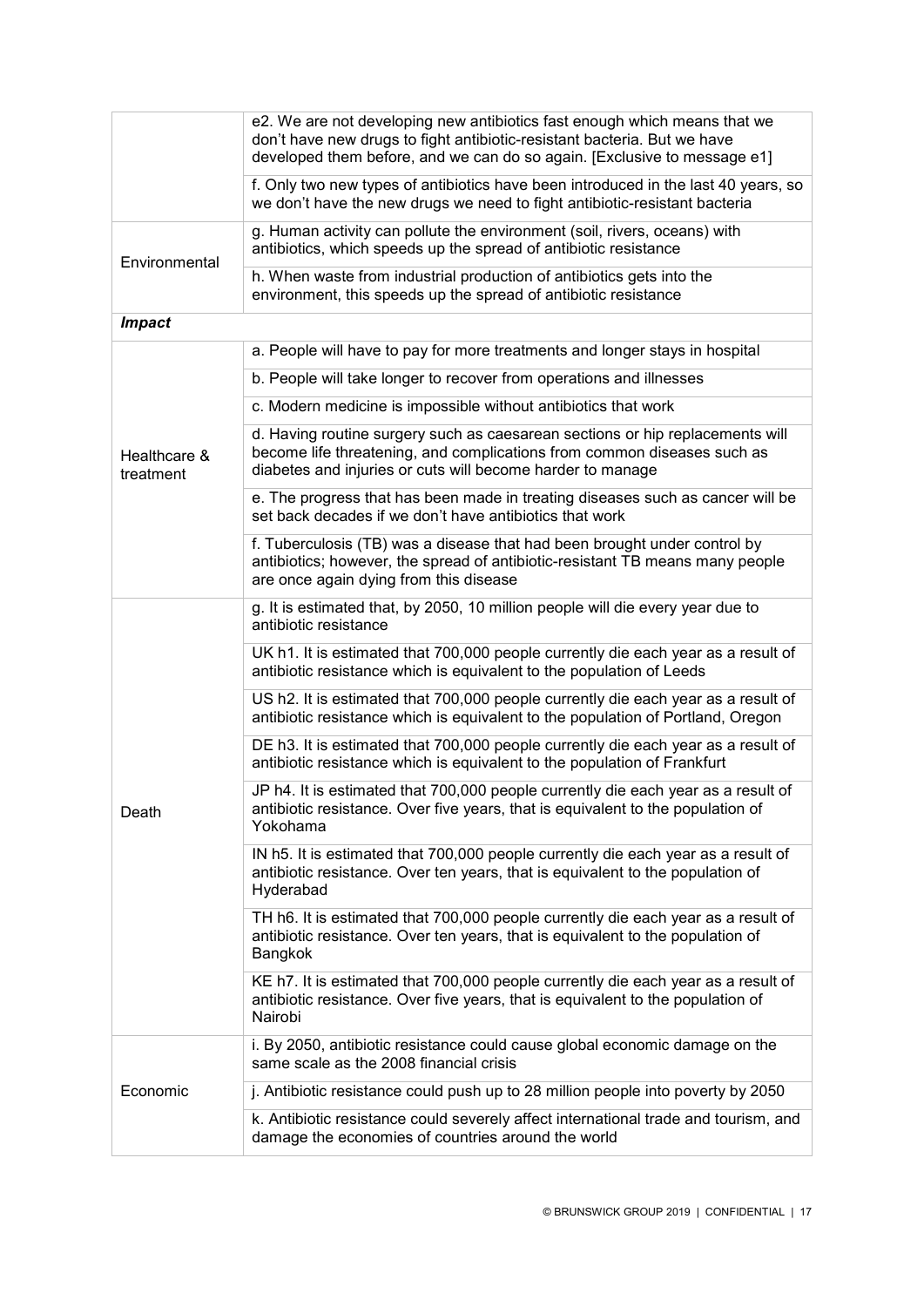| Who it affects         | I. Antibiotic-resistant germs know no borders; antibiotic resistance threatens<br>everyone wherever you live                                                                                                       |
|------------------------|--------------------------------------------------------------------------------------------------------------------------------------------------------------------------------------------------------------------|
|                        | m. Antibiotic resistance threatens the most vulnerable people in society - the<br>very young, the elderly and those with weakened immune systems that are less<br>able to fight infections and other diseases      |
|                        | n. Antibiotic resistance will impact our children and grandchildren – currently<br>treatable diseases will become life threatening for future generations                                                          |
|                        | o. Antibiotic resistance is a threat to both human and animal health and could<br>have a major impact on farming and food production                                                                               |
| Scale of the<br>crisis | p. Growing resistance to medicines means that we are facing an antibiotic<br>apocalypse where currently treatable infections and injuries will kill once again<br>[PROG: Exclusive to message q]                   |
|                        | q. If we do not take action against antibiotic resistance, we will return to the dark<br>ages of medicine where currently treatable infections and injuries will kill once<br>again [PROG: Exclusive to message p] |
|                        | r1. Antibiotic resistance is one of this generation's greatest problems [PROG:<br>Exclusive to messages r2/r3]                                                                                                     |
|                        | r2. Like climate change, antibiotic resistance is one of this generation's greatest<br>problems [PROG: Exclusive to messages r1/r3]                                                                                |
|                        | r3. Antibiotic resistance is one of this generation's greatest problems, but we<br>can make a difference if we take action now [PROG: Exclusive to messages<br>$r1/r2$ ]                                           |
| Security / travel      | s. Foreign travel and tourism will become much riskier as they will increase the<br>risk of spreading antibiotic-resistant diseases                                                                                |

### *Table D: Messages tested in qualitative research*

### *What is happening & why it is happening*

B1. The germs that cause illnesses adapt and change over time, meaning that they can develop the ability to defeat the medicines designed to kill them

B2. Antibiotics are overused in humans and animals, which has resulted in them becoming less effective in treating illnesses

B3. Germs will always look for ways to survive and resist new drugs, but the way we are using antibiotics is accelerating this process

VARIATION = B4. The germs that cause illnesses adapt and change over time, meaning they become resistant to medicines

VARIATION = B5. The germs that cause illnesses adapt and change over time, meaning that the medicines that save lives are no longer working

### *Impact*

### **C1. 'Antibiotic resistance threatens farming and food production'**

Antibiotic resistance is a threat to both human and animal health and could have a major impact on farming and food production

**C2. 'Antibiotic resistance slows recovery from operations and illness'**

People will take longer to recover from operations and illnesses

**C3. 'Routine surgery, common diseases and injuries made more dangerous by antibiotic resistance'**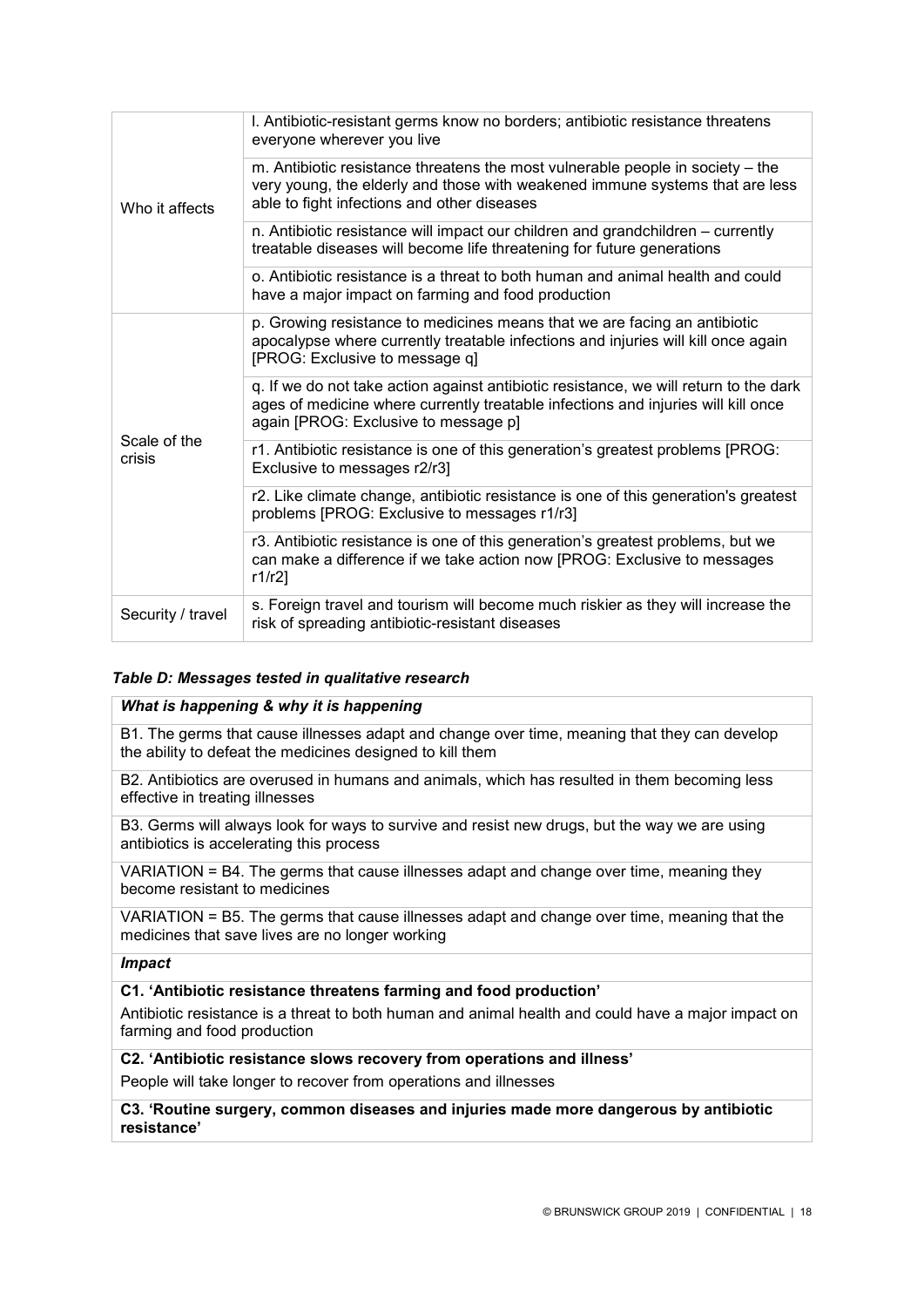Having routine surgery such as caesarean sections or hip replacements will become life threatening, and complications from common diseases such as diabetes and injuries or cuts will become harder to manage

### **C4. 'TB once again killing due to antibiotic resistance'**

Tuberculosis (TB) was a disease that had been brought under control by antibiotics; however, the spread of antibiotic-resistant TB means many people are once again dying from this disease

### **C5. 'The world is facing an antibiotic apocalypse'**

Growing resistance to medicines means that we are facing an antibiotic apocalypse where currently treatable infections and injuries will kill once again

### **C6. 'Antibiotic resistance could take us back to the dark ages'**

If we do not take action against antibiotic resistance, we will return to the dark ages of medicine where currently treatable infections and injuries will kill once again

### *Narrative statement*

D1. The germs that cause illnesses adapt and change over time, meaning that they can develop the ability to defeat the medicines designed to kill them. We are speeding up this process through our overuse of antibiotics, which has resulted in them becoming less effective in treating illnesses. Everyone is threatened by antibiotic resistance, in particular the most vulnerable people in society – the very young, the elderly and those with weakened immune systems that are less able to fight infections and other diseases. But if we take action now, this is a problem we can solve.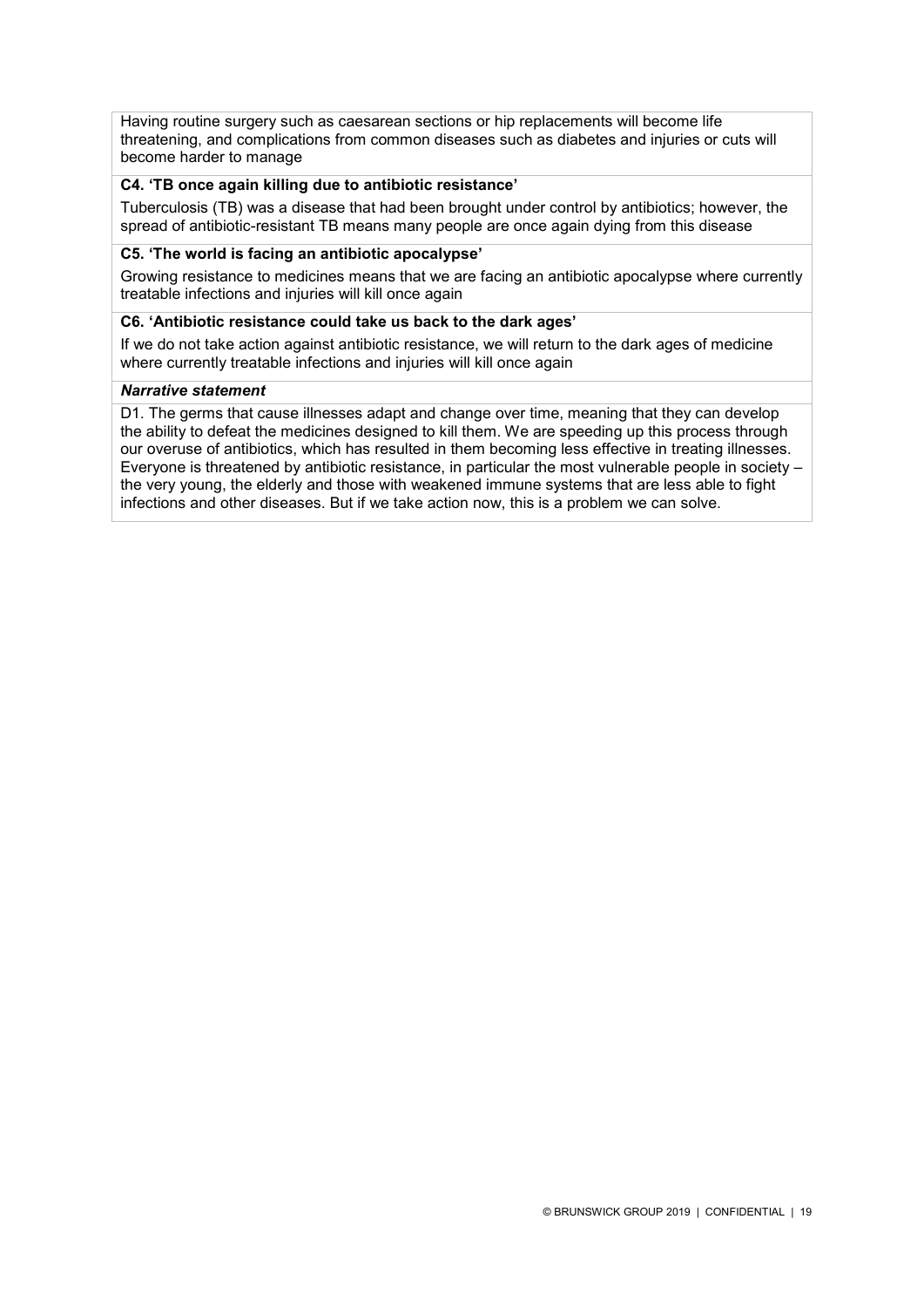# **3. Source list**

Below is a full list of sources used in Stage 1 of the project (desk research).

Abbo, L., Sinkowitz-Cochran, R., Smith, L., Ariza-Heredia, E., Gómez-Marín, O., Srinivasan, A., Hooton, T., *[Faculty and Resident Physicians' Attitudes, Perceptions, and Knowledge about](https://www.researchgate.net/publication/51212778_Faculty_and_Resident_Physicians)  [Antimicrobial Use and Resistance,](https://www.researchgate.net/publication/51212778_Faculty_and_Resident_Physicians)* Infection Control and Hospital Epidemiology, Vol. 32, No. 7 (July 2011), pp. 714-718

Van Boeckel, T., Brower, C., Gilbert, M., Grenfell, B., Levin, S., Robinson, T., Teillant, A., Laxminarayan, A., *[Global trends in antimicrobial use in food animals,](http://www.pnas.org/content/pnas/112/18/5649.full.pdf)* Proceedings of the National Academy of Sciences of the United States of America, Vol. 112, No. 18 (May 5, 2015), pp. 5649-5654

Brown, B., Crawford, C., *['Post-antibiotic apocalypse': discourses of mutation in narratives of](https://onlinelibrary.wiley.com/doi/epdf/10.1111/j.1467-9566.2008.01147.x) MRSA,* Sociology of Health & Illness 31:4 (2009), 508-524

Brown, E. 'The Unexpected Antibiotic', retrieved from [https://www.gene.com/stories/the-unexpected](https://www.gene.com/stories/the-unexpected-antibiotic)[antibiotic](https://www.gene.com/stories/the-unexpected-antibiotic)

Brown, N., Nettleton, S., *['There is worse to come': the biopolitics of traumatism in antimicrobial](http://www.antimicrobialsinsociety.org/essential-reading/brown_and_nettleton/)  [resistance,](http://www.antimicrobialsinsociety.org/essential-reading/brown_and_nettleton/)* The Sociological Review, 65:3 (2017) 493-508

Chandler, C., Hutchinson, E., Hutchinson, C., *[Addressing Antimicrobial Resistance Through Social](http://researchonline.lshtm.ac.uk/3400500/1/Addressing%20Antimicrobial%20Resistance%20Through%20Social%20Theory%20GOLD%20VoR.pdf)  [Theory](http://researchonline.lshtm.ac.uk/3400500/1/Addressing%20Antimicrobial%20Resistance%20Through%20Social%20Theory%20GOLD%20VoR.pdf)* (Nov 2016)

Charani, E., Edwards, R., Sevdalis, N., Alexandrou, B., Sibley, E., Mullett, D., Dean Frankline, B., Holmes., A., *[Behavioural Change Strategies to Influence Antimicrobial Prescribing in Acute Care: A](https://academic.oup.com/cid/article/53/7/651/419517)  [Systematic Review,](https://academic.oup.com/cid/article/53/7/651/419517)* 

Clinical Infectious Diseases, Vol. 53, No. 7 (1 October 2011), pp. 651-662

Denver Willis, L., and Chandler, C., *[Anthropology's contribution to AMR control,](http://resistancecontrol.info/wp-content/uploads/2018/05/104-08-chandler.pdf)* Investment and Society (2018)

File, T., Solomkin, J., Cosgrove, S., *[Strategies for Improving Antimicrobial Use and the Role of](https://academic.oup.com/cid/article/53/suppl_1/S15/426818)  [Antimicrobial Stewardship Programs,](https://academic.oup.com/cid/article/53/suppl_1/S15/426818)* Clinical Infectious Diseases, Vol. 53, Supplement 1. Antimicrobial Stewardship for the Community Hospital: Practical Tools & Techniques for Implementation (15 August 2011), pp. S15-S22

Fresh Approaches to the Study of Antimicrobials in Society. Knowledge. Retrieved from <http://www.antimicrobialsinsociety.org/themes/knowledge/>

Good Business (commissioned by Wellcome Trust), *[Exploring the consumer perspective on](https://wellcome.ac.uk/sites/default/files/exploring-consumer-perspective-on-antimicrobial-resistance-jun15.pdf)  [antimicrobial resistance](https://wellcome.ac.uk/sites/default/files/exploring-consumer-perspective-on-antimicrobial-resistance-jun15.pdf)* (June 2015)

Guerra, C., Pereira, C., Neto, A., Cardo, D., Correa, L., *[Physicians' Perceptions, Beliefs, Attitudes,](https://www.researchgate.net/publication/5851396_Physicians)  [and Knowledge Concerning Antimicrobial Resistance in a Brazilian Teaching Hospital](https://www.researchgate.net/publication/5851396_Physicians)*, Infection Control and Hospital Epidemiology, Vol. 28, No. 12 (December 2007), pp. 1411-1414

Haenssgen, M., Charoenboon, N., Khine Zaw, Y., *[Social science research for understanding drug](https://amrchamp.blogs.bristol.ac.uk/2017/08/12/standardisation-curing-or-obscuring-amrs-language-problem/)  [resistant infections](https://amrchamp.blogs.bristol.ac.uk/2017/08/12/standardisation-curing-or-obscuring-amrs-language-problem/)*, at Bristol University AMR Social Science Champion Blog (Aug 2017)

Hay, A., *Penicillin was discovered 90 years ago – [and despite resistance, the future looks good for](https://theconversation.com/penicillin-was-discovered-90-years-ago-and-despite-resistance-the-future-looks-good-for-antibiotics-100684)  [antibiotics](https://theconversation.com/penicillin-was-discovered-90-years-ago-and-despite-resistance-the-future-looks-good-for-antibiotics-100684)*, at TheConversation.com (University of Bristol) (Sept 2018)

ICAG, *[Meeting the Challenge of Antimicrobial Resistance: From Communication to Collective Action](http://www.who.int/antimicrobial-resistance/interagency-coordination-group/IACG_Meeting_challenge_AMR_communication_to_collective_action_270718.pdf?ua=1)* (July 2018)

Kessel, A., Sharland, S., *[The new UK antimicrobial resistance strategy and action plan: A major](https://www.bmj.com/content/346/bmj.f1601)  [societal, political, clinical and research challeng](https://www.bmj.com/content/346/bmj.f1601)*[e,](https://www.bmj.com/content/346/bmj.f1601) BMJ, 346:7899 (16 March 2013), p.10

Lambert, H., *[The rhetoric of resistance,](https://blog.esrc.ac.uk/2016/09/21/the-rhetoric-of-resistance/)* ESRC blog: Shaping Society (2016)

Mendelson, M., Balasegaram, M., Jinks, T., Pucini, C., Sharland, M., *[Antibiotic resistance has a](https://www.nature.com/news/antibiotic-resistance-has-a-language-problem-1.21915)  [language problem](https://www.nature.com/news/antibiotic-resistance-has-a-language-problem-1.21915)*[,](https://www.nature.com/news/antibiotic-resistance-has-a-language-problem-1.21915) at Nature.com (May 2017)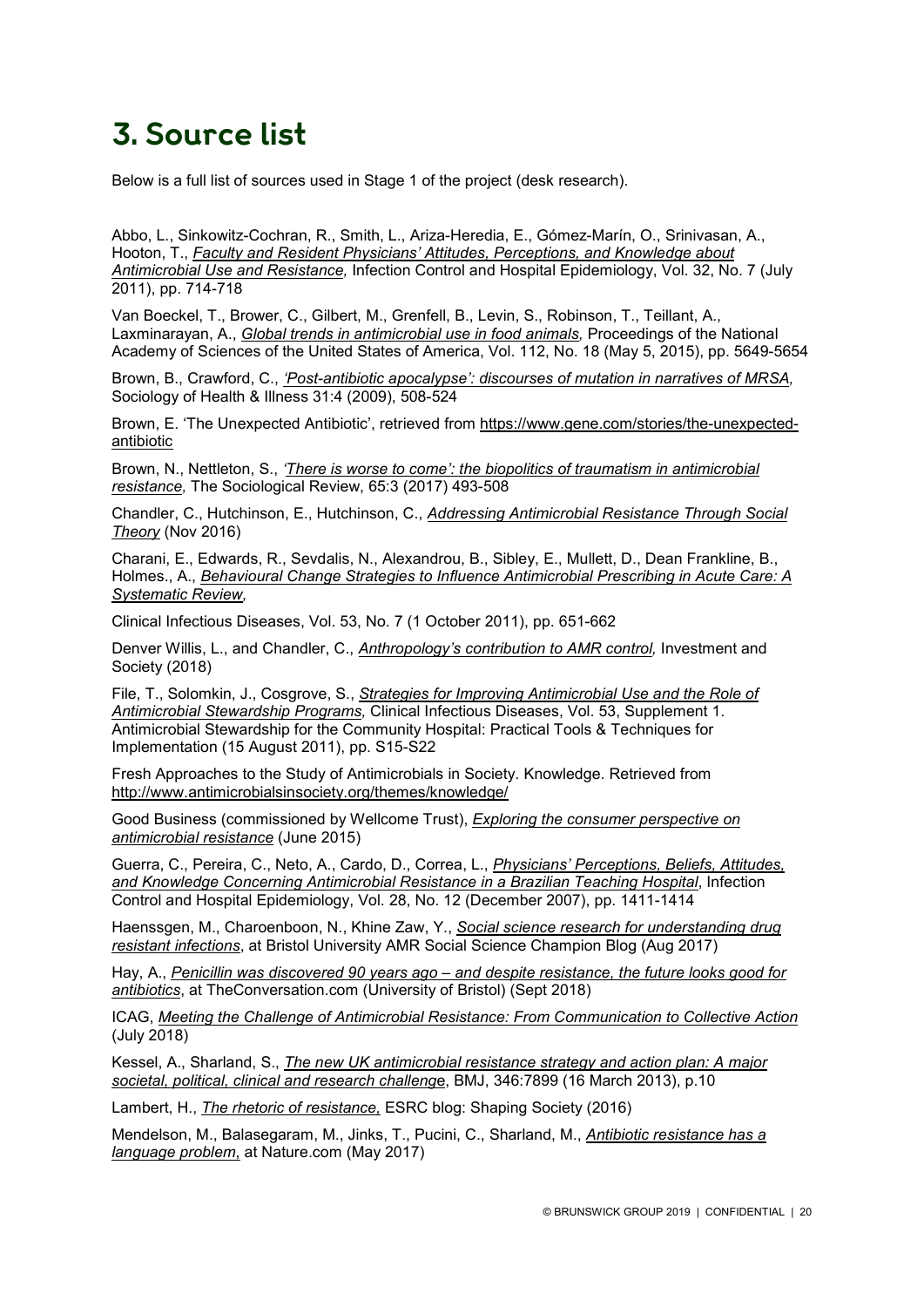Nerlich, B., *[Bacteria, metaphors and responsible language use](https://brunswickgroupllp-my.sharepoint.com/personal/achilcott_brunswickgroup_com/Documents/Documents/Alice-compiled%20links/blogs.nottingham.ac.uk/makingsciencepublic/2018/06/01/bacteria-metaphors-responsible-language-use/)*, at 'Making Science Public' (University of Nottingham) (June 2018)

O'Neill, J., *[Lots of talk but little action means we risk losing the arms race against superbugs](https://www.telegraph.co.uk/news/2018/04/26/lots-talk-little-action-means-risk-losing-arms-race-against/)*, The Telegraph (April 2018)

Perencevich, E., Treise, D., *[MRSA and the Media](https://www.cambridge.org/core/journals/infection-control-and-hospital-epidemiology/article/methicillinresistant-staphylococcus-aureus-and-the-media/EFB73A4CDDB750EC93F99F78A300DF89)*, Infection Control and Hospital Epidemiology, Vol. 31, No. S1, Papers from the Fifth Decennial International Conference on Healthcare‐Associated Infections (November 2010), pp. S48-S50

Price, L., Koch, B., Hungate, B., *[Ominous projections for global antibiotic use in food-animal](http://www.pnas.org/content/112/18/5554)  [production,](http://www.pnas.org/content/112/18/5554)* Proceedings of the National Academy of Sciences of the United States of America, Vol. 112, No. 18 (May 5, 2015), pp. 5554-5555

Public Health England, *['Keep Antibiotics Working' Campaign Leaflet](https://campaignresources.phe.gov.uk/resources/campaigns/58-keep-antibiotics-working/Overview)* (from campaign relaunching 23rd October 2018)

Review on Antimicrobial Resistance, O'Neill, J., *[Tacking Drug-Resistant Infections Globally: final](https://www.telegraph.co.uk/news/2018/04/26/lots-talk-little-action-means-risk-losing-arms-race-against/)  [report and recommendations](https://www.telegraph.co.uk/news/2018/04/26/lots-talk-little-action-means-risk-losing-arms-race-against/)* (May 2016)

Saam, M., Hunter, B., Harbarth, S., *[Evaluation of antibiotic awareness campaigns](http://www.who.int/selection_medicines/committees/expert/21/applications/s6_antibiotic_awareness_campaigns.pdf)*, World Health Organisation (2017)

Srinivasan, A., Craig, M.,, Cardo, D., *[The Power of Policy Change, Federal Collaboration, and State](https://academic.oup.com/cid/article/55/3/426/612925)  Coordination in Healthcare - [Associated Infection Prevention](https://academic.oup.com/cid/article/55/3/426/612925)*, Clinical Infectious Diseases, Vol. 55, No. 3 (1 August 2012), pp. 426-431

Szymczak, J., Feemster, K., Zaoutis, T., Gerber, J., *[Pediatrician](https://www.jstor.org/stable/10.1086/677826) [Perceptions of an Outpatient](https://www.jstor.org/stable/10.1086/677826)  [Antimicrobial Stewardship Intervention,](https://www.jstor.org/stable/10.1086/677826)* Infection Control and Hospital Epidemiology, Vol. 35, No. S3, Preventing Healthcare-Associated Infections: Results and Lessons Learned from AHRQ's HAI Program (October 2014), pp. S69-S78

The Narrative Project, *[Road Testing Narrative Project –](https://static1.squarespace.com/static/56b4f3fb62cd948c6b994bd2/t/577d22b9d1758e79c8b1712f/1467818683314/New+Venture+Fund+-+Full+Evaluation+Report.pdf) Report,* (May 2016)

Wise, M., Weber, S., Scheider, A., Stojcevski, M., France, A., Schaefer, M., Lin, M., Kallen, A., Cochran, R., *[Hospital Staff Perceptions of a Legislative Mandate for Methicillin-Resistant](https://brunswickgroupllp-my.sharepoint.com/personal/achilcott_brunswickgroup_com/Documents/Documents/Alice-compiled%20links/Hospital%20Staff%20Perceptions%20of%20a%20Legislative%20Mandate%20for%20Methicillin-Resistant%20Staphylococcus%20aureus%20Screening)  [Staphylococcus aureus Screening,](https://brunswickgroupllp-my.sharepoint.com/personal/achilcott_brunswickgroup_com/Documents/Documents/Alice-compiled%20links/Hospital%20Staff%20Perceptions%20of%20a%20Legislative%20Mandate%20for%20Methicillin-Resistant%20Staphylococcus%20aureus%20Screening)* Source: Infection Control and Hospital Epidemiology, Vol. 32, No. 6 (June 2011), pp. 573-578

World Health Organisation, *[Antibiotic Resistance: a multi-country awareness survey](http://apps.who.int/iris/bitstream/handle/10665/194460/9789241509817_eng.pdf;jsessionid=4CCA10B0694C5F9898005F30F5453862?sequence=1)* (Nov 2015)

World Health Organisation, *[WHO multi-country survey reveals widespread public misunderstanding](http://www.who.int/en/news-room/detail/16-11-2015-who-multi-country-survey-reveals-widespread-public-misunderstanding-about-antibiotic-resistance)  [about antibiotic resistance](http://www.who.int/en/news-room/detail/16-11-2015-who-multi-country-survey-reveals-widespread-public-misunderstanding-about-antibiotic-resistance)* (Nov 2015)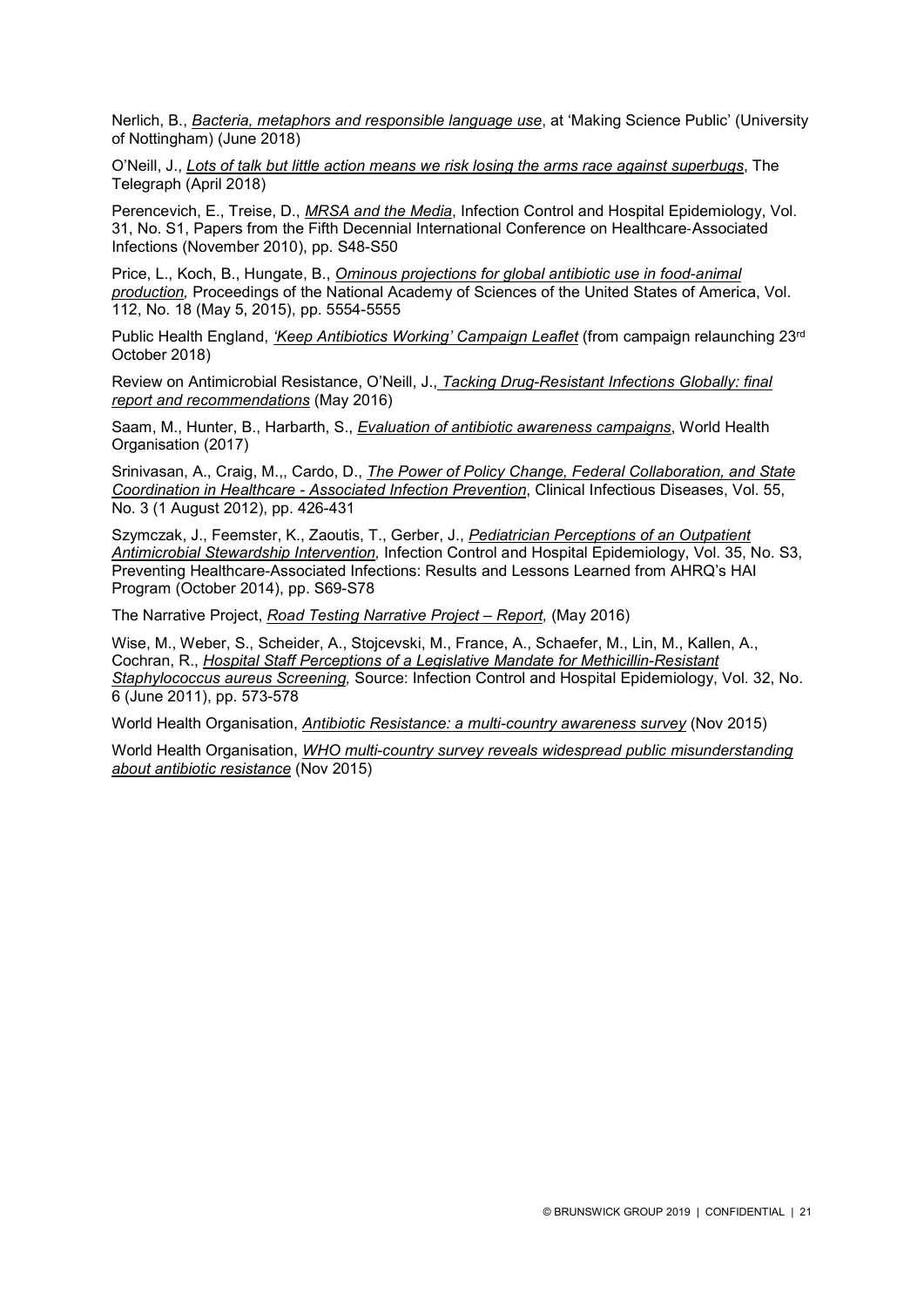# **4. Media & social media analysis: searches and sources**

### **Media analysis: search queries**

The search queries shown below were used to identify relevant news coverage in Factiva for the UK, US and Germany media analyses. Additional, manual web searches were performed using keywords in these queries, to capture news published by media sources not in Factiva's database.

A similar set of search queries were used for the media analysis in Japan and India.

| <b>UK &amp; US</b> | hlp=((antimicrobial* OR antibiotic* OR antimalarial* OR antibacterial* OR<br>antiviral* OR drug* OR multidrug* OR multi-drug* OR salmonella OR malaria<br>OR leprosy OR TB OR Tuberculosis OR STD* OR gonorrhoea OR gonorrhoea<br>OR STI OR "sexually transmitted" OR AIDS OR HIV OR pneumonia OR difficile)<br>AND (resist* OR overuse OR overprescrib*)) OR hlp=(antimicrobial resistance<br>OR ABR OR superbug* OR super bug* OR MRSA) OR ("World Antibiotic<br>Awareness Week" OR "European Antibiotics Awareness Day" OR "keep<br>antibiotics working" OR "Davos declaration" OR "Carb X" OR "super<br>gonorrhoea" OR "super gonorrhea")                                                                                                                                                                                                                                                                                                                                                                                                                                                                                                                      |
|--------------------|--------------------------------------------------------------------------------------------------------------------------------------------------------------------------------------------------------------------------------------------------------------------------------------------------------------------------------------------------------------------------------------------------------------------------------------------------------------------------------------------------------------------------------------------------------------------------------------------------------------------------------------------------------------------------------------------------------------------------------------------------------------------------------------------------------------------------------------------------------------------------------------------------------------------------------------------------------------------------------------------------------------------------------------------------------------------------------------------------------------------------------------------------------------------|
| Germany            | ((hlp=(+"antimicrobial resistance" OR +"ABR" OR +"MRSA" OR +"VRE" OR<br>+"MRGN" OR "Multiresistente Erreger" OR "Antibiotikaresistenz*" OR<br>"Superbug" OR "Super bug" OR "Super Gonorrhö" OR "Super Gonorrhoe" OR<br>"World Antibiotic Awareness Week" OR "European Antibiotics Awareness Day"<br>OR "Antibiotika Tag" OR "Davos Declaration" OR "CARB X" OR "Combating<br>Antibiotic Resistant Bacteria Biopharmaceutical Accelerator" OR "Globale<br>Partnershaft für Antibiotika Forschung und Entwicklung" OR "GARDP" OR<br>"Global Antibiotic Research and Development Partnership" OR (("Resistance"<br>OR "Resistenz" OR "Resistenzen" OR "Resisten" OR "Resistente" OR<br>"Überbeanspruchung" OR "zu viel verschreiben") AND (Antimikrobiell* OR<br>antifungiell* OR Antibiotik* OR Antibakteriell* OR Antiviral* OR Antimalaria* OR<br>Medikament* OR Multi* OR Mehrfach* OR Malaria* OR "HIV" OR "AIDS" OR<br>"Tuberkulose" OR "TB" OR Geschlechtskrankheit* OR "Sexuell übertrag*" OR<br>"STI" OR STD* OR Gonorrh* OR "Tripper" OR Salmonelle* OR "Influenza" OR<br>"Lungenentzündung" OR "Clostridium difficile"))) and wc>0)) NOT "Aston<br>Martin" |

### **Media analysis: UK news sources**

| TV & radio                                  | BBC News (web), Sky News (web), Channel 4 News (web), ITV News                                                                                                                                                                                                                                                                                                                                                                                                 |
|---------------------------------------------|----------------------------------------------------------------------------------------------------------------------------------------------------------------------------------------------------------------------------------------------------------------------------------------------------------------------------------------------------------------------------------------------------------------------------------------------------------------|
| <b>broadcasters</b>                         | (web)                                                                                                                                                                                                                                                                                                                                                                                                                                                          |
| <b>National</b>                             | Financial Times (print and web), Guardian & Observer (print and web), i                                                                                                                                                                                                                                                                                                                                                                                        |
| newspapers -                                | (print and web), Independent (Digital edition and web), Telegraph (print and                                                                                                                                                                                                                                                                                                                                                                                   |
| broadsheets                                 | web), Times/Sunday Times (print and web)                                                                                                                                                                                                                                                                                                                                                                                                                       |
| <b>National</b><br>newspapers -<br>tabloids | Mail (multiple editions, print and web), Sun (print and web), Star (print and<br>web), Express (print and web), Mirror & People (print and web)                                                                                                                                                                                                                                                                                                                |
| Key regional<br>newspapers                  | City AM (print and web), Metro (print and web), London Evening Standard,<br>(print and web), Belfast Telegraph (print), Birmingham Mail (print),<br>Coventry Telegraph (print), Daily Echo (print), Dorset Echo (print), East<br>Anglian Daily Times (print), Eastern Daily Press (print), Evening Gazette<br>(print), Grimsby Evening Telegraph (print), Hull Daily Mail (print),<br>Lancashire Evening Post (print), Lancashire Telegraph (print), Leicester |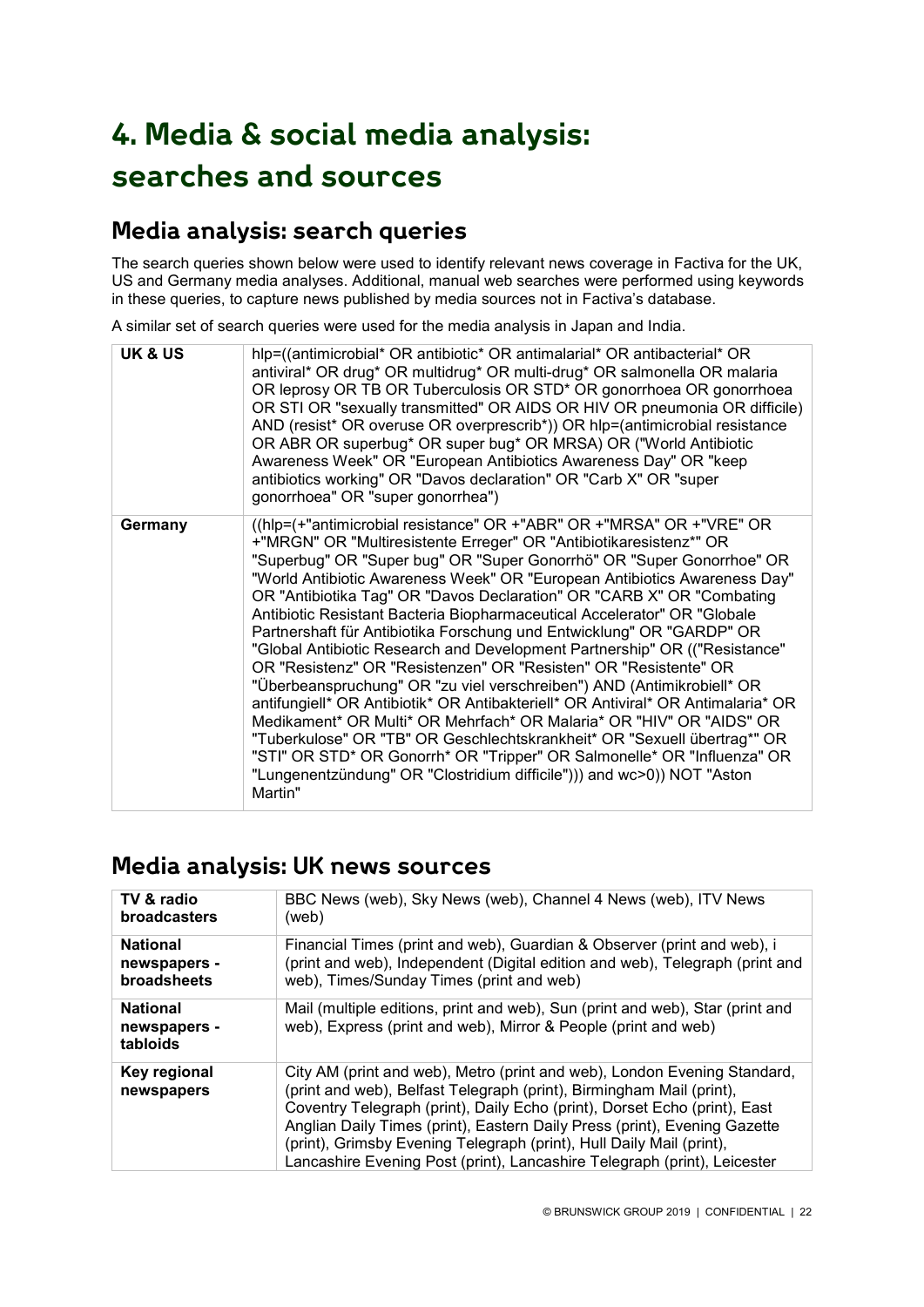|                                      | Mercury (print), Lincolnshire Echo (print), Liverpool Echo (print),<br>Manchester Evening News (print), Nottingham Evening Post (print), Oxford<br>Mail (print), Scarborough News (print), Scunthorpe Evening Telegraph<br>(print), Shields Gazette (print), Evening Chronicle, Newcastle (print), Herald<br>(print), Irish News (print), Journal Newcastle (print), Scotsman (print),<br>Western Mail (print), Western Daily Press (print), Yorkshire Evening Post<br>(print), Yorkshire Post (print) |
|--------------------------------------|--------------------------------------------------------------------------------------------------------------------------------------------------------------------------------------------------------------------------------------------------------------------------------------------------------------------------------------------------------------------------------------------------------------------------------------------------------------------------------------------------------|
| <b>Newswires</b>                     | Bloomberg UK (newsfeed and web), Reuters UK (newsfeed and web)<br>Press Association (newsfeed)                                                                                                                                                                                                                                                                                                                                                                                                         |
| <b>News and opinion</b><br>magazines | Economist (print and web), New Statesman (print), Prospect (print),<br>WIRED UK (web)                                                                                                                                                                                                                                                                                                                                                                                                                  |

# **Media analysis: US news sources**

| TV & radio<br>broadcasters           | NBC/MSNBC (transcripts and web), CBS (transcripts and web), ABC<br>(transcripts and web), Fox (transcripts and web), CNN (transcripts and<br>web), PBS (transcripts and web), NPR (transcripts and web)                                                                                                                                                                                                                                                                                                                                                                                                                                                                                                                                                                                                                                                                                                                                                                                                                                                                                                            |  |
|--------------------------------------|--------------------------------------------------------------------------------------------------------------------------------------------------------------------------------------------------------------------------------------------------------------------------------------------------------------------------------------------------------------------------------------------------------------------------------------------------------------------------------------------------------------------------------------------------------------------------------------------------------------------------------------------------------------------------------------------------------------------------------------------------------------------------------------------------------------------------------------------------------------------------------------------------------------------------------------------------------------------------------------------------------------------------------------------------------------------------------------------------------------------|--|
| <b>National</b><br>newspapers        | New York Times (print and web), Wall Street Journal (print and web),<br>Washington Post (print and web), USA Today (print and web)                                                                                                                                                                                                                                                                                                                                                                                                                                                                                                                                                                                                                                                                                                                                                                                                                                                                                                                                                                                 |  |
| Key regional<br>newspapers           | Arizona Republic (print), Atlanta Journal-Constitution (print), Austin<br>American-Statesman (print), Baltimore Sun (print), Boston Globe (print),<br>Boston Herald (print), Charlotte Observer (print), Chicago Sun-Times<br>(print), Chicago Tribune (print), Cleveland Plain Dealer (print), Columbus<br>Dispatch (print), Dallas Morning News (print), Denver Post (print), Detroit<br>Free Press (print), Fort Worth Star-Telegram (print), Honolulu Star-<br>Advertiser (print), Houston Chronicle (print), Indianapolis Star (print),<br>Kansas City Star (print), Las Vegas Review-Journal (print), Los Angeles<br>Times (print), Mercury News - CA (print), Miami Herald (print), New York<br>Daily News (print), New York Post (print), Newsday - NY (print), Oregonian<br>(print), Philadelphia Inquirer (print), Pittsburgh Post-Gazette (print), San<br>Antonio Express-News (print), San Diego Union-Tribune (print), San<br>Francisco Chronicle (print), Seattle Times (print), St. Louis Post-Dispatch<br>(print), Star Ledger - NJ (print), Star Tribune - MN (print), Tampa Bay<br>Times (print) |  |
| <b>Newswires</b>                     | Bloomberg US (newsfeed and web), Reuters US (newsfeed and web),<br>Associated Press (newsfeed)                                                                                                                                                                                                                                                                                                                                                                                                                                                                                                                                                                                                                                                                                                                                                                                                                                                                                                                                                                                                                     |  |
| <b>News and opinion</b><br>magazines | New Yorker (print), Newsweek (print and web), Economist (print and web),<br>Atlantic (web), Nation (web), Mother Jones (print and web), WIRED US<br>(web)                                                                                                                                                                                                                                                                                                                                                                                                                                                                                                                                                                                                                                                                                                                                                                                                                                                                                                                                                          |  |
| Web-only news                        | HuffPost, BuzzFeed, Slate                                                                                                                                                                                                                                                                                                                                                                                                                                                                                                                                                                                                                                                                                                                                                                                                                                                                                                                                                                                                                                                                                          |  |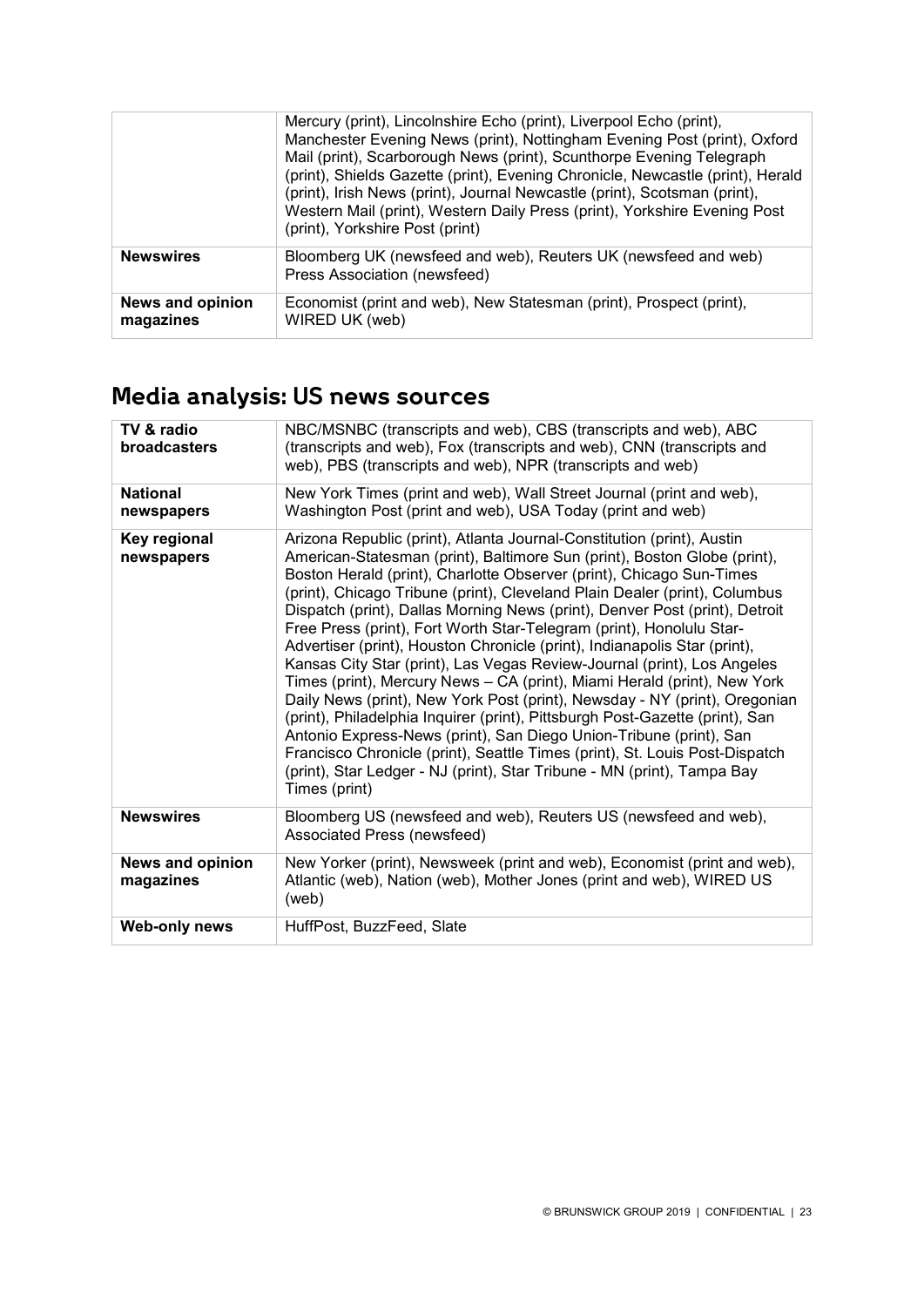# **Media analysis: German news sources**

| TV & radio<br>broadcasters           | ARD (transcripts and web), Bayerisches Fernsehen (transcripts and web),<br>Das Erste (web), Deutsche Welle (web), MDR (web), NTV (transcripts),<br>N24 (transcripts and web), SWR (transcripts and web), Tagesschau<br>(transcripts and web), WDR (transcripts and web), ZDF (transcripts and<br>web)                                                                                                                                                                                                                                                                                                                                                                                                                                                                                                                                                                                                                                                                                                                                                                                                                                  |  |
|--------------------------------------|----------------------------------------------------------------------------------------------------------------------------------------------------------------------------------------------------------------------------------------------------------------------------------------------------------------------------------------------------------------------------------------------------------------------------------------------------------------------------------------------------------------------------------------------------------------------------------------------------------------------------------------------------------------------------------------------------------------------------------------------------------------------------------------------------------------------------------------------------------------------------------------------------------------------------------------------------------------------------------------------------------------------------------------------------------------------------------------------------------------------------------------|--|
| <b>National</b><br>newspapers        | Bild / Bild am Sonntag (print and web), Börsen Zeitung (print), Die Welt<br>(print and web), Die Zeit (print and web), Frankfurter Allgemeine Zeitung<br>(print and web), Handelsblatt (print and web), Süddeutsche Zeitung (print<br>and web), Tagesspiegel (print and web), TAZ (print and web), Die Welt /<br>Welt Kompakt (print and web)                                                                                                                                                                                                                                                                                                                                                                                                                                                                                                                                                                                                                                                                                                                                                                                          |  |
| Key regional<br>newspapers           | Aachener Nachrichten (print), Aachener Zeitung (print), Abendzeitung<br>München (print), Allgemeine Zeitung (print) Allgemeine Zeitung Mainz<br>(print), Augsburger Allgemeine (print) B.Z. (print), B.Z am Sonntag (print),<br>Berliner Kurier (print), Berlin Morgenpost (print and web), Berliner Zeitung<br>(print), Frankfurter Rundschau (print and web), Hamburger Abendblatt<br>(print and web), Hannoversche Allgemeine Zeitung (print and web),<br>Heilbronner Stimme (print), Kölner Stadt-Anzeiger (print), Kölnische<br>Rundschau (print), Leipziger Volkszeitung (print and web), Märkische<br>Allgemeine Zeitung (print and web), Mitteldeutsche Zeitung (print), Neue<br>Presse (print and web), Nordbayerische Nachrichten (print), Nordwest<br>Zeitung (print), Nürnberger Nachrichten (print), Rheinische Post (print),<br>Sächsische Zeitung (print), Stuttgarter Nachrichten (print and web),<br>Südthüringer Zeitung (print), Südwest Presse (print), Weser Kurier (print),<br>Westdeutsche Zeitung (print), Wiesbadener Kurier (print), Wiesbadener<br>Tagblatt (print), Wolfsburger Allgemeine (print and web) |  |
| <b>Newswires</b>                     | dpa-AFX ProFeed (newsfeed and web) Reuters (newsfeed and web)                                                                                                                                                                                                                                                                                                                                                                                                                                                                                                                                                                                                                                                                                                                                                                                                                                                                                                                                                                                                                                                                          |  |
| <b>News and opinion</b><br>magazines | Capital (print and web), Focus (print and web), manager magazine (print<br>and web), Spiegel (print and web), Stern (print and web), Wirtschaftswoche<br>(print and web)                                                                                                                                                                                                                                                                                                                                                                                                                                                                                                                                                                                                                                                                                                                                                                                                                                                                                                                                                               |  |
| <b>Web-only news</b>                 | n-tv.de, t-online, HuffPost                                                                                                                                                                                                                                                                                                                                                                                                                                                                                                                                                                                                                                                                                                                                                                                                                                                                                                                                                                                                                                                                                                            |  |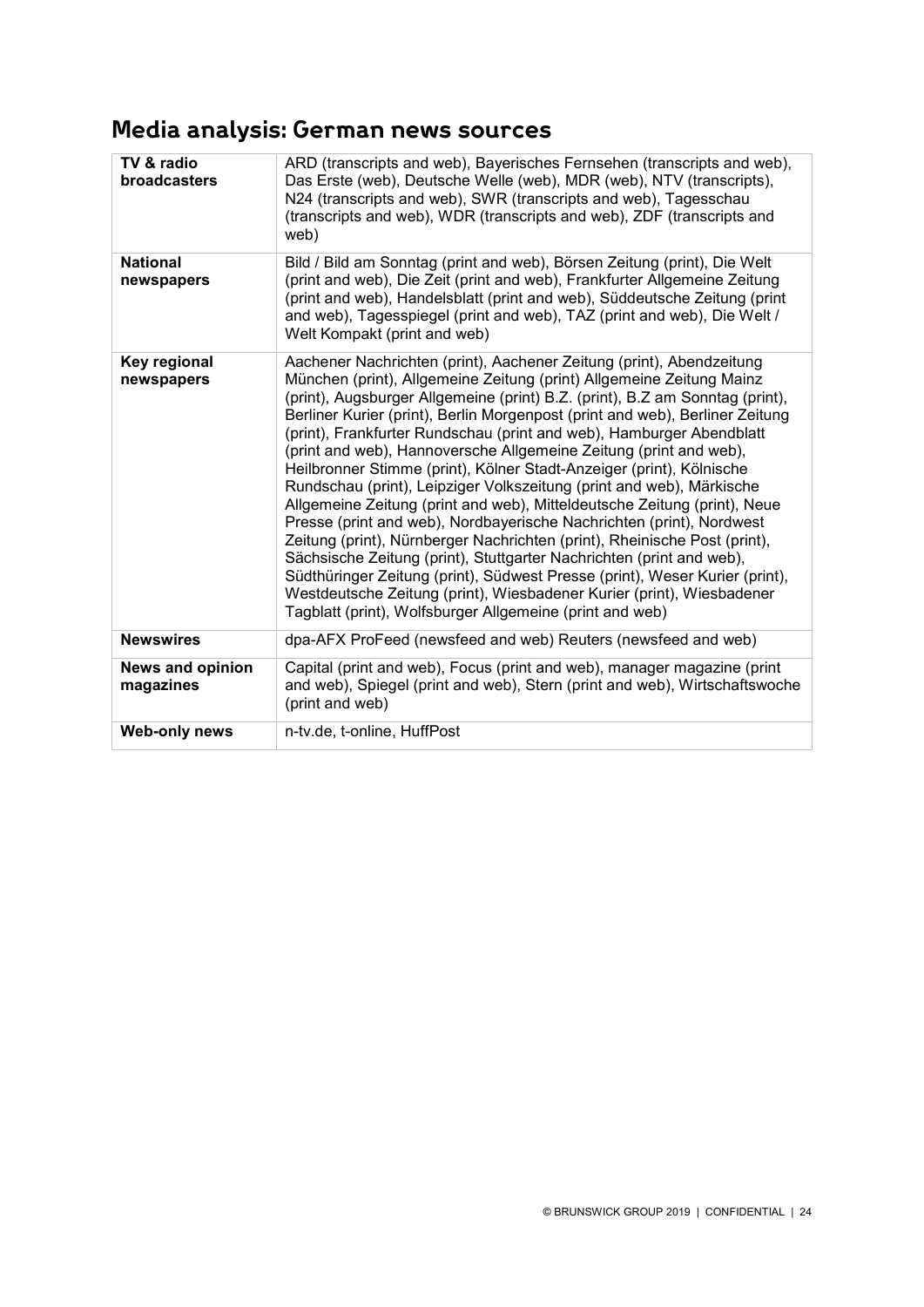# **Social media analysis: UK & US search parameters**

| <b>Search topic</b> | Posts about antimicrobial resistance by social media users based in the UK<br>and US                                                                                                                                                                                                                                                                                                                                                                                                                                                                                                                                                                                                                                                                                                                                                                                                                                                                                                                                                                                                                                                                                                                                                                                                                                                                                                                                                                                                                                                                                                                                                                                                                                                                                                                                                                                                                                                              |  |
|---------------------|---------------------------------------------------------------------------------------------------------------------------------------------------------------------------------------------------------------------------------------------------------------------------------------------------------------------------------------------------------------------------------------------------------------------------------------------------------------------------------------------------------------------------------------------------------------------------------------------------------------------------------------------------------------------------------------------------------------------------------------------------------------------------------------------------------------------------------------------------------------------------------------------------------------------------------------------------------------------------------------------------------------------------------------------------------------------------------------------------------------------------------------------------------------------------------------------------------------------------------------------------------------------------------------------------------------------------------------------------------------------------------------------------------------------------------------------------------------------------------------------------------------------------------------------------------------------------------------------------------------------------------------------------------------------------------------------------------------------------------------------------------------------------------------------------------------------------------------------------------------------------------------------------------------------------------------------------|--|
| <b>Media source</b> | Twitter                                                                                                                                                                                                                                                                                                                                                                                                                                                                                                                                                                                                                                                                                                                                                                                                                                                                                                                                                                                                                                                                                                                                                                                                                                                                                                                                                                                                                                                                                                                                                                                                                                                                                                                                                                                                                                                                                                                                           |  |
| Language            | English                                                                                                                                                                                                                                                                                                                                                                                                                                                                                                                                                                                                                                                                                                                                                                                                                                                                                                                                                                                                                                                                                                                                                                                                                                                                                                                                                                                                                                                                                                                                                                                                                                                                                                                                                                                                                                                                                                                                           |  |
| Date range          | 10 October 2017 to 10 October 2018                                                                                                                                                                                                                                                                                                                                                                                                                                                                                                                                                                                                                                                                                                                                                                                                                                                                                                                                                                                                                                                                                                                                                                                                                                                                                                                                                                                                                                                                                                                                                                                                                                                                                                                                                                                                                                                                                                                |  |
| Search query        | ((superbug* OR "super bug" OR "super bugs" OR MRSA OR "Super<br>gonorrhoea" OR "Super gonorrhea" OR "World Antibiotic Awareness<br>Week" OR "European Antibiotics Awareness Day" OR "Keep antibiotics<br>working" OR "Davos declaration" OR "CARB-X" OR "Carb X" OR<br>"#antimicrobial resistance" OR "#antibioticresistance" OR<br>"#stopsuperbugs" OR "#onehealth" OR "#onehealthday" OR "#superbugs"<br>OR "#superbug" OR "#mrsa" OR "#antimicrobialstewardship" OR<br>"#antibioticguardian" OR "#drugresistance" OR<br>"#worldantibioticawarenessweek" OR "#ctaantimicrobial resistance17" OR<br>"#faar" OR "#beantibioticsaware" OR "#abresistance" OR "#eaad" OR<br>"#waaw" OR "#waaw2017" OR "#waaw17" OR<br>"#antibioticsawarenessweek" OR "#antibioticawarenessweek" OR<br>"#keepantibioticsworking" OR "#usaaw17" OR Abx OR "#abx" OR "drug-<br>resistant" OR "drug-resistance" OR "antibiotic-resistance" OR "antibiotic-<br>resistant" OR ((((antimicrobial resistance OR ABR OR antibiotic* OR<br>antimicrobial* OR antibacterial* OR antiviral*) AND (resist* OR "stop<br>working" OR "not working" OR overuse* OR overprescribe* OR<br>overprescrip* OR ineffective)) OR ((drug* OR multidrug* OR "multi drug"<br>OR "multi drugs" OR malaria* OR HIV OR AIDS OR Tuberculosis OR TB<br>OR STD OR STI OR "sexually transmitted" OR "sexually transmit" OR<br>"transmitted sexually" OR "sexual transmission" OR Gonorrhoea OR<br>Gonorrhea OR salmonella OR pneumonia OR difficile OR "Clostridium<br>difficile" OR "C. diff" OR "Mycoplasma genitalium" OR MG) AND resist*))))<br>AND lang: EN) AND NOT ("andrea mitchell" OR andreamitchell OR<br>mitchellreports OR from:mitchellreports OR to:mitchellreports OR "ABX<br>tokens" OR kavanaugh OR "insulin resistant" OR "insulin-resistant" OR<br>"barrick" OR "covesting" OR "option trades" OR trades OR currencies OR<br>"you already know how to fly" OR "crack vs opioid") |  |

### **Social media analysis: Germany search parameters**

| Search topic | Posts about antimicrobial resistance by social media users based in<br>Germany                                                                                                                                                                                                                                                                                                                                         |  |
|--------------|------------------------------------------------------------------------------------------------------------------------------------------------------------------------------------------------------------------------------------------------------------------------------------------------------------------------------------------------------------------------------------------------------------------------|--|
| Media source | Twitter                                                                                                                                                                                                                                                                                                                                                                                                                |  |
| Language     | German                                                                                                                                                                                                                                                                                                                                                                                                                 |  |
| Date range   | 10 October 2017 to 10 October 2018                                                                                                                                                                                                                                                                                                                                                                                     |  |
| Search query | (("++antimicrobial resistance" OR "MRSA" OR "++VRE" OR<br>"Multiresistente Erreger" OR "Antibiotikaresistenz" OR "superbug" OR<br>"super bug" OR "Super Gonorrhö" OR "Super Gonorrhoe" OR "World<br>Antibiotic Awareness Week" OR "European Antibiotics Awareness Day"<br>OR "Globale Partnerschaft für Antibiotika-Forschung und Entwicklung" OR<br>"Antibiotika Tag" OR "Carb X" OR #vre OR #GARDP OR #antimicrobial |  |

The search query shown below was used to capture the initial set of 17.8K Tweets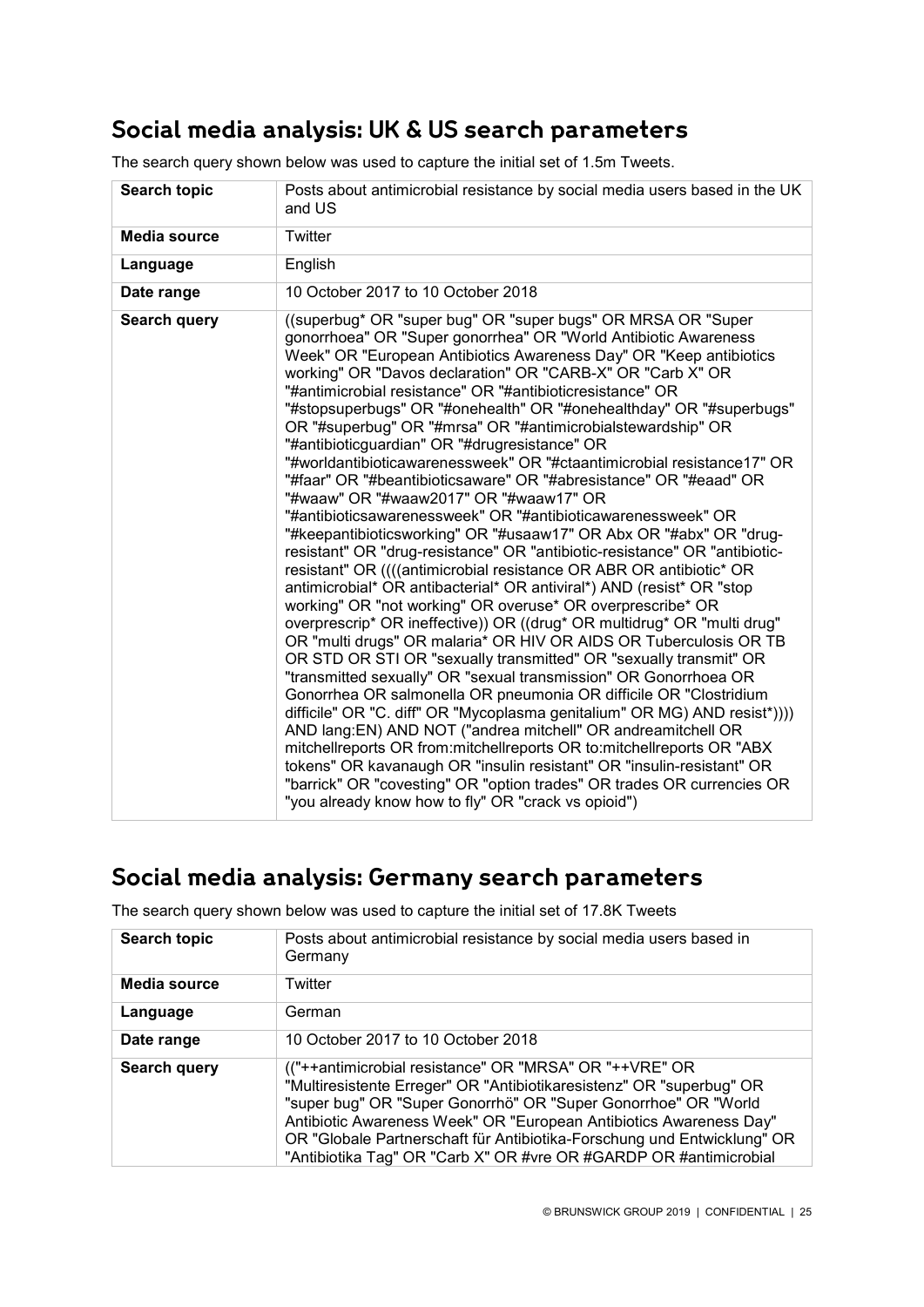| resistance OR #antibiotikaresistenzen OR #multiresistenz OR<br>#multiresistenteerreger OR #DART2020 OR #antimicrobialresistance) OR<br>(Antimikrobiell* AND resist*) OR (Antifungiell* AND resist*) OR (Antibiotik*<br>AND resist*) OR ((Antibakteriell* AND resis*) OR (Antiviral* AND resis*)<br>OR (Antimalaria* AND resis*) OR (Medikament* AND resis*) OR (multi*<br>AND resis*) OR (malaria* AND resis*) OR (salmonelle* AND resis*) OR<br>("TB" AND resis*) OR ("tuberkulose" AND resis*) OR ("HIV" AND resis*)<br>OR ("AIDS" AND resis*) OR ("STD" AND resis*) OR ("STI" AND resis*) OR |
|-------------------------------------------------------------------------------------------------------------------------------------------------------------------------------------------------------------------------------------------------------------------------------------------------------------------------------------------------------------------------------------------------------------------------------------------------------------------------------------------------------------------------------------------------------------------------------------------------|
| (gonorrh* AND resis*) OR ("Lungenentzündung" AND resis*) OR<br>("Clostridium difficile" AND resis*)))                                                                                                                                                                                                                                                                                                                                                                                                                                                                                           |
|                                                                                                                                                                                                                                                                                                                                                                                                                                                                                                                                                                                                 |

# **Social media analysis: volume benchmarking search parameters**

The search queries shown below were used to generate the volume benchmarking analysis (comparing antimicrobial resistance to epidemic preparedness and climate change).

| <b>Search topics</b>               | Posts containing popular #hashtags for antimicrobial resistance, epidemic<br>preparedness or climate change                                                                                                                                                                         |                                                                                                                                                                                                                                |  |
|------------------------------------|-------------------------------------------------------------------------------------------------------------------------------------------------------------------------------------------------------------------------------------------------------------------------------------|--------------------------------------------------------------------------------------------------------------------------------------------------------------------------------------------------------------------------------|--|
| <b>Media source</b>                | Twitter                                                                                                                                                                                                                                                                             |                                                                                                                                                                                                                                |  |
| Language                           | English (UK & US) & German (Germany)                                                                                                                                                                                                                                                |                                                                                                                                                                                                                                |  |
| <b>Location</b>                    | UK, US and Germany                                                                                                                                                                                                                                                                  |                                                                                                                                                                                                                                |  |
| Date range                         | 10 October 2017 to 10 October 2018                                                                                                                                                                                                                                                  |                                                                                                                                                                                                                                |  |
| <b>Search queries</b>              | UK & US                                                                                                                                                                                                                                                                             | Germany                                                                                                                                                                                                                        |  |
| <b>Antimicrobial</b><br>resistance | ((("#superbugs" OR<br>"#antibioticresistance" OR<br>"#stopsuperbugs" OR "#antimicrobial<br>resistance" OR<br>"#antimicrobialresistance") AND<br>lang:EN) AND NOT ("andrea mitchell"<br>OR andreamitchell OR mitchellreports<br>OR from: mitchell reports OR<br>to:mitchellreports)) | ((("#antibiotikaresistenz" OR "#antibiot<br>ika-<br>resistenzen" OR "#multiresistenteerre<br>ger" OR "#Multi-<br>resistenz" OR "#MRSA" ) AND lang:D<br>E) AND NOT ("aston martin"))                                            |  |
| <b>Epidemic</b><br>preparedness    | (("#preventepidemics" OR "#a4epr"<br>OR "#endepidemics" OR<br>"#outsmartepidemics" OR<br>("#healthsecurity" AND (epidemic* OR<br>pandemic* OR outbreak*))) AND<br>lang:EN)                                                                                                          | (("#preventepidemics" OR "#a4epr" O<br>R "#Epidemien" OR<br>"#outsmartepidemics" OR<br>("Epidemien" AND "bekämpfen") OR (<br>"Gesundheits-<br>sicherheit" AND (Epidemie* ODER Pa<br>ndemie* ODER Ausbruch*))) AND lan<br>g(DE) |  |
| <b>Climate change</b>              | (("#climatechange" OR "#climateaction<br>OR "#globalwarming" OR "#ipcc" OR<br>"#climatechangeisreal") AND lang:EN)                                                                                                                                                                  | (("#Klimawandel" OR "#Klimawirkung"<br>OR "#klimaschutz"<br>OR "#globaleErwärmung" OR "#ipcc")<br>AND lang:DE)                                                                                                                 |  |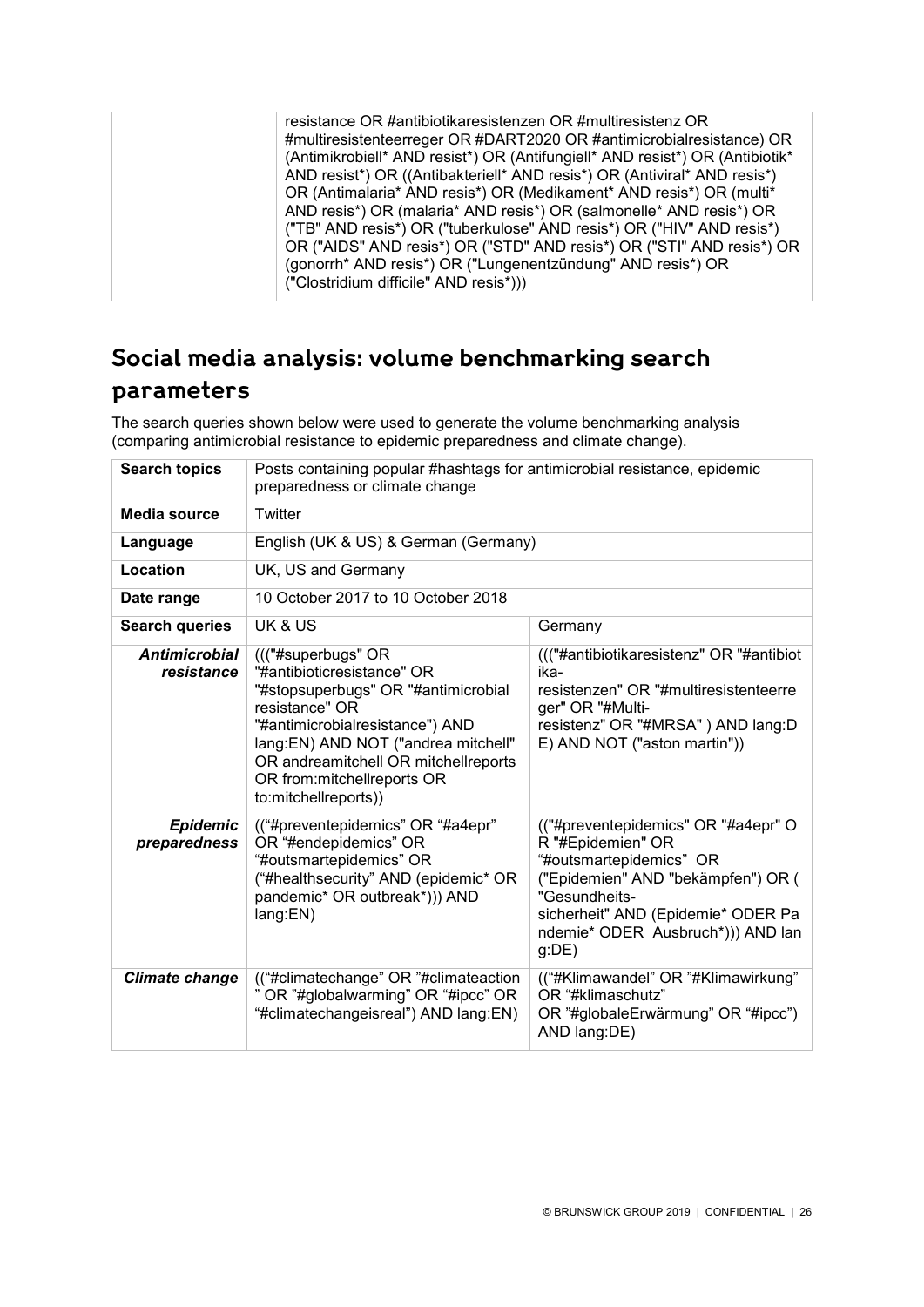# **5. How relevant diseases were identified for each market**

Section 1b of the full report ('Frame antimicrobial resistance as undermining modern medicine: Reinforce the undermining medicine frame by tailoring examples to your context') includes a table setting out the most prevalent diseases affected by drug-resistant infections in each of the seven countries covered by the research. The version of the table below includes source references.

| Table: Most prevalent diseases affected by drug-resistant infections by country with source |  |
|---------------------------------------------------------------------------------------------|--|
| references                                                                                  |  |

| <b>Country</b> | <b>Most</b><br>common<br>diseases<br>affected by<br>drug-<br>resistant<br>infections | <b>Source</b>                                                                                                                                                                                                                                                                                                                                                                                                                                                                                           |
|----------------|--------------------------------------------------------------------------------------|---------------------------------------------------------------------------------------------------------------------------------------------------------------------------------------------------------------------------------------------------------------------------------------------------------------------------------------------------------------------------------------------------------------------------------------------------------------------------------------------------------|
| US             | Pneumonia,<br>Diarrhoea/<br>Colitis,<br>Gonorrhoea                                   | https://www.cdc.gov/drugresistance/biggest-threats.html                                                                                                                                                                                                                                                                                                                                                                                                                                                 |
| UK             | Gonorrhoea                                                                           | https://www.eurosurveillance.org/content/10.2807/1560-<br>7917.ES.2018.23.23.1800287<br>https://assets.publishing.service.gov.uk/government/uploads/system/<br>uploads/attachment_data/file/806118/hpr1919_stis-ncsp_ann18.pdf                                                                                                                                                                                                                                                                          |
| Germany        | MRSA,<br>Tuberculosis                                                                | https://www.zeit.de/wissen/gesundheit/2014-11/multiresistente-keime-<br>mrsa-antibiotika-massentierhaltung-keimkarte<br>https://www.rki.de/SharedDocs/FAQ/Krankenhausinfektionen-und-<br>Antibiotikaresistenz/FAQ_Liste.html<br>https://europepmc.org/abstract/med/25970119<br>https://journals.plos.org/plosone/article?id=10.1371/journal.pone.0217597                                                                                                                                                |
| Kenya          | Salmonella,<br>Typhoid,<br>Tuberculosis                                              | https://www.nytimes.com/2019/04/07/health/antibiotic-resistance-kenya-<br>drugs.html<br>https://www.borgenmagazine.com/the-fight-against-tuberculosis-in-kenya/                                                                                                                                                                                                                                                                                                                                         |
| India          | Sepsis,<br>Tuberculosis,<br>Typhoid                                                  | https://www.thebureauinvestigates.com/stories/2018-11-14/babies-hit-the-<br>hardest-by-indias-antibiotic-resistance-crisis<br>https://www.cdc.gov/ncezid/stories-features/global-stories/protecting-<br>newborns-in-india.html<br>https://www.who.int/tb/data/GTBreportCountryProfiles.pdf?ua=1<br>https://apps.who.int/iris/bitstream/handle/10665/112642/9789241564748_e<br>ng.pdf;jsessionid=EA73DEF1834FA048C504D81EFC87D801?sequence=1<br>https://resistancemap.cddep.org/AntibioticResistance.php |
| Thailand       | Tuberculosis,<br>Malaria                                                             | https://apps.who.int/iris/bitstream/handle/10665/112642/9789241564748 e<br>ng.pdf;jsessionid=EA73DEF1834FA048C504D81EFC87D801?sequence=1<br>https://www.bmj.com/content/358/bmj.j2423                                                                                                                                                                                                                                                                                                                   |
| Japan          | <b>MRSA</b>                                                                          | https://wwwnc.cdc.gov/eid/article/6/6/00-0604_article                                                                                                                                                                                                                                                                                                                                                                                                                                                   |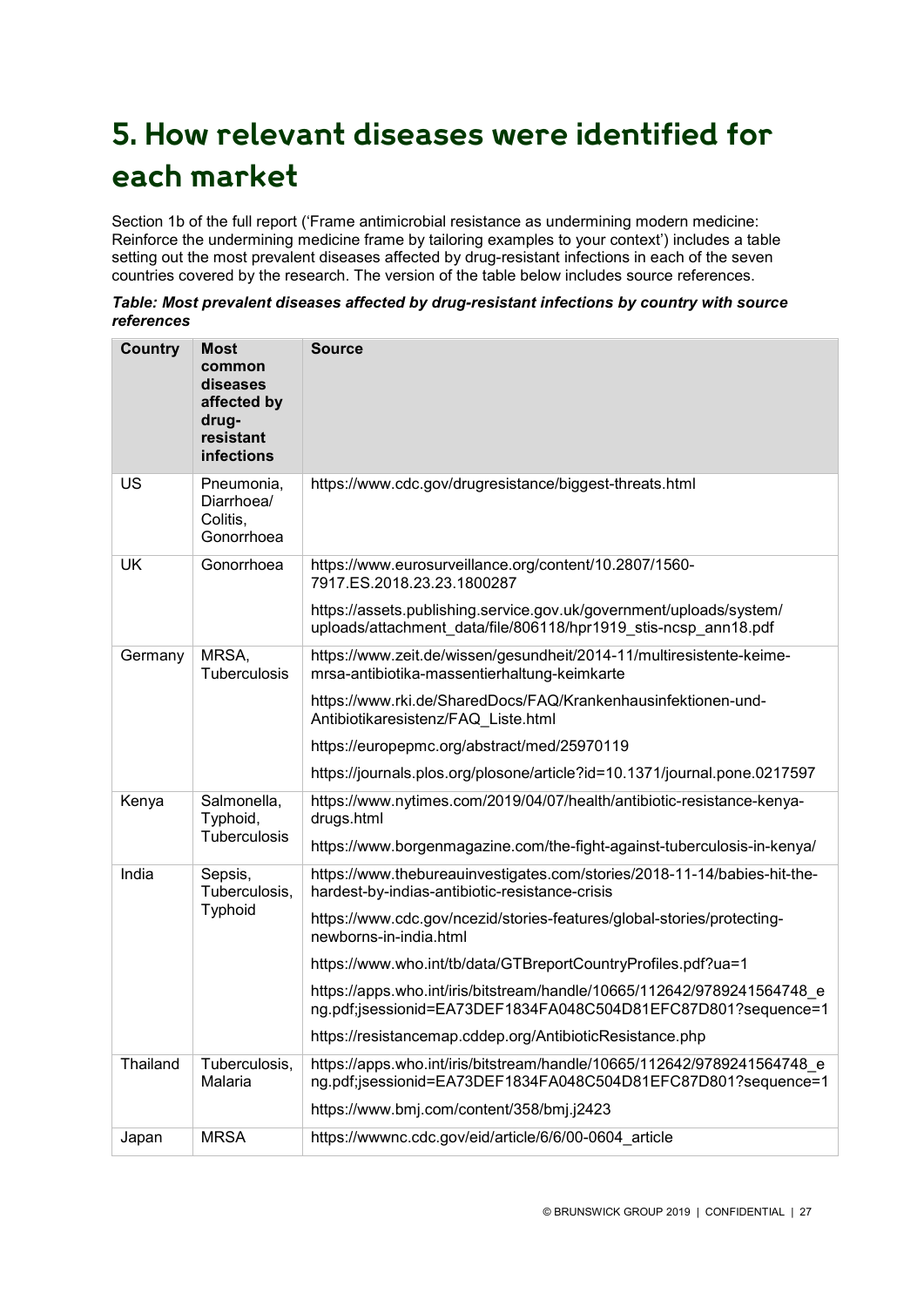# **6. Research materials**

Included below are copies of the research materials used in the public research.

### **a. Scoping focus groups: screener questionnaire**

*Example screener questionnaire used in Kenya (with country-specific elements highlighted)*

We are calling to invite a select group of people to participate in a focus group about interesting and important issues being discussed and debated in society today. We are interested in speaking with people who don't mind sharing their views and personal experiences with others. As a way of saying thank you for sharing your time with us, we will be offering an incentive to those who participate.

#### Q1. Would you say this describes you?

| Yes | <b>CONTINUE</b> |
|-----|-----------------|
|     | TERMINATE       |

Q2. Which of these best describes where you live? (Country-specific)

| In the Nairobi Metropolitan Region      | I CONTINUE       |
|-----------------------------------------|------------------|
| Outside the Nairobi Metropolitan Region | <b>TERMINATE</b> |

### Q3. What is your gender?

| Male   | CONTINUE – ENSURE EQUAL SPLIT IN EACH GROUP |
|--------|---------------------------------------------|
| Female | CONTINUE – ENSURE EQUAL SPLIT IN EACH GROUP |

#### Q4. Which of the following ranges includes your age?

| 18-21       |   | TERMINATE                                                |
|-------------|---|----------------------------------------------------------|
| 22-35       | 2 | CONTINUE – RECRUIT FOR GROUP 1 – ENSURE A MIX OF<br>AGES |
| 36-50       | 3 | CONTINUE – RECRUIT FOR GROUP 2 – ENSURE A MIX OF<br>AGES |
| 51-65       | 4 | <b>TERMINATE</b>                                         |
| 66 or above | 5 | TFRMINATF                                                |

Q5. What is the highest level of education you have completed? (Country-specific)

| No formal education                                 | <b>TERMINATE</b>                                |
|-----------------------------------------------------|-------------------------------------------------|
| <b>Primary School</b>                               | <b>TERMINATE</b>                                |
| Did not graduate from high school                   | <b>TERMINATE</b>                                |
| High school                                         | CONTINUE – ENSURE A MIX IN EACH<br><b>GROUP</b> |
| Some tertiary education or diploma<br>qualification | CONTINUE – ENSURE A MIX IN EACH<br><b>GROUP</b> |
| Undergraduate bachelor's degree                     | CONTINUE – ENSURE A MIX IN EACH<br><b>GROUP</b> |
| Post-graduate degree                                | <b>TERMINATE</b>                                |

Q6. Which of the following best describes your current employment status?

| av. Trinon of the following boot accorded your carrothe chipse yinchet clatact |    |                     |  |  |
|--------------------------------------------------------------------------------|----|---------------------|--|--|
| Employed full-time                                                             |    | CONTINUE - GO TO Q7 |  |  |
| Employed part-time                                                             | 2  | CONTINUE - GO TO Q7 |  |  |
| Self-employed                                                                  | 3  | CONTINUE - GO TO Q7 |  |  |
| Retired                                                                        | 4  | CONTINUE - GO TO Q8 |  |  |
| Student                                                                        | 5. | TERMINATE           |  |  |
| Unemployed                                                                     | 6  | TERMINATE           |  |  |
| Other                                                                          |    | TERMINATE           |  |  |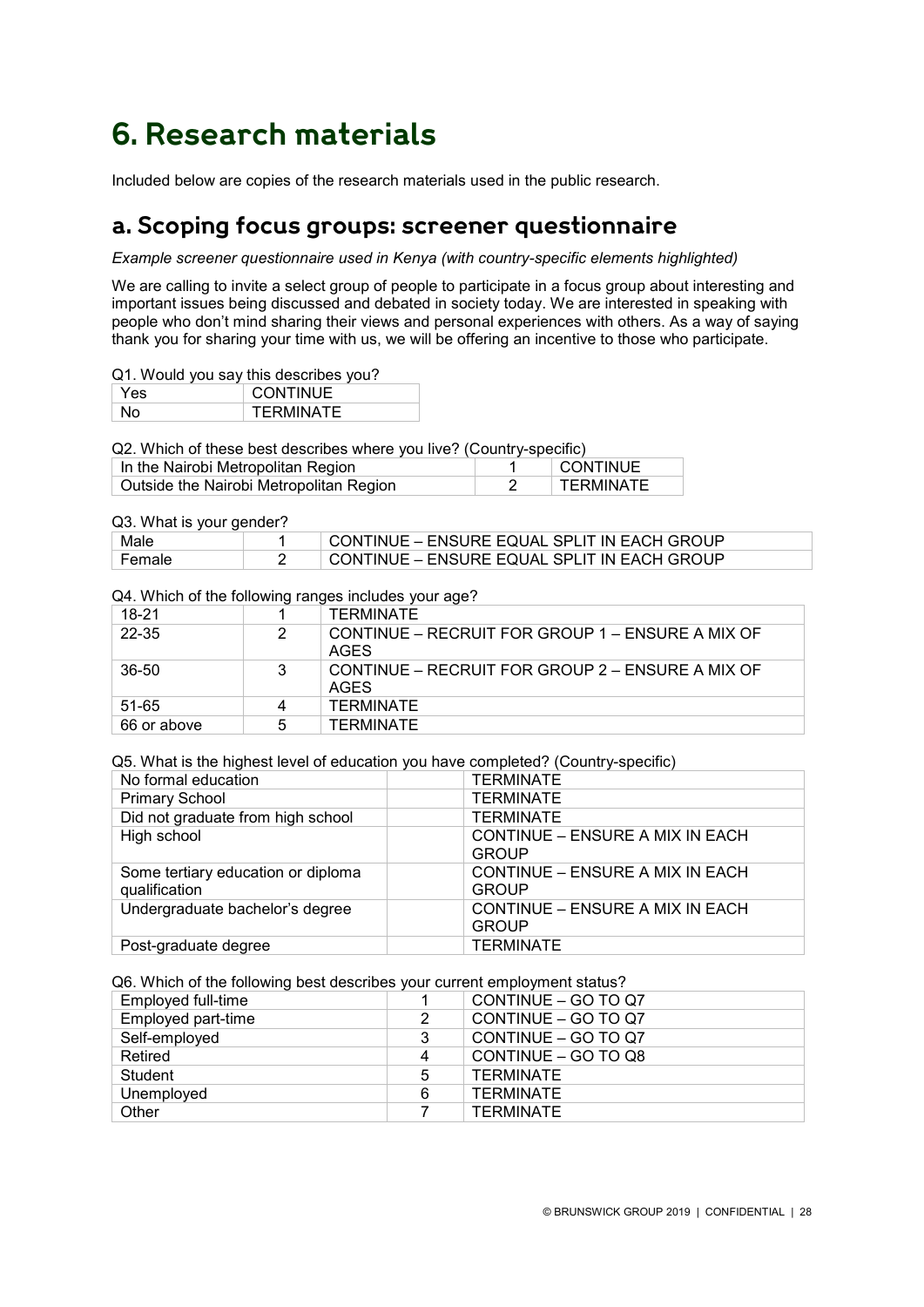### Q7. What is your occupation? [RECORD VERBATIM]

Q8. Can you tell me if you or anyone in your immediate family works in any of these occupations or industries?

| Motor industry                |    | <b>CONTINUE</b>  |
|-------------------------------|----|------------------|
| Retail                        | 2  | <b>CONTINUE</b>  |
| Teaching                      | 3  | <b>CONTINUE</b>  |
| Accountancy                   | 4  | <b>CONTINUE</b>  |
| Advertising/PR                | 5  | <b>TERMINATE</b> |
| Market research               | 6  | <b>TERMINATE</b> |
| Media – TV, radio, newspapers |    | <b>TERMINATE</b> |
| Healthcare                    | 8  | <b>TERMINATE</b> |
| Pharmaceutical                | 9  | <b>TERMINATE</b> |
| Veterinary                    | 10 | <b>TERMINATE</b> |
| Farming                       | 11 | <b>TERMINATE</b> |
| None of the above             | 12 | <b>CONTINUE</b>  |

Q9. Which of the following ranges includes your PERSONAL monthly income? (Country-specific)

| Up to KES 50,000          |   | <b>TERMINATE</b> |
|---------------------------|---|------------------|
| KES 50,000 - KES 99,999   | 2 | <b>CONTINUE</b>  |
| KES 100,000 - KES 149,999 | 3 | <b>CONTINUE</b>  |
| KES 149,999 - KES 199,999 | 4 | TERMINATE        |
| KES 200,000 - KES 299,999 | 5 | TERMINATE        |
| KES 300,000 - KES 399,999 | 6 | <b>TERMINATE</b> |
| KES 400,000 - KES 499,999 |   | <b>TERMINATE</b> |
| KES 500,000 and above     | 8 | TERMINATE        |

Q10. How frequently do you watch, read or listen to news from the following outlets? MUST CONSUME NEWS FROM 2+ of the FOLLOWING EVERY DAY/3-4 TIMES A WEEK/ONCE A WEEK TO CONTINUE

| (Country-specific)                | Everyday | 3-4 times per<br>week | Once a week | Once or<br>twice a<br>month | Never |
|-----------------------------------|----------|-----------------------|-------------|-----------------------------|-------|
| The Star                          |          | $\overline{2}$        | 3           | $\overline{4}$              | 5     |
| Daily Nation                      |          | 2                     | 3           | 4                           | 5     |
| <b>Business Insider</b>           |          | 2                     | 3           | 4                           | 5     |
| Standard                          |          | $\overline{2}$        | 3           | 4                           | 5     |
| Kenya Broadcasting<br>Corporation |          | $\overline{2}$        | 3           | 4                           | 5     |
| <b>Financial Times</b>            |          | 2                     | 3           | 4                           | 5     |
| <b>Bloomberg BusinessWeek</b>     |          | $\overline{2}$        | 3           | 4                           | 5     |
| <b>Reuters</b>                    |          | 2                     | 3           | 4                           | 5     |
| The Wall Street Journal           |          | 2                     | 3           | 4                           | 5     |
| <b>BBC News</b>                   |          | 2                     | 3           | 4                           | 5     |
| <b>CNN News</b>                   |          | $\overline{2}$        | 3           | $\overline{4}$              | 5     |
| <b>CNBC</b>                       |          | 2                     | 3           | 4                           | 5     |
| Al Jazeera                        |          | $\overline{2}$        | 3           | $\overline{4}$              | 5     |
| <b>Business Weekly</b>            |          | 2                     | 3           | 4                           | 5     |
| The Economist                     |          | $\overline{2}$        | 3           | 4                           | 5     |

Q11. Which of the following types of news are you interested in? [Select all that apply]

|                    | Yes | No |                                    |
|--------------------|-----|----|------------------------------------|
| International news |     |    | CONTINUE - RECORD FOR<br>REFERENCE |
| National news      |     |    |                                    |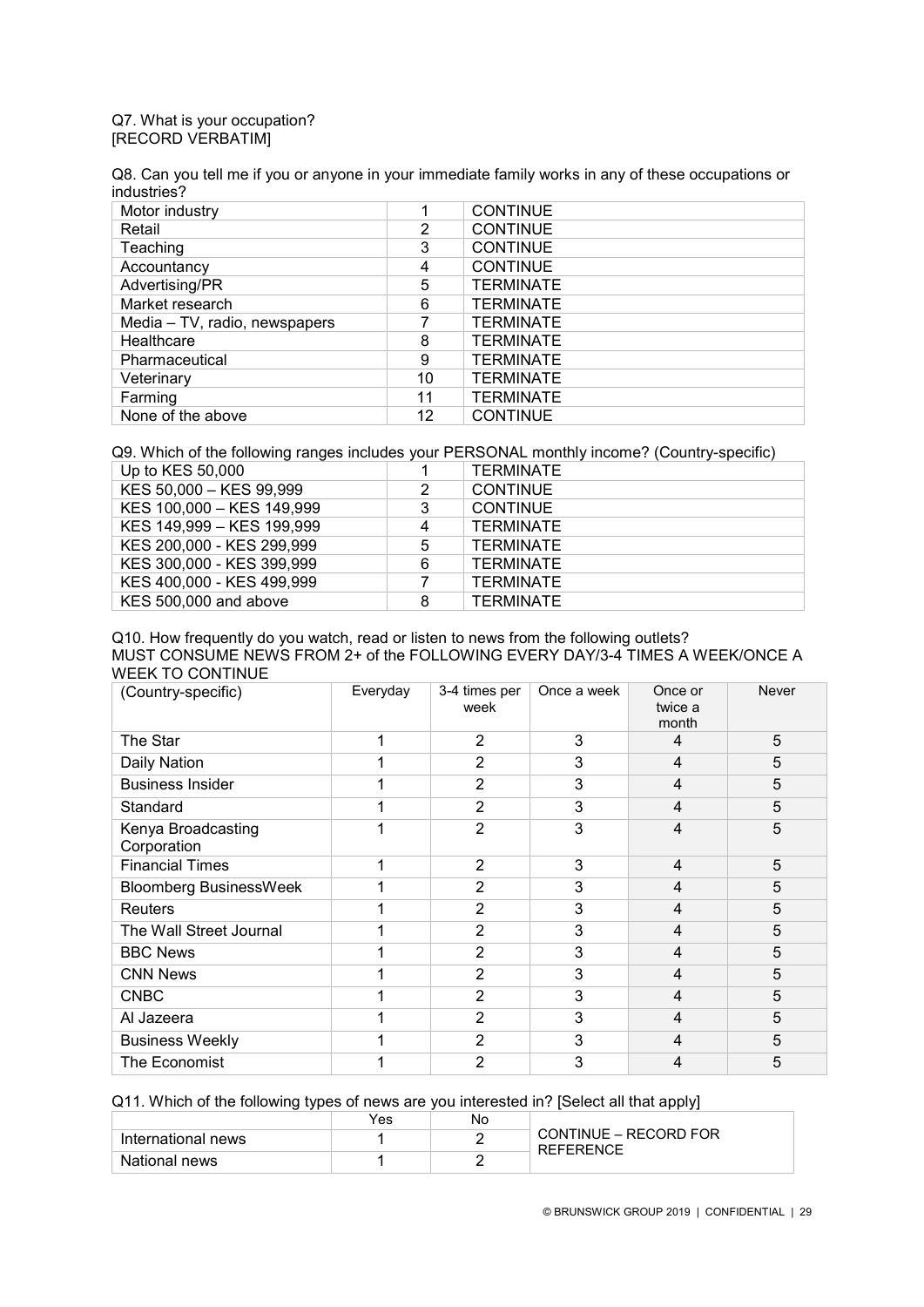| Local news         |  |
|--------------------|--|
| Health news        |  |
| Science news       |  |
| Environmental news |  |
| Technology news    |  |

### Q12. How is your health in general?

| ◡<br>Very good |                                                                 |
|----------------|-----------------------------------------------------------------|
| Good           |                                                                 |
| Fair           | CONTINUE – RECORD FOR REFERENCE &<br>ENSURE A MIX IN EACH GROUP |
| <b>Bad</b>     |                                                                 |
| Verv bad       |                                                                 |

### Q13. When did you last take the following types of medicine? (Country-specific)

|                             | In the last | In the last | In the last | More than 6 | Never |
|-----------------------------|-------------|-------------|-------------|-------------|-------|
|                             | week        | month       | 6 months    | months ago  |       |
| Antibiotics                 |             |             |             |             |       |
| (e.g. Augmentin and Zinnat) |             |             |             |             |       |
| Antivirals                  |             |             |             |             |       |
| Anti-inflammatories         |             |             |             |             |       |

### Focus Group Participant Screening Questions:

### Q14. Have you ever participated in a focus group?

| Yes. | ASK Q15                      |
|------|------------------------------|
|      | SKIP TO QUALIFICATION SCRIPT |

### Q15. How recently did you participate in your last focus group?

| Less than three months ago | <b>TERMINATE</b> |
|----------------------------|------------------|
| Three to six months ago    | CONTINUE         |
| More than six months ago   | CONTINUE         |

### CLOSE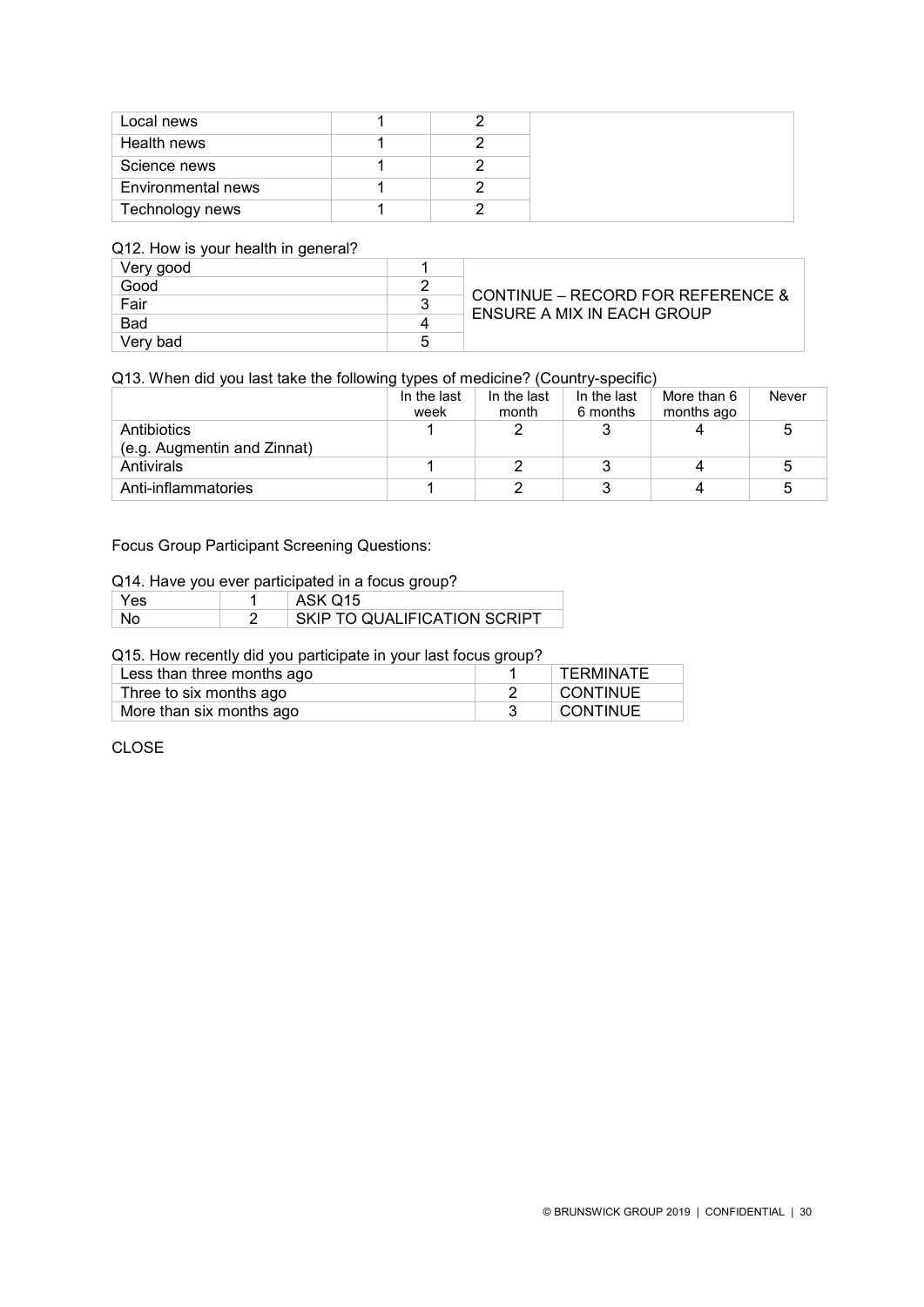# **b. Scoping focus groups: discussion guide**

### **Introduction (5 minutes)**

Hi everyone, my name is [NAME] and I will be your moderator this morning/afternoon. Thank you for taking the time to be here.

We're going to be talking about issues relating to health today. All opinions are welcome so please be courteous of others in the room, speak loudly, and avoid side conversations. We will be together for approximately 90 minutes.

I want to disclose a few things about the room. This facility is equipped with microphones and a video camera; this enables us to know what was said, not who said what. There is a two-way mirror behind me. My colleagues are behind the glass and are taking notes because I won't be able to remember everything that gets said tonight.

Everything you say will be treated on a completely anonymous and confidential basis and nothing that you say in our conversation will be attributed back to you in any way when we are looking at our results.

So with that, let's get started with some introductions around the table. If you could tell me:

- Your name
- What you do for work
- Something you like to do in your spare time

[RESPONDENT NAME] do you want to start? [RESPONDENTS INTRODUCE THEMSELVES]

Thanks, now to start us off…

### **A. General perceptions of health (10 minutes)**

- 1. On a piece of paper, please write down the three biggest health issues facing the world? We will then discuss them as a group
	- [Moderator note: ask participants to share what they have written with the group]
		- a. And what about the biggest health issues facing Kenya?
- 2. What makes you think these are the biggest health issues?
	- a. PROBE: immediacy / how widespread they are / type of disease or health challenge.
- 3. Where do you usually hear about the health issues you have described?
	- a. PROBE**:** friends/family, newspapers, TV [Moderator note: if newspapers or TV, then ask for specific PUBLICATIONS or CHANNELS]

### **B. Approaches to ill health (10 minutes)**

*Now, I'd like us to think about health from a personal perspective, and we will talk about how you and your family deal with health issues*

- 1. Now I'd like to think about when you or someone in your family starts to feel ill for example, they might have a cough, muscle aches, fatigue, diarrhea or a fever. At what stage would you seek advice?
	- a. Who would you go to for advice? And why?
	- b. [If not mentioned] Would you seek advice from:
		- i. The internet?
		- ii. Friends and family?
		- iii. A doctor?
		- iv. A pharmacist?
		- v. A traditional medicine practitioner?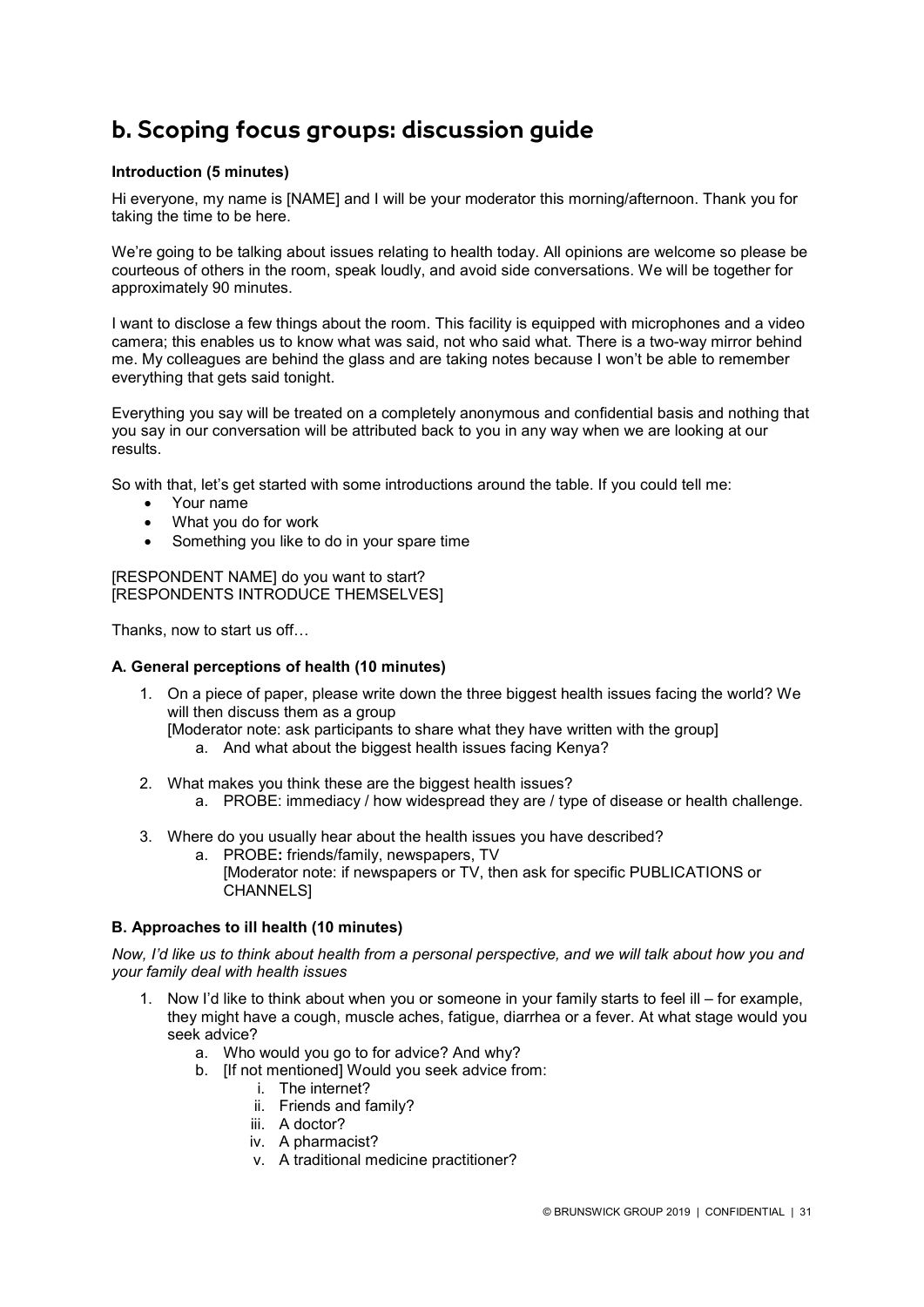- vi. A community healthcare worker?
- vii. A priest or religious leader?
- 2. At what stage would you usually start to take medication?
	- a. In what situations do you think it is appropriate to take medicines?
		- i. PROBE: belief that the medicine will work / be effective, because it has worked before or for others, because someone [doctor, pharmacist, friend, family member, internet] advised them to take it
	- b. In what situations do you think it is NOT appropriate to take medicine?
		- i. PROBE: concerns around taking medicines, advisors
		- ii. Have you ever been refused or told not to take medicine?
	- c. At what stage of an illness do you think it is most effective to take medicine? Why?
	- d. Are there certain medicines you prefer?

### **C. Medicines (25 minutes)**

*I'd now like to talk in a bit more detail about medicines* 

- 1. [FLIPCHART] I'd now to talk a bit about illnesses and the medicines used to treat them.
	- a. For each illness, please can you tell me IF you would use a medicine to treat it, and if so, WHICH MEDICINE you might use:
		- i. A common cold
		- ii. Malaria
		- iii. A headache
		- iv. An infected cut or wound
		- v. Pneumonia
		- vi. Stomach pain or sickness
		- b. For each:
			- i. Why would you use this?
			- ii. [Probe] would it be a one-off dose or would it require a longer period of treatment?
- 2. As you might know, medicines fall into different categories. Can you tell me if any of the medicines we have just spoken about are any of the following:
	- a. Antibiotics?
	- b. Anti-inflammatories?
- 3. Thinking about antibiotics such as Amoxil and Norfloxacin specifically, what types of illness are they used to treat?
- 4. When did you last use an antibiotic?
	- a. Where did you get the antibiotics from?
		- i. Listen for: prescribed by a doctor, recommended by a pharmacist, acquired from a friend / family member / other
	- b. How effective was the antibiotic?
	- c. Did you have any concerns about taking the antibiotic?

### **D. Awareness & impact of AMR (35 minutes)**

- 1. Have you ever heard of the term 'antimicrobial resistance' or 'antibiotic resistance'?
	- a. Where have you heard this term?
	- b. What does this term mean to you? Can you explain what it means?
	- c. Have you heard any other terms used to describe this issue?
		- i. Probe**:** superbugs / drug resistant infections
- 2. I'd now like to share some information about antimicrobial resistance with you, and then we will discuss.

*[Read] Antimicrobial resistance (or antibiotic resistance) occurs when some of the germs that cause infections resist the effects of the medicines used to treat them.*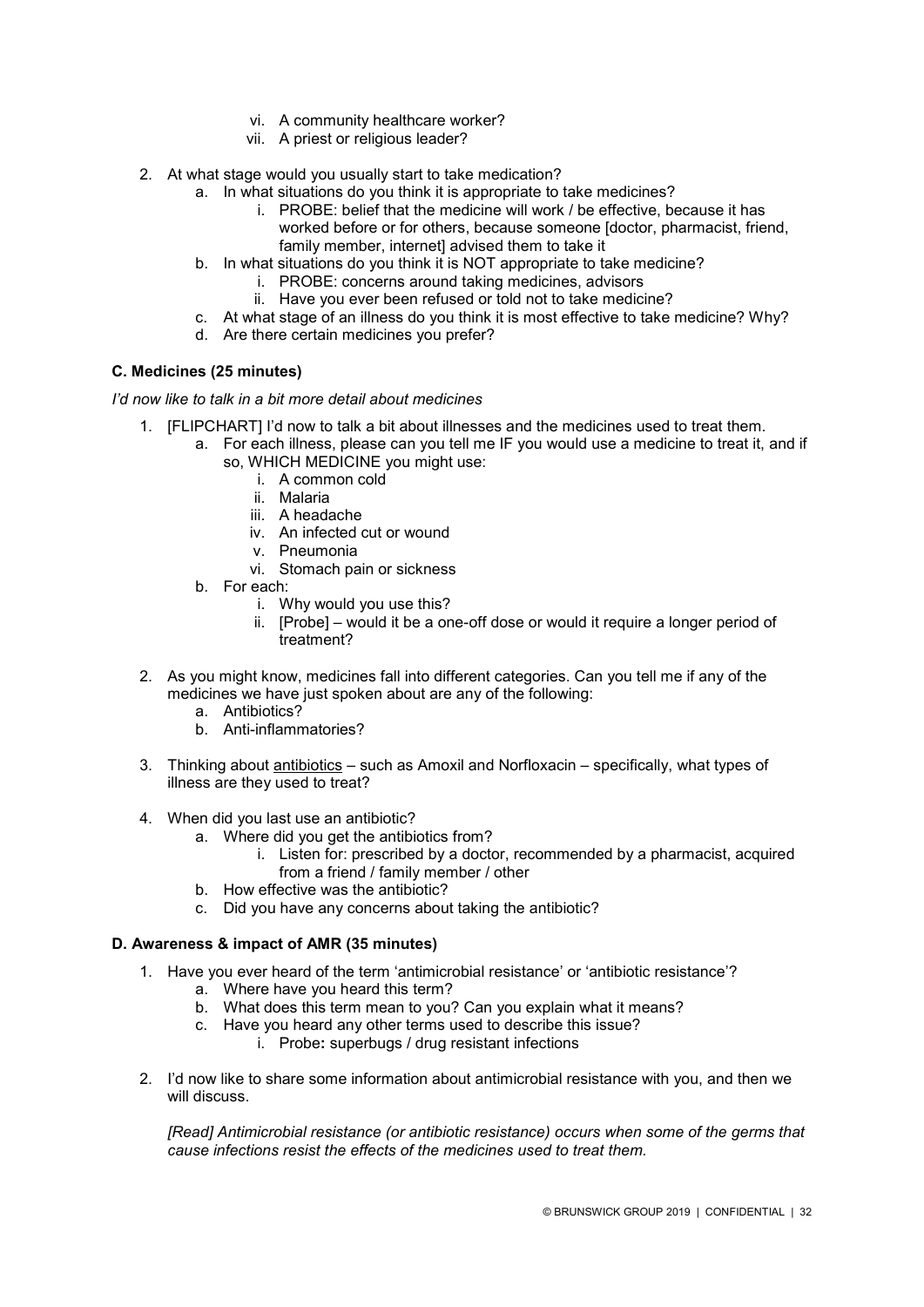- a. Have you heard about this before?
- b. What is your reaction to this information?
- c. What questions do you have?
- 3. Are you aware of any of the following campaigns? [Handout A]
	- a. Kenya
		- i. ReAct Africa Antibiotic Awareness Week
		- ii. World Antibiotic Awareness Week
		- iii. Antibiotic Guardian
	- b. What is your reaction to these materials? Why?
- 4. What impact do you think antimicrobial resistance could have?
	- a. If antibiotics (such as Amoxil and Norfloxacin) stopped working, what would that mean for you and your family?
	- b. What would be the impact on this city? This country? The world?
	- c. What is the impact now? And what will be the impact in the future (e.g. in 10 years' time)?
- 5. [HANDOUT B] I have here a list of some of the areas in which antimicrobial resistance might have an impact. Please take a moment to look at this list, and then we will discuss as a group.
	- a. What impacts do you think antimicrobial resistance might have in these areas?
	- b. Which of these impacts do you find most concerning? Why?

| For handout                    | Moderator prompts (use as needed)                                                                                                                                       |
|--------------------------------|-------------------------------------------------------------------------------------------------------------------------------------------------------------------------|
| Patients                       | Patients not recovering from infections                                                                                                                                 |
| Treatment of specific diseases | Antibiotics no longer effective in treating certain diseases                                                                                                            |
| Operations and surgery         | Routine surgery like hip replacements or caesarean sections<br>become life threatening. Which operations would you worry<br>about most if they were no longer possible? |
| The healthcare system          | Higher costs as patients stay in hospital for longer and need<br>more intensive care                                                                                    |
| Businesses and workplaces      | Negative impact on businesses and employment                                                                                                                            |
| Kenya's economy                | Economy would suffer and people would be pushed into<br>poverty                                                                                                         |
| Farming and food production    | Decline in livestock production                                                                                                                                         |
| Travel and tourism             | Foreign travel becomes riskier as it increases the risk of<br>spreading antimicrobial resistance                                                                        |

### **E. Wrapping up (5 minutes)**

- 1. Thinking back to the health issues that we identified at the start of our discussion, how important do you think antimicrobial resistance is compared to the other health issues?
	- a. Is it more or less important than [name some]?
	- b. Why?
- 2. Is there any particular information about antimicrobial resistance that you would like to have? a. What would you like to know?
- 3. Do you have any final comments?

CLOSE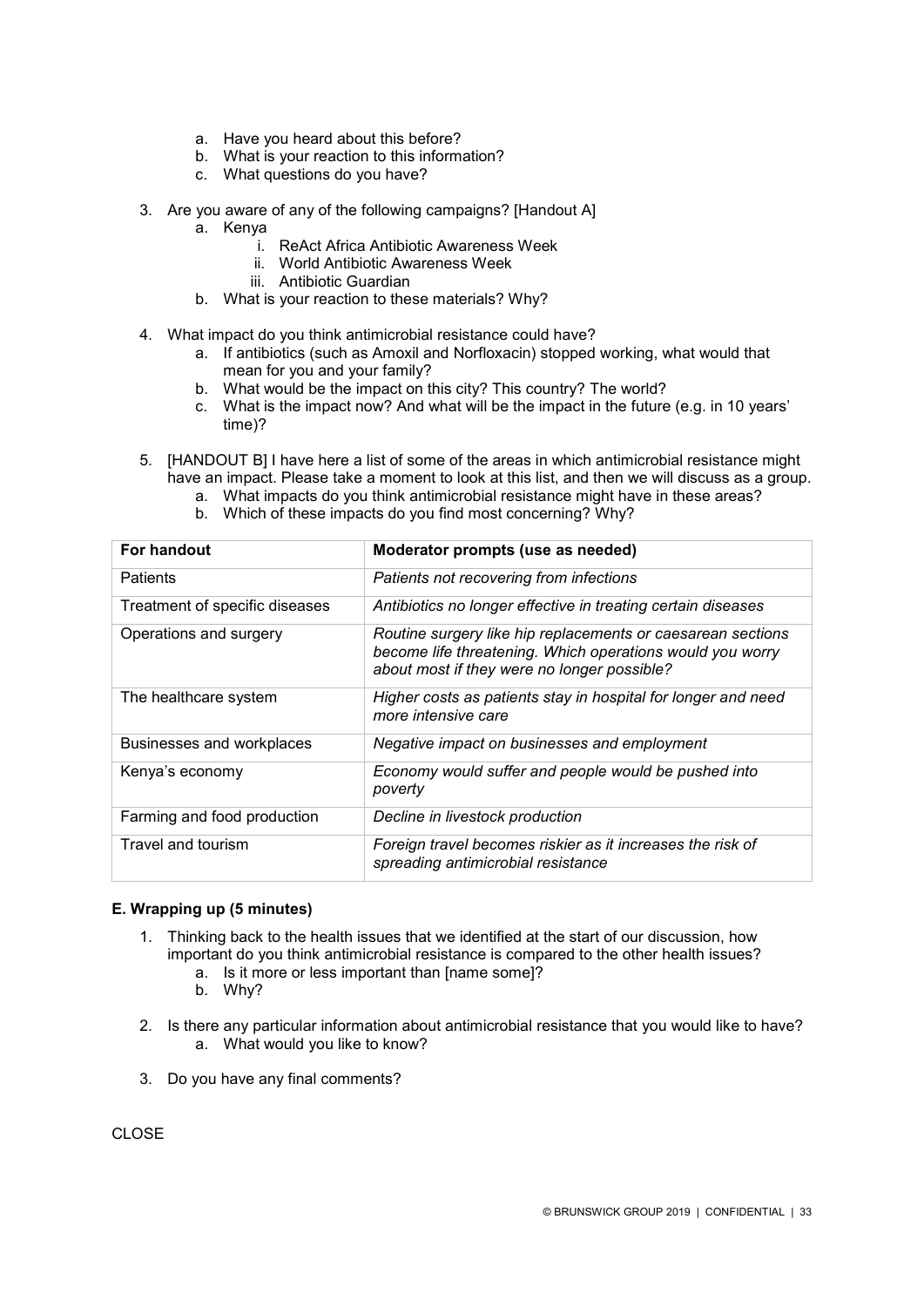### **c. Quantitative testing and prioritization: questionnaire**

### **Demographics**

PROG: ASK ALL. SINGLE CODE S1. What is your gender? 1. Male 2. Female 3. Other (Please specify) 98. Prefer not to say

PROG: ASK ALL. SINGLE CODE S2. Which of the following ranges includes your age? 1. Under 18 [TERMINATE] 2. 18-24 3. 25-34 4. 35-44 5. 45-54 6. 55-64 7. 65+ PROG: ASK ALL. SINGLE CODE S3. What is the highest level of education you have completed? TAILOR ANSWER CODES FOR EACH MARKET Primary school or below

Lower-secondary graduate Upper-secondary graduate Vocational school graduate University graduate Post-graduate (masters) Post-graduate (doctorate)

PROG: ASK ALL. SINGLE CODE S4. Which area do you live in? TAILOR REGION ANSWER CODES FOR EACH MARKET

PROG: ASK ALL. SINGLE CODE S5. Which of the following ranges includes your personal monthly/annual household income? TAILOR INCOME ANSWER CODES FOR EACH MARKET

PROG: ASK ALL. SINGLE CODE S6. How frequently do you watch, read or listen to news from the following outlets? PROG: FOR RESPONSE OPTIONS, SEE TABLE BELOW PROG: SINGLE CODE GRID ANALYSIS: MUST SELECT OPTIONS 01 EVERY DAY / 02 MOST DAYS FOR TWO OR MORE OUTLETS TO BE CLASSIFIED AS MEDIA ENGAGED

PROG: GRID ACROSS.

- 1. Every day
- 2. Most days
- 3. Only sometimes
- 4. Never

| UΚ                   | JS                    | Germany     | India          |
|----------------------|-----------------------|-------------|----------------|
| The Daily Telegraph/ | 1. The New York Times | Süddeutsche | The Indian     |
| The Sunday           | Washington Post       | Zeitung     | <b>Express</b> |
| Telegraph            | 3. USA Today          |             | The Hindu      |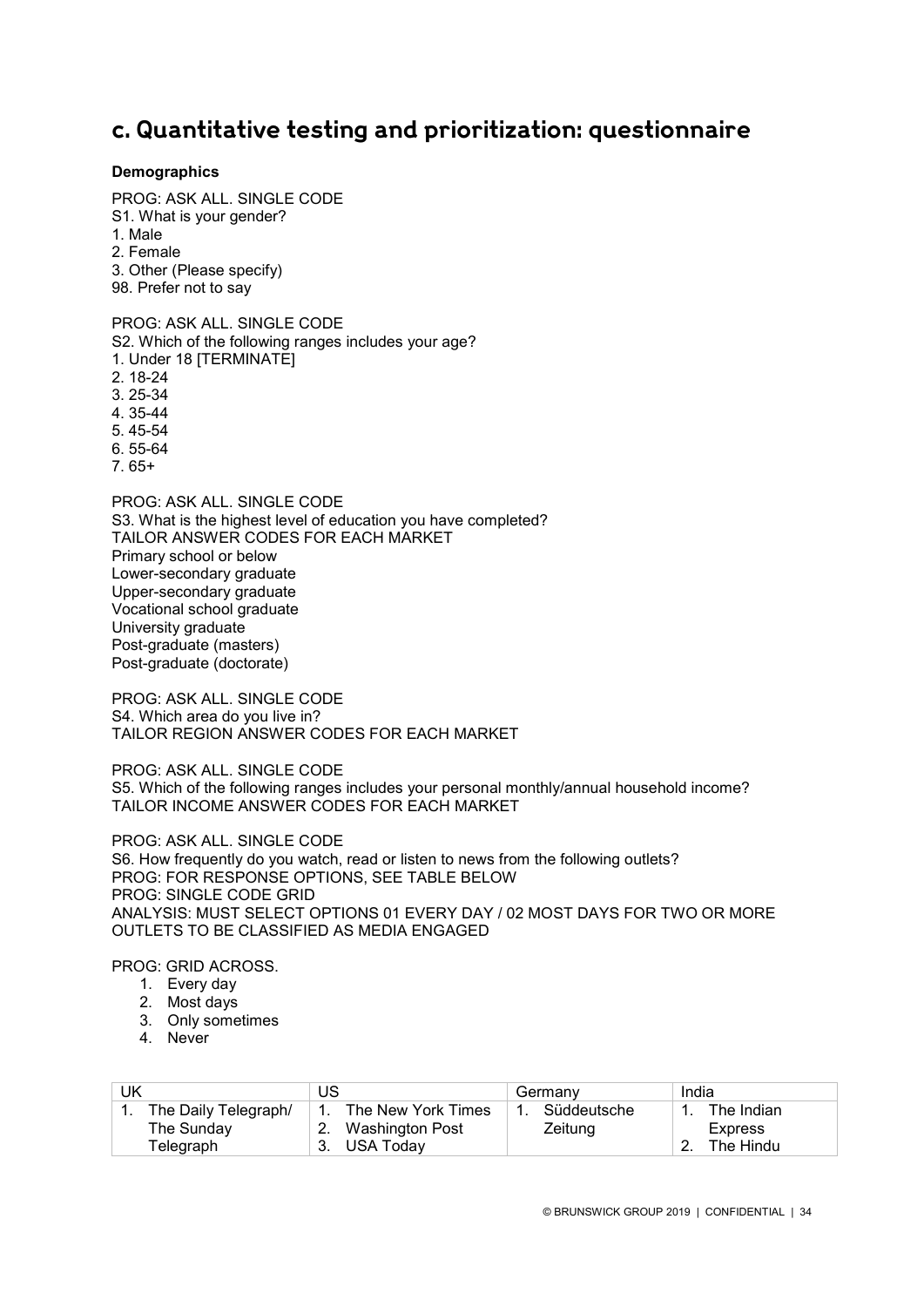| 2.<br>The Times/The<br><b>Sunday Times</b><br>The Guardian/The<br>3.<br>Observer<br>The Financial Times<br>4.<br>5.<br>The Independent<br>6.<br>The i<br>7.<br><b>Wall Street Journal</b><br>8.<br>The Spectator<br>9.<br>The Economist<br>10. New Statesman<br>11. Total Politics<br>12. BBC News<br>13. ITV News<br>14. Channel 4 News<br>15. Sky News<br>16. The Today<br>Programme<br>17. Newsnight | The Wall Street<br>4.<br>Journal<br>5.<br>The Financial Times<br>6.<br>Bloomberg<br>7.<br>Forbes<br>8.<br>Fortune<br>9.<br><b>Business Insider</b><br>10. Time<br>11. The New Yorker<br>12. The Economist<br>13. Bloomberg<br><b>Businessweek</b><br><b>14. CNN</b><br>15. Fox News<br>16. MSNBC<br><b>17. CNN</b><br>18. BBC<br>19. NBC Nightly News<br>20. CBS Evening News    | 2.<br>Frankfurter<br>Allgemeine<br>Zeitung (FAZ)<br>3.<br><b>Bild</b><br>4.<br>Die Welt<br>5.<br>Die<br>Tageszeitung<br>(Taz)<br>6.<br>Frankfurter<br>Rundschau<br>Handelsblatt<br>7.<br>8.<br>Börsenzeitung<br>9.<br>Der<br>Tagesspiegel<br>10. Der Spiegel<br>11. Focus<br>12. Stern<br>13. Die ZEIT<br>14. heute journal                                                                                                                                                                                                                                                                         | The Times of<br>3.<br>India<br><b>Hindustan Times</b><br>4.<br>Mumbai Mirror<br>5.<br>6.<br>The Telegraph<br>7 <sub>1</sub><br>The Economic<br>Times<br><b>Business</b><br>8.<br>Standard<br>9.<br><b>Hindu Business</b><br>Line<br>10. Financial<br><b>Express</b><br>11. Mint<br>12. Financial Times<br>13. India Today<br>14. Outlook<br>15. The Caravan<br>16. The Week |
|---------------------------------------------------------------------------------------------------------------------------------------------------------------------------------------------------------------------------------------------------------------------------------------------------------------------------------------------------------------------------------------------------------|----------------------------------------------------------------------------------------------------------------------------------------------------------------------------------------------------------------------------------------------------------------------------------------------------------------------------------------------------------------------------------|-----------------------------------------------------------------------------------------------------------------------------------------------------------------------------------------------------------------------------------------------------------------------------------------------------------------------------------------------------------------------------------------------------------------------------------------------------------------------------------------------------------------------------------------------------------------------------------------------------|-----------------------------------------------------------------------------------------------------------------------------------------------------------------------------------------------------------------------------------------------------------------------------------------------------------------------------------------------------------------------------|
| 18. Daily Politics                                                                                                                                                                                                                                                                                                                                                                                      | 21. ABC World News                                                                                                                                                                                                                                                                                                                                                               | 15. Tagesthemen                                                                                                                                                                                                                                                                                                                                                                                                                                                                                                                                                                                     | 17. CNN-News18                                                                                                                                                                                                                                                                                                                                                              |
| 19. Question Time                                                                                                                                                                                                                                                                                                                                                                                       | Tonight                                                                                                                                                                                                                                                                                                                                                                          | 16. RTL<br>Nachtjournal<br>17. Deutschlandfunk                                                                                                                                                                                                                                                                                                                                                                                                                                                                                                                                                      | 18. CNBC TV18<br>19. NDTV 24x7<br>20. NDTV India<br>21. ET Now                                                                                                                                                                                                                                                                                                              |
| Kenya                                                                                                                                                                                                                                                                                                                                                                                                   | <b>Thailand</b>                                                                                                                                                                                                                                                                                                                                                                  | Japan                                                                                                                                                                                                                                                                                                                                                                                                                                                                                                                                                                                               |                                                                                                                                                                                                                                                                                                                                                                             |
| The Star<br>1.<br>2.<br>Daily Nation<br>3.<br><b>Business Insider</b><br>4.<br>Standard<br>5.<br>Kenya Broadcasting<br>Corporation<br><b>Financial Times</b><br>6.<br>7.<br>Bloomberg<br><b>BusinessWeek</b><br>Reuters<br>8.<br>The Wall Street<br>9.<br>Journal<br>10. BBC News<br>11. CNN News<br><b>12. CNBC</b><br>13. Al Jazeera<br>14. Business Weekly<br>15. The Economist                      | Krungthep Turakij<br>1.<br>2.<br><b>Manager Daily</b><br>3.<br>Post Today<br><b>Bangkok Post</b><br>4.<br>5.<br>The Nation<br>6.<br><b>Financial Times</b><br>7.<br>Bloomberg<br><b>BusinessWeek</b><br>8.<br>Reuters<br>9.<br>The Wall Street<br>Journal<br>10. BBC News<br>11. CNN News<br>12. Thai Rath<br>13. Daily News<br>14. Khoa Sod<br>15. Thansettakij<br>16. Matichon | Asahi Shimbun<br>1.<br>2.<br>Yomiuri Shimbun<br>3.<br>Mainichi Shimbun<br>Sankei Shimbun<br>4.<br>5.<br>Nihon Keizai Shimbun<br>6.<br>Nikkan Kogyo Shimbun<br>7.<br>Fuji Sankei Business i.<br>8.<br>Jiji News<br>9.<br>Nikkei Sangyo Shimbun<br>10. Nikkei MJ<br>11. Shukan Economist<br>12. Nikkei Business<br>13. Diamond Weekly<br>14. Toyo Keizai<br>15. President<br>16. AERA<br>17. Courrier Japon<br>18. Shukan Asahi<br>19. Shukan Bunshun<br>20. Nikkei CNBC<br>21. NTV News 24<br>22. TBS News Bird<br>23. Close Up Gendai<br>24. Nichiyo Toron<br>25. Asamade Nama TV<br>26. Jiji Hodan |                                                                                                                                                                                                                                                                                                                                                                             |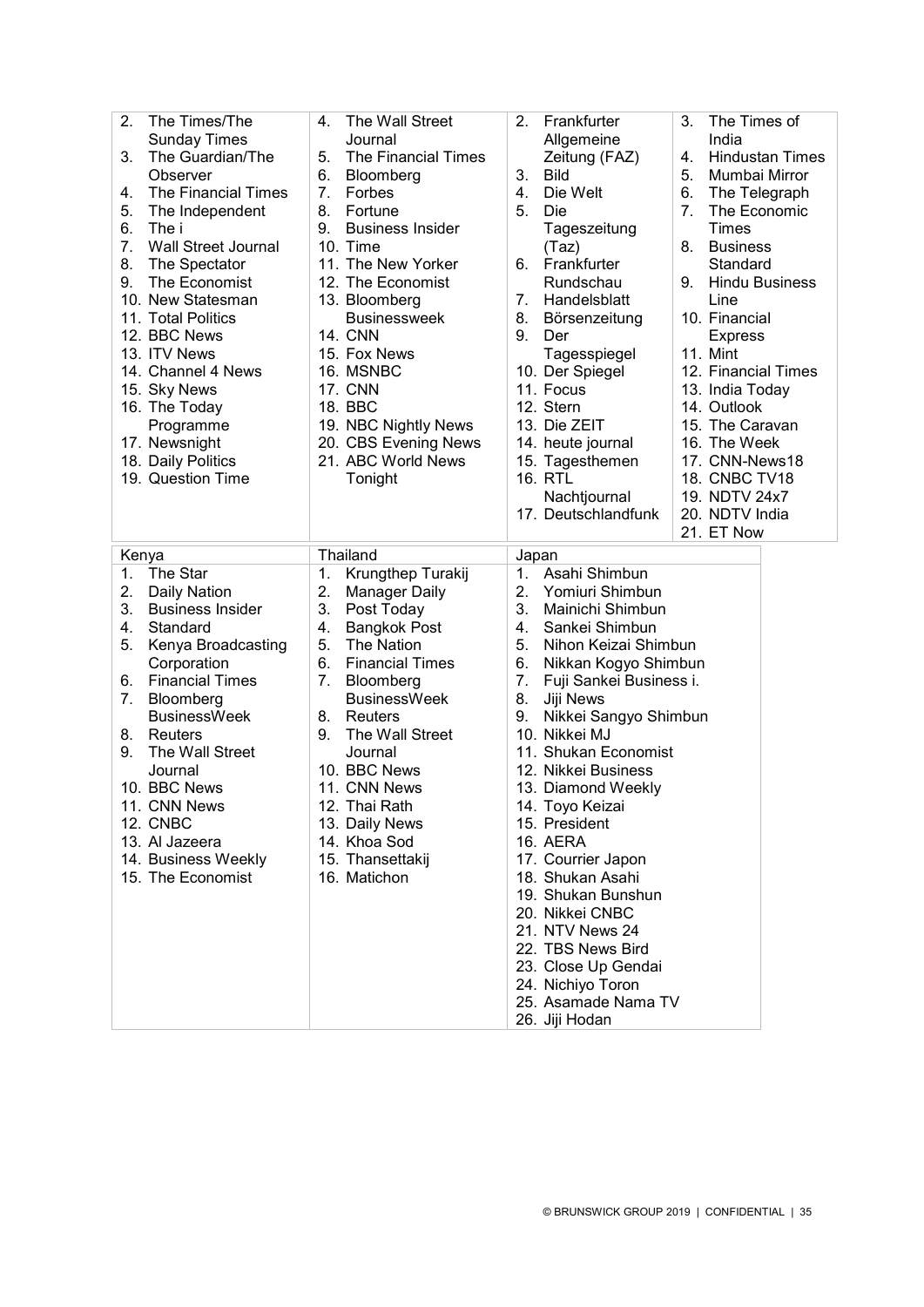### **Section A: Context**

PROG: ASK ALL A1. Have you heard of any of the following terms? PROG: SINGLE CODE GRID. RANDOMISE A-I

|                | Yes | No |
|----------------|-----|----|
| a. Bacteria    |     |    |
| b. Germs       |     |    |
| c. Microbes    |     |    |
| d. Infection   |     |    |
| e. Illness     |     |    |
| f. Disease     |     |    |
| g. Drugs       |     |    |
| h. Medicines   |     |    |
| i. Antibiotics |     |    |

PROG: ASK ALL WHO HAVE HEARD OF ANTIBIOTICS (QA1i CODE 1) A2. Do you know what antibiotics are? PROG: SINGLE CODE 1. Yes 2. No (skip to QA7)

PROG: ASK ALL WHO KNOW WHAT ANTIBIOTICS ARE (QA2 CODE 1) A3. When did you last take antibiotics? PROG: SINGLE CODE

- 1. In the last month
- 2. In the last 6 months
- 3. In the last year
- 4. More than a year ago
- 5. Never
- 99. Can't remember

PROG: ASK ALL WHO HAVE TAKEN ANTIBIOTICS (QA3 CODES 1-4)

A4. Thinking back to when you last took antibiotics, where did you get the antibiotics from? PROG: SINGLE CODE

- 1. Medical store or pharmacy with a prescription from a doctor or nurse
- 2. Medical store or pharmacy without a prescription from a doctor or nurse
- 3. Stall or hawker [Kenya, Thailand, India only]
- 4. The internet
- 5. Friend or family member
- 6. I had them saved up from a previous time
- 7. Somewhere/someone else
- 99. Can't remember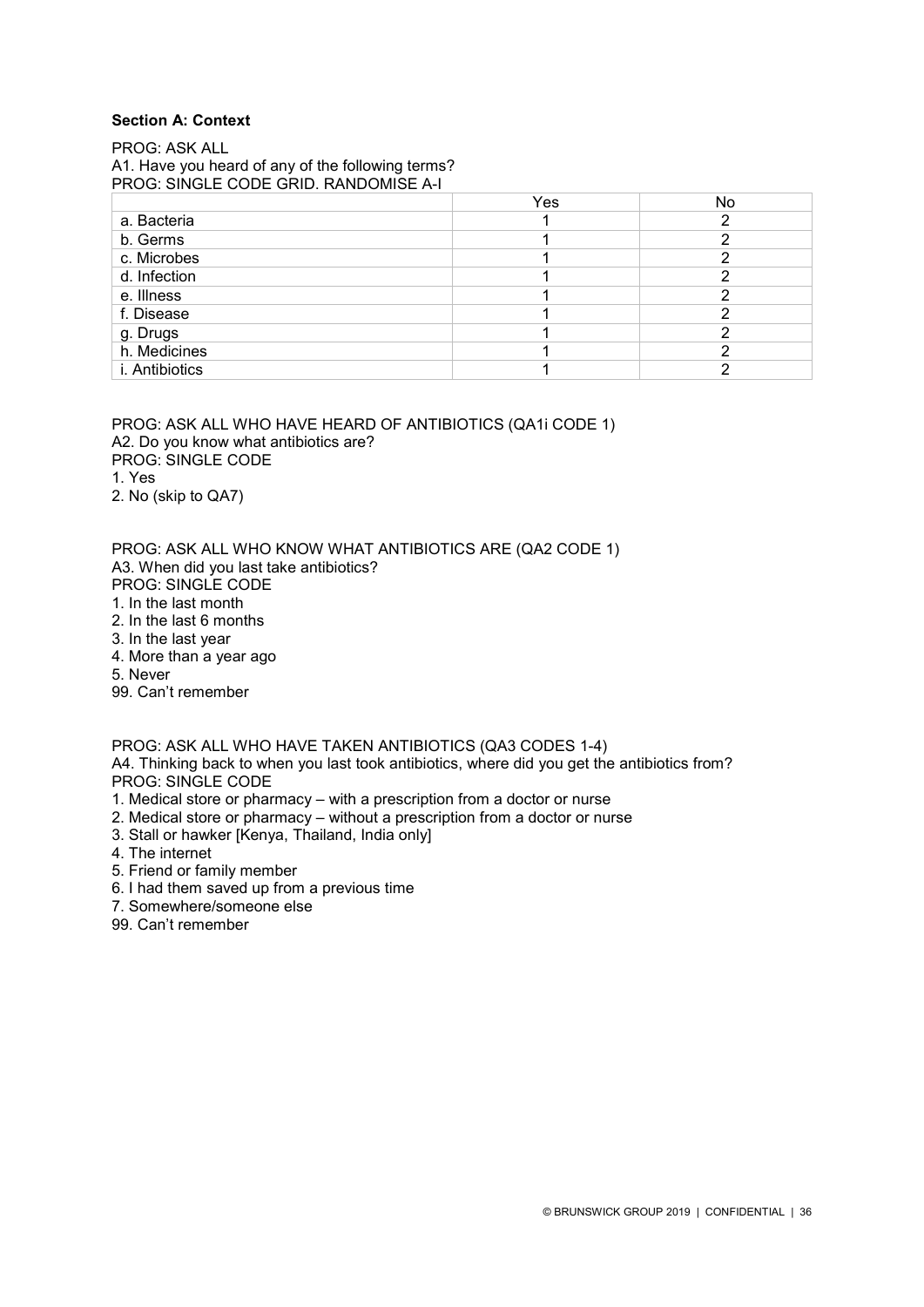#### PROG: ASK ALL WHO KNOW WHAT ANTIBIOTICS ARE (QA2 CODE 1) A5. Which of these conditions do you think can be treated with antibiotics? PROG: SINGLE CODE GRID. RANDOMISE A-L

|                                                       | Yes | No. | Don't know |
|-------------------------------------------------------|-----|-----|------------|
| a. HIV/AIDS                                           |     | 2   | 99         |
| b. Gonorrhoea                                         |     | 2   | 99         |
| c. Bladder infection or urinary tract infection (UTI) |     | 2   | 99         |
| d. Diarrhoea                                          |     | 2   | 99         |
| e. Cold and flu                                       |     | 2   | 99         |
| f. Fever                                              |     | 2   | 99         |
| g. Malaria                                            |     | 2   | 99         |
| h. Measles                                            |     | 2   | 99         |
| i. Skin or wound infection                            |     | 2   | 99         |
| j. Sore throat                                        |     | 2   | 99         |
| k. Body aches                                         |     | 2   | 99         |
| I. Headaches                                          |     | 2   | 99         |

### PROG: ASK ALL WHO KNOW WHAT ANTIBIOTICS ARE (QA2 CODE 1) A6. Please indicate whether you think the following statements are 'true' or 'false'

PROG: SINGLE CODE GRID. RANDOMISE A-D

|                                                                                                                                                                     | True | False | Don't know |
|---------------------------------------------------------------------------------------------------------------------------------------------------------------------|------|-------|------------|
| a. It's okay to use antibiotics that were previously given<br>to a friend or family member, as long as they were used<br>to treat the same illness                  |      |       | 99         |
| b. It's okay to buy the same antibiotics, or request these<br>from a doctor, if you're sick and they helped you get<br>better when you had the same symptoms before |      |       | 99         |
| c. You can stop taking antibiotics if your symptoms are<br>improving                                                                                                |      |       | 99         |
| d. It is important to consult a qualified healthcare<br>professional (doctor, nurse, pharmacist) before taking<br>antibiotics                                       |      | ົ     | 99         |

*Analysis note: answers in yellow denote correct answers (used to calculate 'antibiotic understanding')*

- *Survey respondents were classified as having 'high antibiotic understanding' if at least three quarters of their responses to both questions were correct.*
- *Respondents were classified as having 'low understanding' if less than half of their responses to both questions were correct.*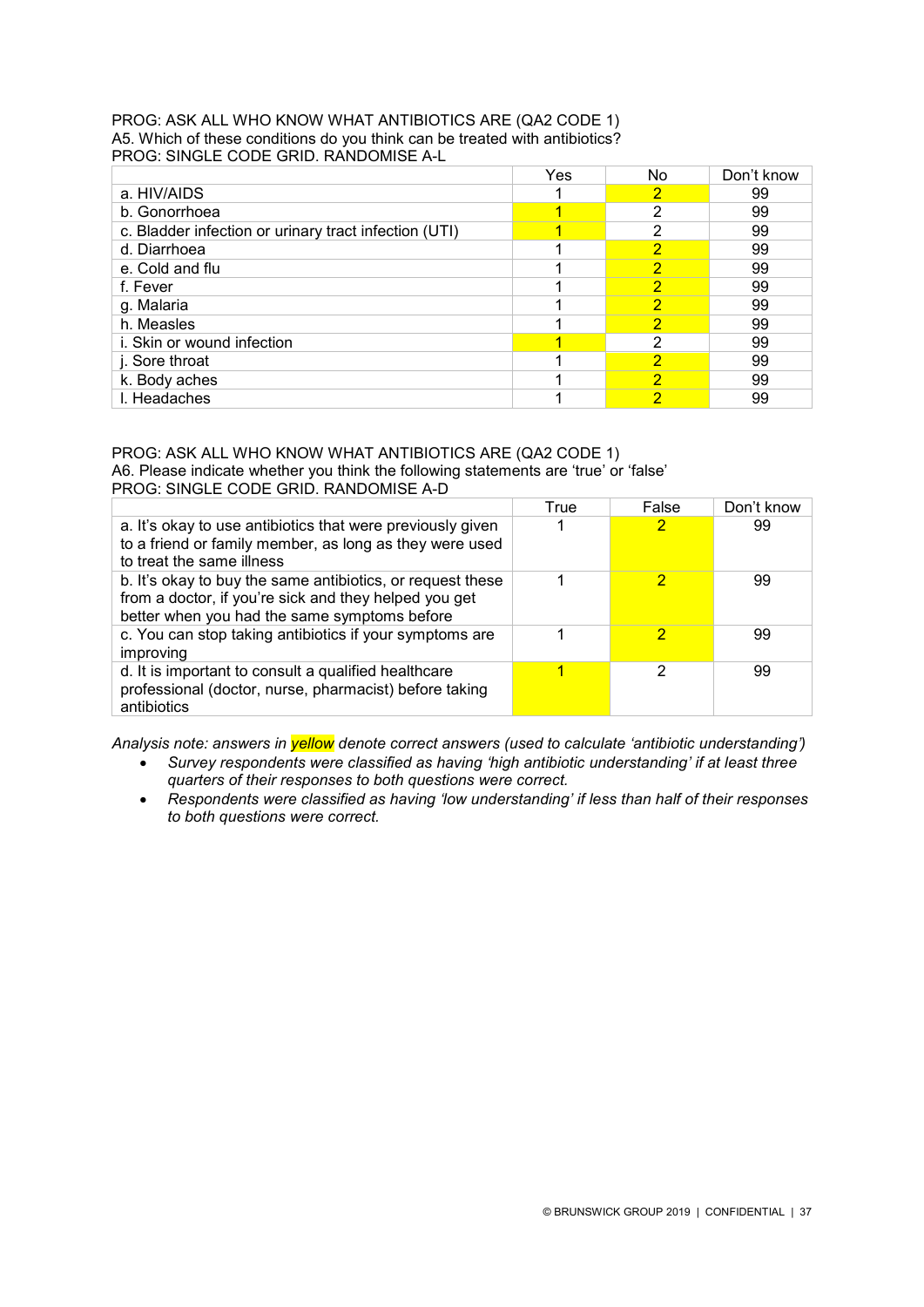### PROG: ASK ALL A7. Have you heard of any of the following terms? PROG: SINGLE CODE GRID. RANDOMISE A-F

|                                  | Yes | No |
|----------------------------------|-----|----|
| a. Antibiotic resistance         |     |    |
| b. Superbugs                     |     |    |
| c. Antimicrobial resistance      |     |    |
| d. AMR                           |     |    |
| e. Drug-resistant infections     |     |    |
| f. Antibiotic-resistant bacteria |     |    |

#### PROG: ASK ALL ANSWERING 'YES' AT QA7a A8a. Where did you hear about the term: 'antibiotic resistance'? PROG: MULTICODE. RANDOMISE 1-4

- 1. Doctor or nurse
- 2. Pharmacist
- 3. Family member or friend (including on social media)
- 4. Media (newspaper, TV, radio, social media)
- 5. Specific campaign (please specify which campaign)
- 6. Other
- 99. Can't remember

PROG: ASK ALL ANSWERING 'YES' AT QA7b A8b. Where did you hear about the term: 'superbugs'? PROG: MULTICODE. RANDOMISE 1-4

- 1. Doctor or nurse
- 2. Pharmacist
- 3. Family member or friend (including on social media)
- 4. Media (newspaper, TV, radio, social media)
- 5. Specific campaign (please specify which campaign)
- 6. Other
- 99. Can't remember

PROG: ASK ALL ANSWERING 'YES' AT QA7c A8c. Where did you hear about the term: 'antimicrobial resistance'? PROG: MULTICODE. RANDOMISE 1-4

- 1. Doctor or nurse
- 2. Pharmacist
- 3. Family member or friend (including on social media)
- 4. Media (newspaper, TV, radio, social media)
- 5. Specific campaign (please specify which campaign)
- 6. Other
- 99. Can't remember

PROG: ASK ALL ANSWERING 'YES' AT QA7d A8d. Where did you hear about the term: 'AMR'? PROG: MULTICODE. RANDOMISE 1-4

- 1. Doctor or nurse
- 2. Pharmacist
- 3. Family member or friend (including on social media)
- 4. Media (newspaper, TV, radio, social media)
- 5. Specific campaign (please specify which campaign)
- 6. Other
- 99. Can't remember

PROG: ASK ALL ANSWERING 'YES' AT QA7e A8e. Where did you hear about the term: 'drug resistant infections'? PROG: MULTICODE. RANDOMISE 1-4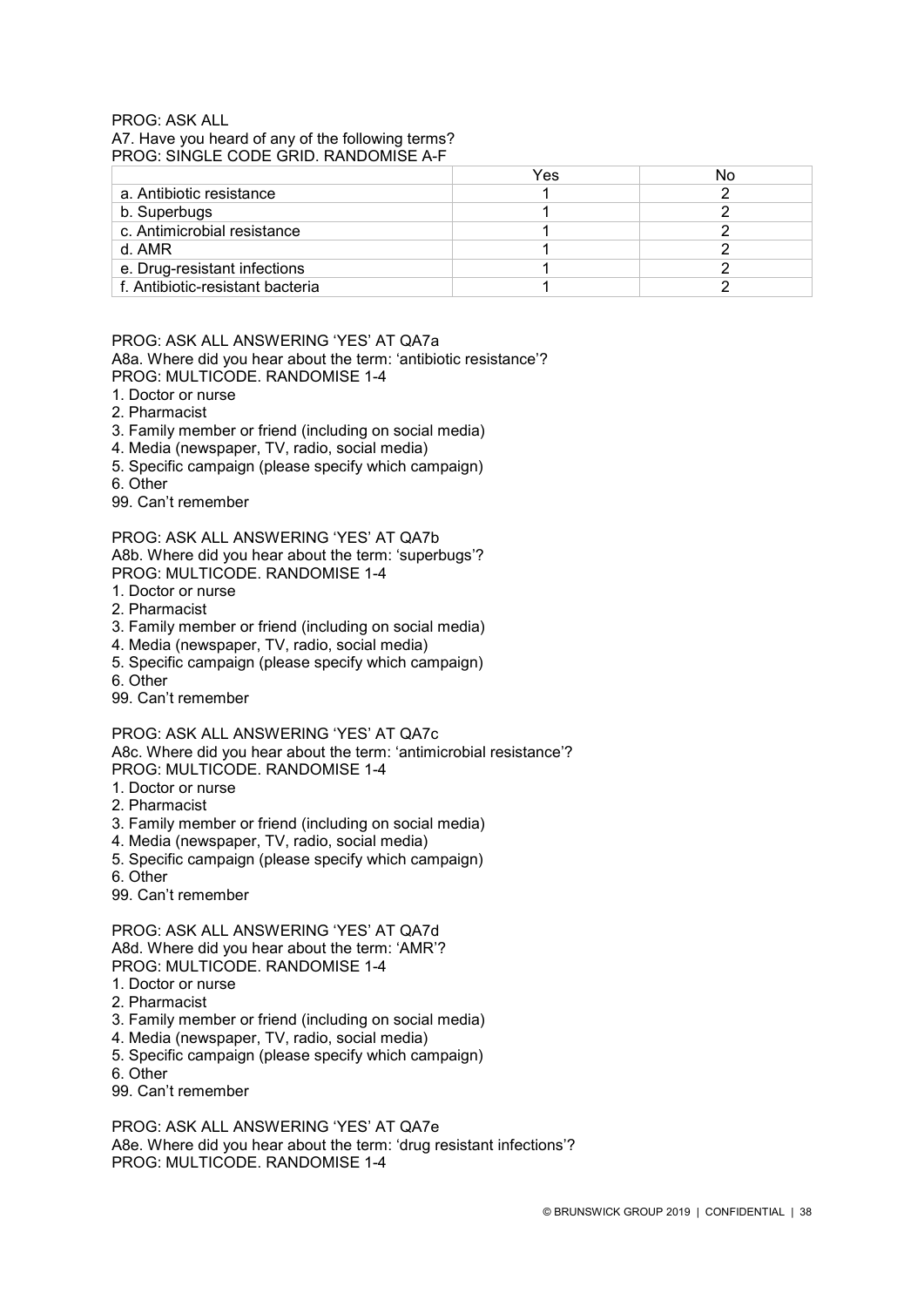- 1. Doctor or nurse
- 2. Pharmacist
- 3. Family member or friend (including on social media)
- 4. Media (newspaper, TV, radio, social media)
- 5. Specific campaign (please specify which campaign)
- 6. Other
- 99. Can't remember

PROG: ASK ALL ANSWERING 'YES' AT QA7f A8f. Where did you hear about the term: 'antibiotic-resistant bacteria'? PROG: MULTICODE. RANDOMISE 1-4

- 1. Doctor or nurse
- 2. Pharmacist
- 3. Family member or friend (including on social media)
- 4. Media (newspaper, TV, radio, social media)
- 5. Specific campaign (please specify which campaign)
- 6. Other
- 99. Can't remember

### PROG: ASK ALL

A10. How significant or otherwise do you consider the threat to the world today from each of the following issues?

PROG: SINGLE CODE GRID. RANDOMISE A-F

|                                     | Very<br>significant<br>threat | Fairly<br>significant<br>threat | Little threat | No threat<br>at all | Don't<br>know |
|-------------------------------------|-------------------------------|---------------------------------|---------------|---------------------|---------------|
| a. Air pollution                    |                               |                                 |               |                     | 5             |
| b. Lack of access to<br>clean water |                               |                                 |               |                     | 5             |
| c. Cancer                           |                               |                                 |               |                     | 5             |
| d. Antibiotic resistance            |                               |                                 |               |                     | 5             |
| e. Epidemics and<br>pandemics       |                               |                                 |               |                     | 5             |

PROG: ASK ALL

A11. Please indicate whether you think the following statements are 'true' or 'false' PROG: SINGLE CODE GRID. RANDOMISE A-G

|                                                                                                                           | True | False | Don't know |
|---------------------------------------------------------------------------------------------------------------------------|------|-------|------------|
| a. Antibiotic resistance occurs when your body<br>becomes resistant to antibiotics and they no longer<br>work as well     |      |       | 99         |
| b. Antibiotic resistance occurs when bacteria become<br>resistant to antibiotics and they no longer work as well          |      | 2     | 99         |
| c. If bacteria are resistant to antibiotics, it can be very<br>difficult or impossible to treat the infections they cause |      | 2     | 99         |
| d. Antibiotic resistance is an issue that could affect me<br>or my family                                                 |      | 2     | 99         |
| e. Antibiotic resistance is an issue in other countries but<br>not here in my country                                     |      | 2     | 99         |
| f. Antibiotic resistance is only a problem for people who<br>take antibiotics regularly                                   |      | 2     | 99         |
| g. Bacteria which are resistant to antibiotics can be<br>spread from person to person                                     |      | 2     | 99         |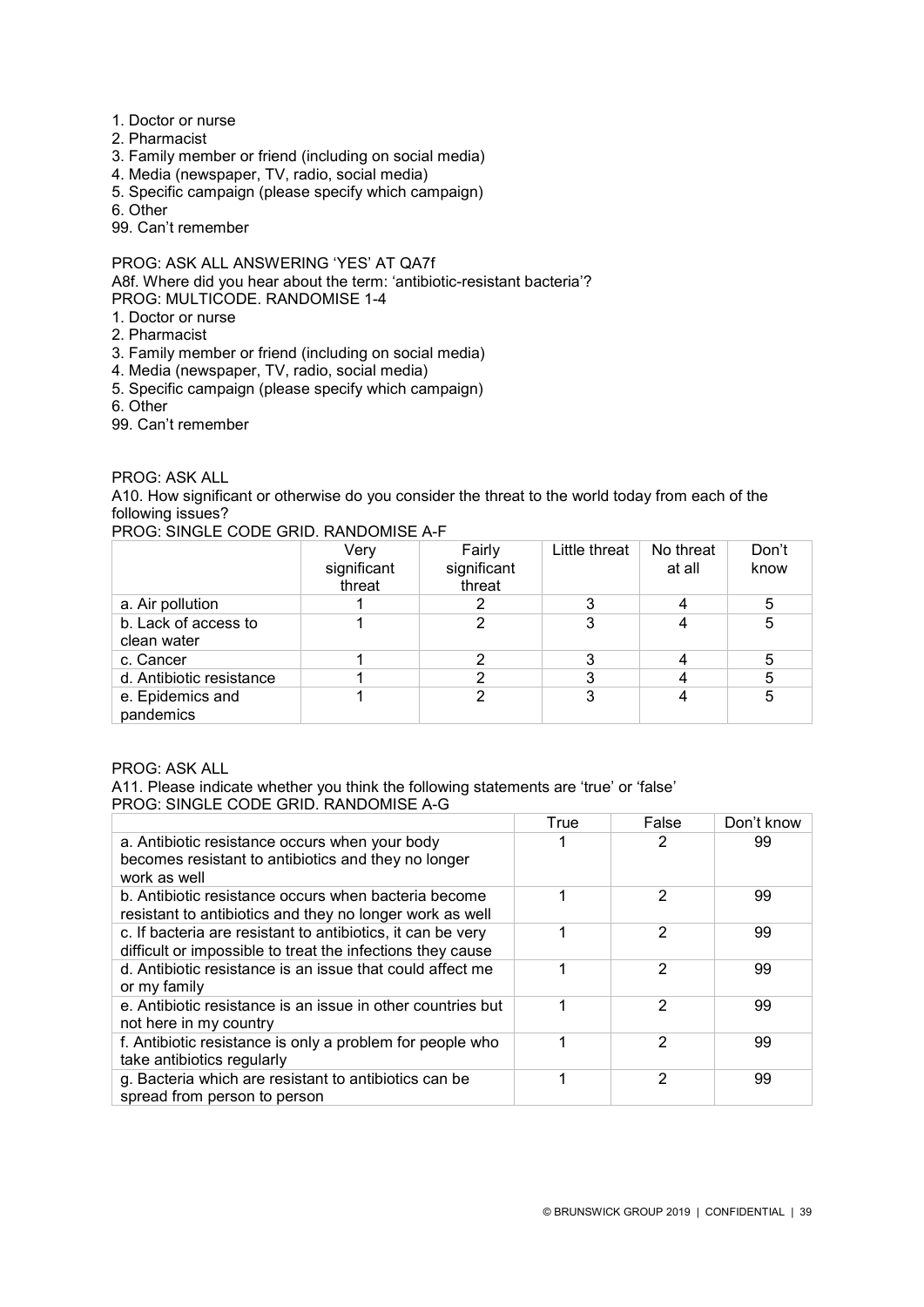### **Section B: What is happening**

PROG: Display to all

PROG: INTRO TEXT: You will now see some statements about antibiotic resistance, explaining what is happening. Please read each statement carefully and then answer the questions that follow.

PROG: TEST THREE MESSAGES WITH EACH RESPONDENT [RANDOMISE] PROG: DISPLAY STATEMENTS RANDOMLY, ONE STATEMENT PER SCREEN PROG: DISPLAY BOTH QUESTIONS ON SAME PAGE AS EACH STATEMENT

B1. To what extent does this statement help you to understand what is happening with antibiotic resistance?

PROG: SINGLE CODE

- 1. To a great extent
- 2. To some extent
- 3. A little
- 4. Not at all

99. Don't know

B2: To what extent does this statement make you feel that antibiotic resistance is a priority issue to be addressed?

PROG: SINGLE CODE

- 1. To a great extent
- 2. To some extent
- 3. A little
- 4. Not at all
- 99. Don't know

*Section B messages [Test 3 messages with each respondent]*

| 1. Antibiotics stop<br>working | a. Antibiotics that save lives are no longer working                                                                                                     |
|--------------------------------|----------------------------------------------------------------------------------------------------------------------------------------------------------|
|                                | b. The drugs don't work                                                                                                                                  |
|                                | c. Medicines are losing the war against bacteria                                                                                                         |
| 2. Explaining                  | d. The germs that cause illnesses adapt and change over time, meaning that<br>they can develop the ability to defeat the medicines designed to kill them |
| resistance                     | e. Germs are very smart and adapt very quickly to become resistant to<br>medicines                                                                       |

### **Section C: Why it is happening**

PROG: Display to all

PROG: INTRO TEXT: The following statements explain why antibiotic resistance is happening. Please read each statement carefully and then answer the questions that follow.

PROG: TEST FIVE MESSAGES WITH EACH RESPONDENT [RANDOMISE – ENSURE EACH RESPONDENT SEES ONE VERSION OF STATEMENT E] PROG: DISPLAY STATEMENTS RANDOMLY, ONE STATEMENT PER SCREEN PROG: DISPLAY BOTH QUESTIONS ON SAME PAGE AS EACH STATEMENT

C1: To what extent does this statement help you to understand why antibiotic resistance is happening? PROG: SINGLE CODE 1. To a great extent 2. To some extent 3. A little 4. Not at all 99. Don't know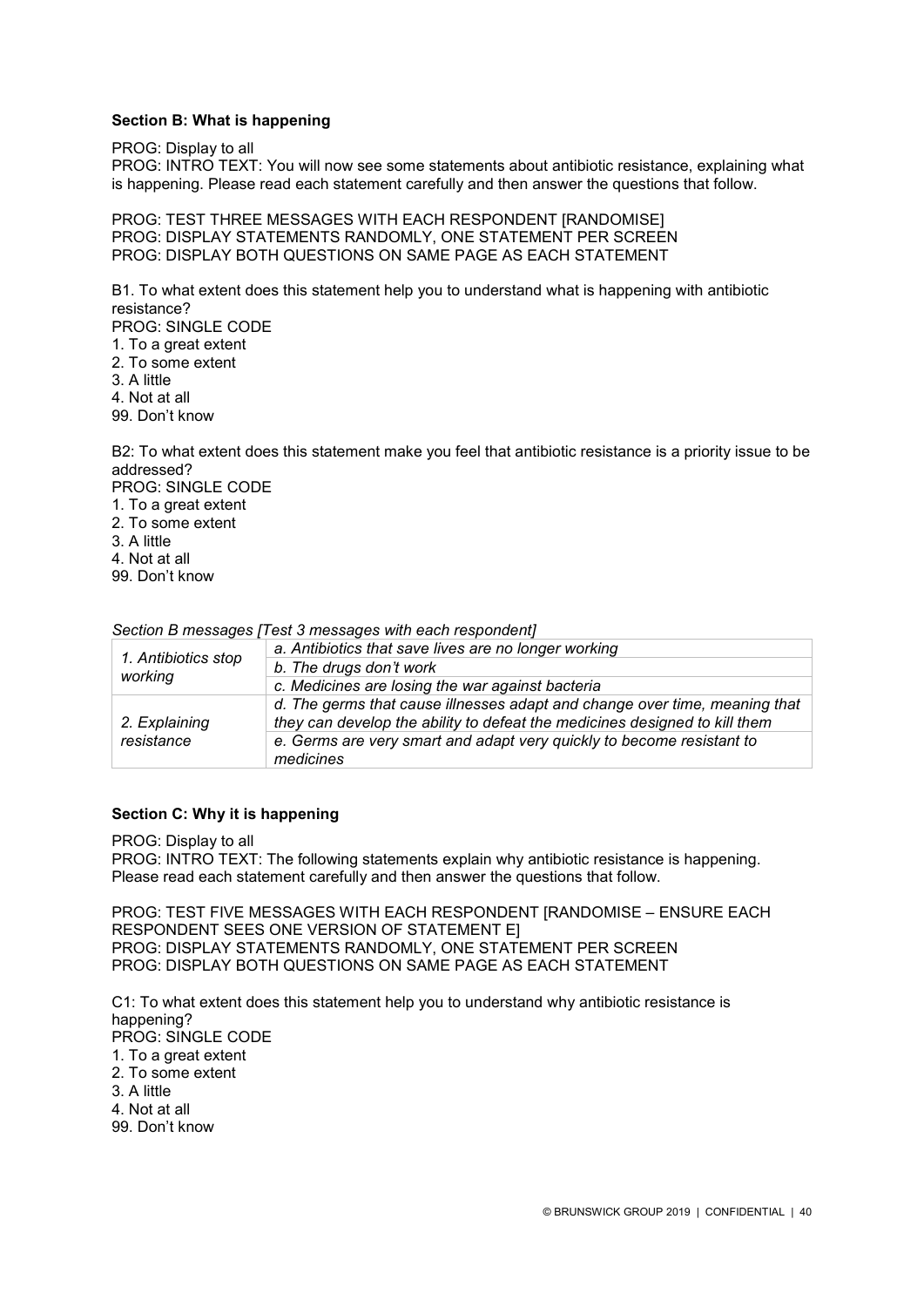C2: To what extent does this statement make you feel that antibiotic resistance is a priority issue to be addressed?

PROG: SINGLE CODE

- 1. To a great extent 2. To some extent
- 3. A little

4. Not at all

99. Don't know

*Section C messages [Test 5 messages with each respondent]*

| 1. Human use                          | a. Antibiotics are overused in humans and animals, which has resulted in<br>them becoming less effective in treating illnesses [PROG: Exclusive to<br>message b]                                                                           |
|---------------------------------------|--------------------------------------------------------------------------------------------------------------------------------------------------------------------------------------------------------------------------------------------|
|                                       | b. Antibiotics are used inappropriately in humans and animals, which has<br>resulted in them becoming less effective in treating illnesses [PROG:<br>Exclusive to message a]                                                               |
|                                       | c. Germs will always look for ways to survive and resist new drugs, but the<br>way we are using antibiotics is accelerating this process                                                                                                   |
| 2. Market failure<br>3. Environmental | d. We need new antibiotics because the current ones are becoming less<br>effective, but pharmaceutical companies are not developing new antibiotics<br>as it is not profitable for them                                                    |
|                                       | e1. We are not developing new antibiotics fast enough which means that we<br>don't have new drugs to fight antibiotic-resistant bacteria [PROG: Exclusive<br>to message e2]                                                                |
|                                       | e2. We are not developing new antibiotics fast enough which means that we<br>don't have new drugs to fight antibiotic-resistant bacteria. But we have<br>developed them before, and we can do so again. [PROG: Exclusive to<br>message e1] |
|                                       | f. Only two new types of antibiotics have been introduced in the last 40<br>years, so we don't have the new drugs we need to fight antibiotic-resistant<br>bacteria                                                                        |
|                                       | g. Human activity can pollute the environment (soil, rivers, oceans) with<br>antibiotics, which speeds up the spread of antibiotic resistance                                                                                              |
|                                       | h. When waste from industrial production of antibiotics gets into the<br>environment, this speeds up the spread of antibiotic resistance                                                                                                   |

### **Section D: Impact**

PROG: Display to all

PROG: INTRO TEXT: The following statements explain the current or potential impact of antibiotic resistance. Please read each statement carefully and then answer the questions that follow.

PROG: TEST TEN MESSAGES WITH EACH RESPONDENT [RANDOMISE – INC. MARKET-SPECIFIC STATEMENT H, + NOTE SPLIT SAMPLE FOR STATEMENT R] PROG: DISPLAY STATEMENTS RANDOMLY, ONE STATEMENT PER SCREEN PROG: DISPLAY BOTH QUESTIONS ON SAME PAGE AS EACH STATEMENT

D1: To what extent does this statement help you to understand the current or potential impact of antibiotic resistance? PROG: SINGLE CODE

1. To a great extent

- 2. To some extent
- 3. A little
- 4. Not at all
- 99. Don't know
-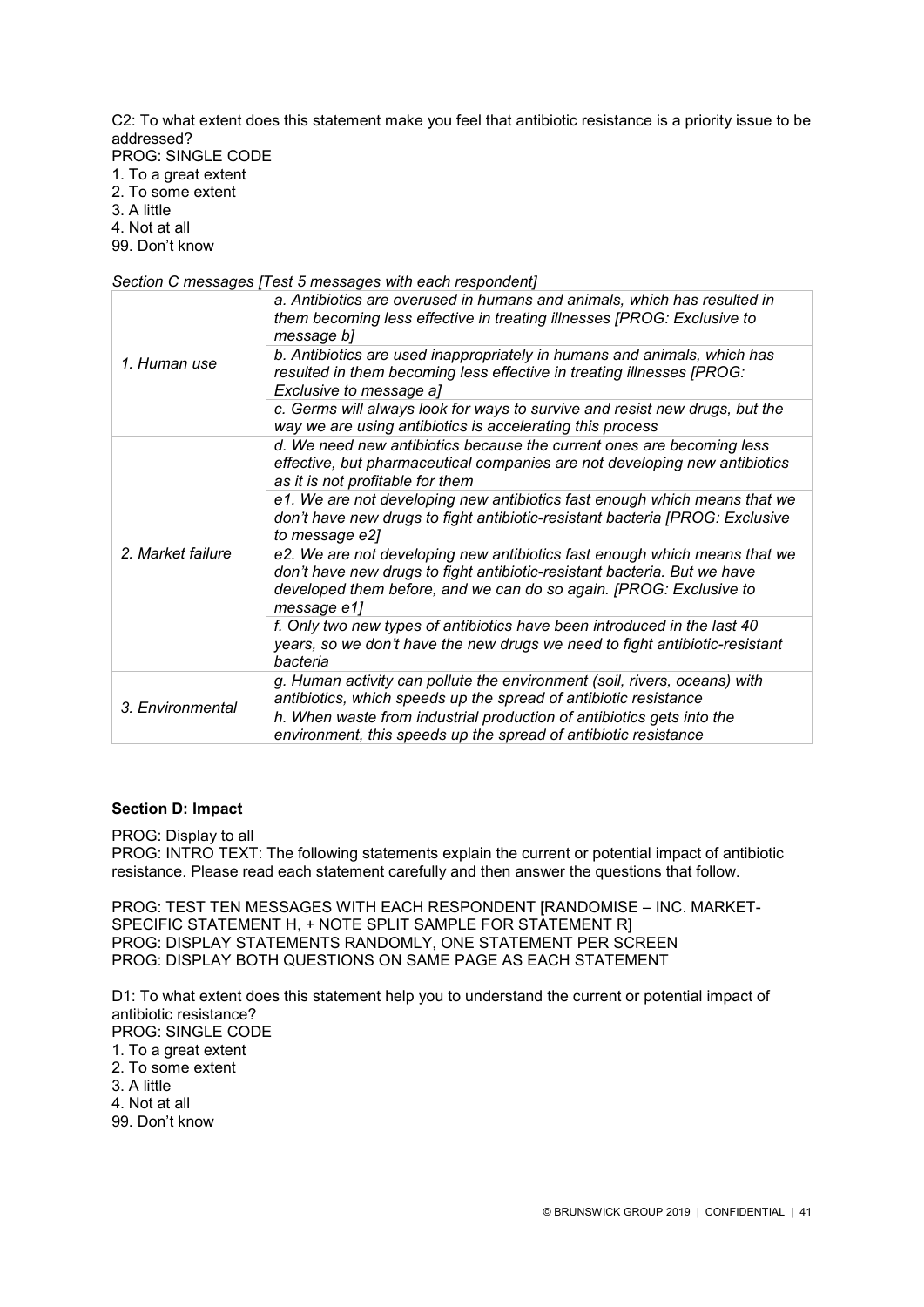D2: To what extent does this statement make you feel that antibiotic resistance is a priority issue to be addressed? PROG: SINGLE CODE 1. To a great extent

- 2. To some extent
- 3. A little

4. Not at all

99. Don't know

### *Section D messages [Test 10 messages with each respondent]*

|                   | a. People will have to pay for more treatments and longer stays in hospital                                                               |
|-------------------|-------------------------------------------------------------------------------------------------------------------------------------------|
|                   | b. People will take longer to recover from operations and illnesses                                                                       |
|                   | c. Modern medicine is impossible without antibiotics that work                                                                            |
|                   | d. Having routine surgery such as caesarean sections or hip replacements                                                                  |
|                   | will become life threatening, and complications from common diseases such                                                                 |
| 1. Healthcare &   | as diabetes and injuries or cuts will become harder to manage                                                                             |
| treatment         | e. The progress that has been made in treating diseases such as cancer will<br>be set back decades if we don't have antibiotics that work |
|                   | f. Tuberculosis (TB) was a disease that had been brought under control by                                                                 |
|                   | antibiotics; however, the spread of antibiotic-resistant TB means many                                                                    |
|                   | people are once again dying from this disease                                                                                             |
|                   | g. It is estimated that, by 2050, 10 million people will die every year due to                                                            |
|                   | antibiotic resistance                                                                                                                     |
|                   | UK h1. It is estimated that 700,000 people currently die each year as a result                                                            |
|                   | of antibiotic resistance which is equivalent to the population of Leeds                                                                   |
|                   | US h2. It is estimated that 700,000 people currently die each year as a result                                                            |
|                   | of antibiotic resistance which is equivalent to the population of Portland,                                                               |
|                   | Oregon                                                                                                                                    |
|                   | DE h3. It is estimated that 700,000 people currently die each year as a result                                                            |
|                   | of antibiotic resistance which is equivalent to the population of Frankfurt                                                               |
|                   | JP h4. It is estimated that 700,000 people currently die each year as a result                                                            |
| 2. Death          | of antibiotic resistance. Over five years, that is equivalent to the population of<br>Yokohama                                            |
|                   | IN h5. It is estimated that 700,000 people currently die each year as a result                                                            |
|                   | of antibiotic resistance. Over ten years, that is equivalent to the population of                                                         |
|                   | Hyderabad                                                                                                                                 |
|                   | TH h6. It is estimated that 700,000 people currently die each year as a result                                                            |
|                   | of antibiotic resistance. Over ten years, that is equivalent to the population of                                                         |
|                   | Bangkok                                                                                                                                   |
|                   | KE h7. It is estimated that 700,000 people currently die each year as a result                                                            |
|                   | of antibiotic resistance. Over five years, that is equivalent to the population of                                                        |
|                   | Nairobi                                                                                                                                   |
|                   | i. By 2050, antibiotic resistance could cause global economic damage on the                                                               |
|                   | same scale as the 2008 financial crisis                                                                                                   |
| 3. Econmic        | j. Antibiotic resistance could push up to 28 million people into poverty by                                                               |
|                   | 2050                                                                                                                                      |
|                   | k. Antibiotic resistance could severely affect international trade and tourism,                                                           |
|                   | and damage the economies of countries around the world                                                                                    |
|                   | I. Antibiotic-resistant germs know no borders; antibiotic resistance threatens                                                            |
|                   | everyone wherever you live                                                                                                                |
|                   | m. Antibiotic resistance threatens the most vulnerable people in society - the                                                            |
|                   | very young, the elderly and those with weakened immune systems that are                                                                   |
| 4. Who it affects | less able to fight infections and other diseases                                                                                          |
|                   | n. Antibiotic resistance will impact our children and grandchildren - currently                                                           |
|                   | treatable diseases will become life threatening for future generations                                                                    |
|                   | o. Antibiotic resistance is a threat to both human and animal health and                                                                  |
|                   | could have a major impact on farming and food production                                                                                  |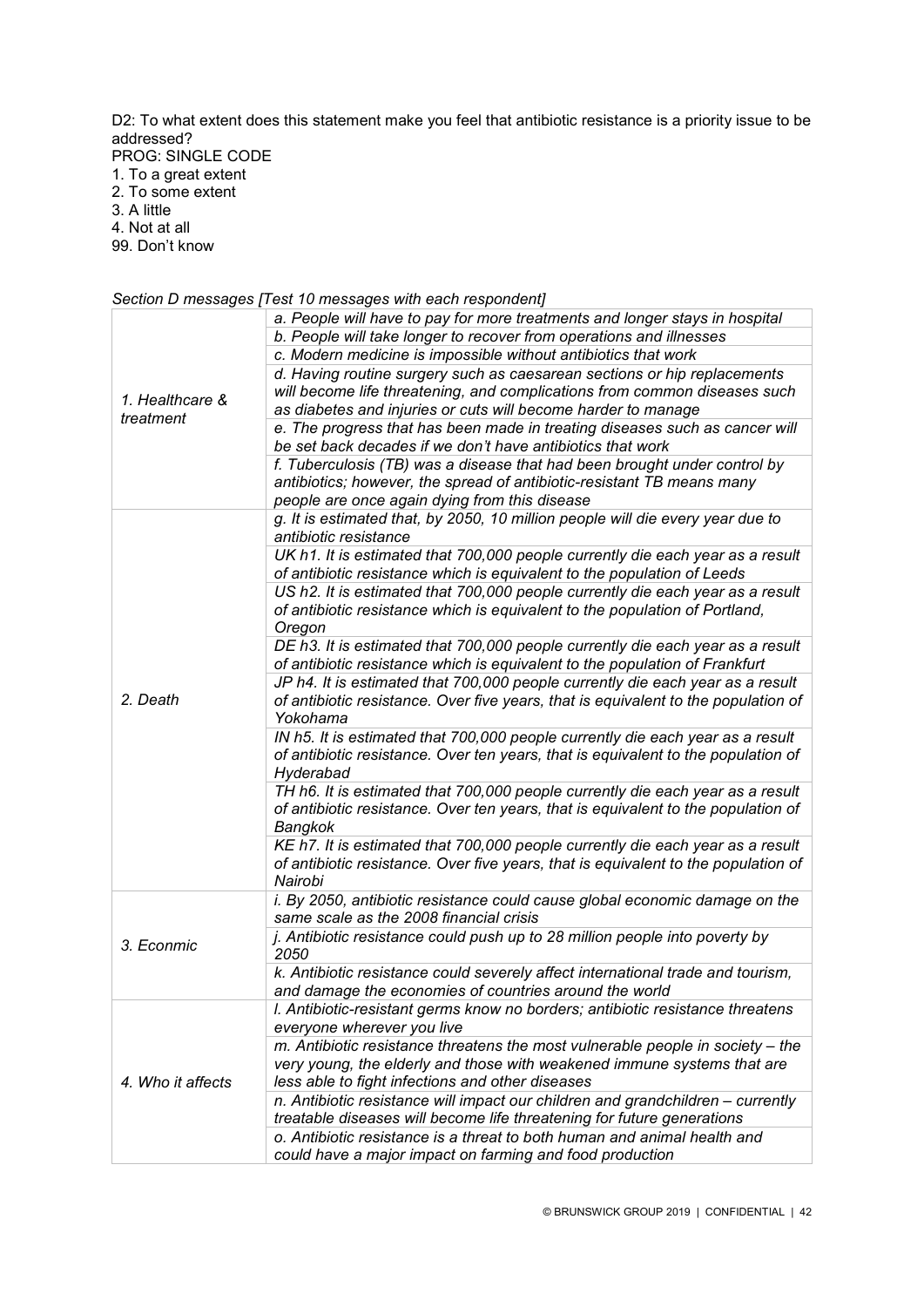|                      | p. Growing resistance to medicines means that we are facing an antibiotic<br>apocalypse where currently treatable infections and injuries will kill once<br>again [PROG: Exclusive to message q]                   |
|----------------------|--------------------------------------------------------------------------------------------------------------------------------------------------------------------------------------------------------------------|
|                      | q. If we do not take action against antibiotic resistance, we will return to the<br>dark ages of medicine where currently treatable infections and injuries will kill<br>once again [PROG: Exclusive to message p] |
| 5. Scale of crisis   | r1. Antibiotic resistance is one of this generation's greatest problems [PROG:<br>Exclusive to messages r2/r3]                                                                                                     |
|                      | r2. Like climate change, antibiotic resistance is one of this generation's<br>greatest problems [PROG: Exclusive to messages r1/r3]                                                                                |
|                      | r3. Antibiotic resistance is one of this generation's greatest problems, but we<br>can make a difference if we take action now [PROG: Exclusive to messages<br>r1/r21                                              |
| 6. Security / Travel | s. Foreign travel and tourism will become much riskier as they will increase<br>the risk of spreading antibiotic-resistant diseases                                                                                |

### **Section E: Competitive testing**

PROG:

- IF TWO OR MORE MESSAGES ARE RATED 'TO A GREAT EXTENT' AT D2, SHOW AT E1 - IF NO MESSAGES ARE RATED 'TO A GREAT EXTENT' AT D2, BUT TWO OR MORE MESSAGES ARE RATED 'TO SOME EXTENT' AT D2, SHOW AT E1 - IF NO MESSAGES ARE RATED 'TO A GREAT EXTENT' OR 'TO SOME EXTENT' AT D2, DO NOT SHOW E1

E1. Below are the messages you said you found most convincing in making you feel that antibiotic resistance is a priority issue to be addressed. Please select the message that you think is MOST convincing from this list:

[RESPONSE OPTIONS DEPENDENT ON ANSWERS TO D2]

CLOSE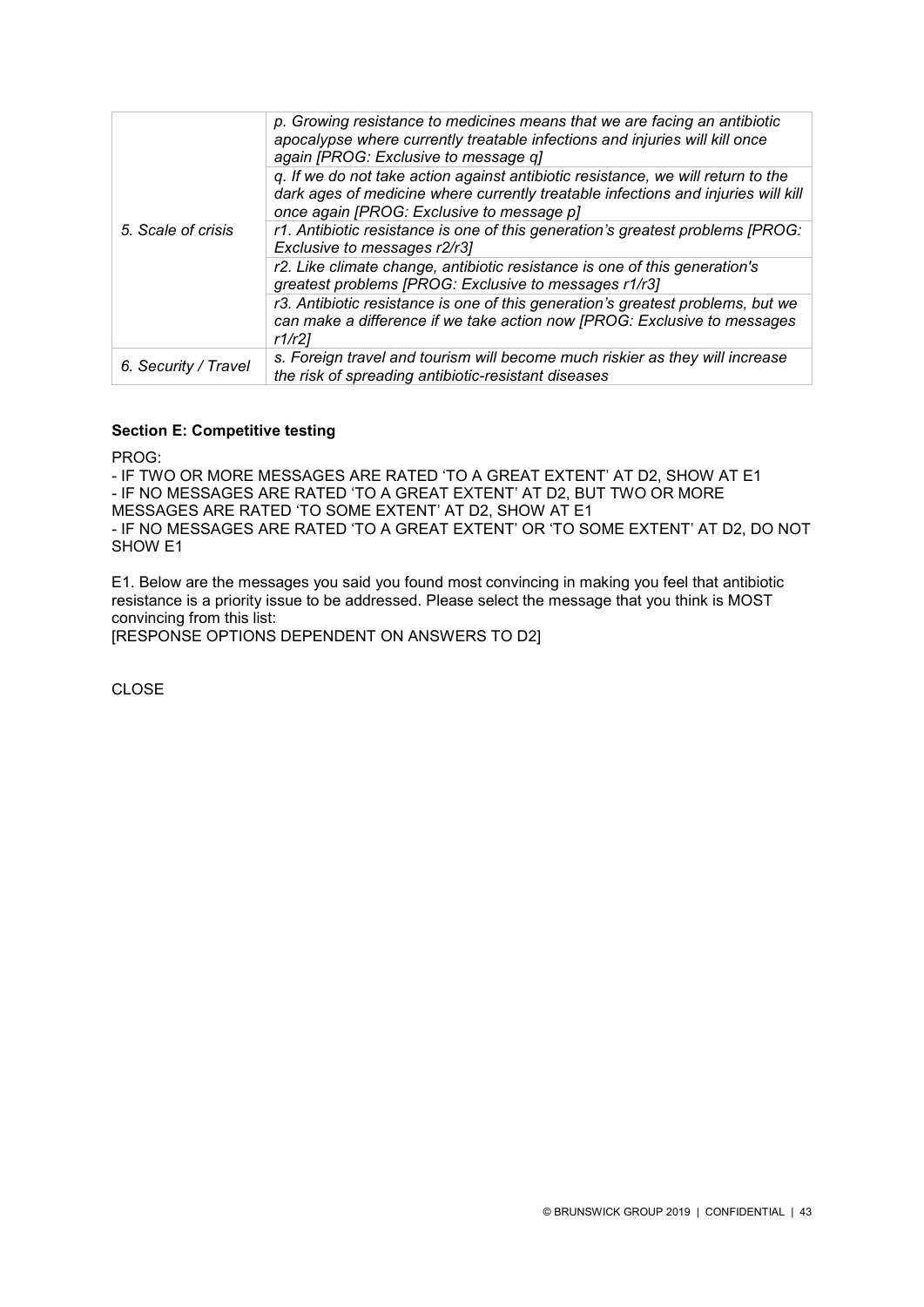# **d. Qualitative message development: screener questionnaire**

### *Example screener questionnaire used in the UK (with country-specific elements highlighted)*

We are calling to invite a select group of people to participate in a focus group about interesting and important issues being discussed and debated in society today. We are interested in speaking with people who don't mind sharing their views and personal experiences with others. As a way of saying thank you for sharing your time with us, we will be offering an incentive to those who participate.

### Q1. Would you say this describes you?

| Yes | <b>CONTINUE</b>  |
|-----|------------------|
| N٥  | <b>TERMINATE</b> |

Thank you. I have just a few questions to ensure that we recruit the right mix of participants for the discussion. If you qualify, we will provide an incentive of [TBC] to thank you for your participation in the discussion. Also, the discussion will be entirely confidential and anonymous. Nothing you say will be associated with you as an individual. [Explain video/audio taping.]

### Q2. Do you live in London? (country-specific)

| ౚ  | -  . -<br>n<br>╺<br>. |
|----|-----------------------|
| N0 | --<br>-               |

### Q3. What is your gender?

| QU. <i>WHICH</i> IS YOUI YOHOOI : |  |                                             |  |  |  |  |
|-----------------------------------|--|---------------------------------------------|--|--|--|--|
| Male                              |  | CONTINUE – ENSURE EQUAL SPLIT IN EACH GROUP |  |  |  |  |
| ≒ Female                          |  | CONTINUE - ENSURE EQUAL SPLIT IN EACH GROUP |  |  |  |  |

Q4. Which of the following ranges includes your age? (country-specific)

| 18-21       |   | <b>TFRMINATF</b>                                           |
|-------------|---|------------------------------------------------------------|
| 22-30       | 2 | CONTINUE – RECRUIT FOR GROUP 1 – ENSURE A MIX OF<br>AGES   |
| $31 - 40$   | 3 | CONTINUE – RECRUIT FOR GROUP 1 – ENSURE A MIX OF<br>AGES   |
| $41 - 50$   | 4 | CONTINUE – RECRUIT FOR GROUP $2$ – ENSURE A MIX OF<br>AGES |
| 51-65       | 5 | CONTINUE – RECRUIT FOR GROUP $2$ – ENSURE A MIX OF<br>AGES |
| 66 or above | 6 | TERMINATE                                                  |

Q5A. What is the highest level of education you have completed? (country-specific)

| No formal qualifications                        |   | <b>TERMINATE</b>                                |
|-------------------------------------------------|---|-------------------------------------------------|
| <b>Below GCSEs</b>                              | 2 | <b>TERMINATE</b>                                |
| <b>GCSEs or equivalent</b>                      | 3 | <b>TERMINATE</b>                                |
| A-levels or equivalent                          | 4 | CONTINUE - MAXIMUM 2 PER GROUP                  |
| <b>BTEC or HND</b>                              | 5 |                                                 |
| Undergraduate degree $-3$ - or 4-year<br>degree | 6 | CONTINUE – ENSURE A MIX IN EACH<br><b>GROUP</b> |
| Postgraduate - masters                          | 7 | CONTINUE – ENSURE A MIX IN EACH<br><b>GROUP</b> |
| Postgraduate - doctorate / Ph.D.                | 8 | <b>TERMINATE</b>                                |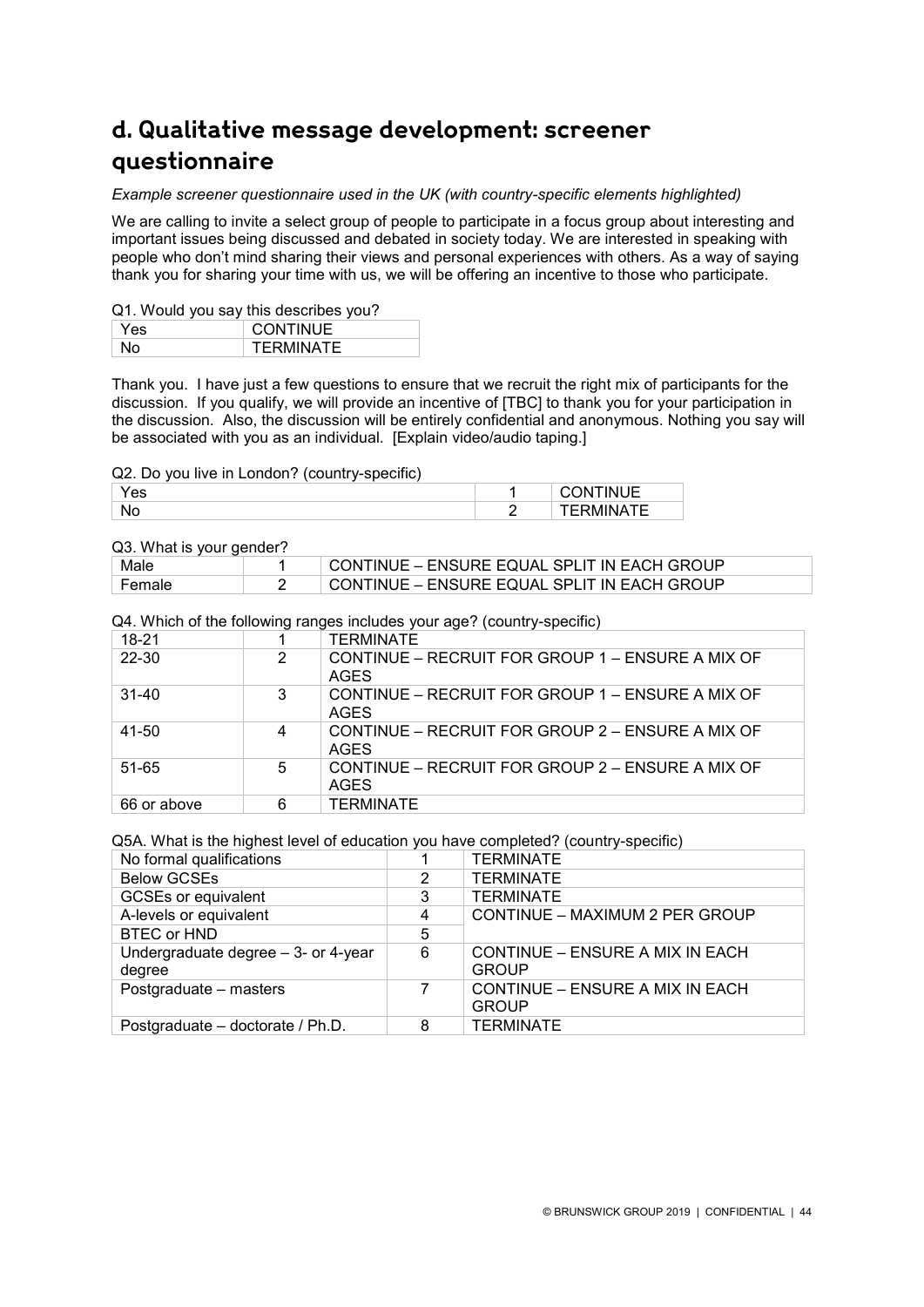Q5B. [ASK IF Q5A CODE 5/6/7] Which subject did you study at [PIPE RESPONSE IN Q5A] level?

[RECORD VERBATIM AND CHECK WITH BRUNSWICK]

[TERMINATE LIFE SCIENCE MAJORS E.G. MEDICINE, NURSING, BIOLOGY, PHARMACOLOGY, BIOCHEMISTRY, CHEMISTRY, VETERINARY, AND OTHER LIFE SCIENCE MAJORS]

Q6. Which of the following best describes your current employment status?

| Employed full-time |   | CONTINUE - GO TO Q7 |
|--------------------|---|---------------------|
| Employed part-time | 2 | CONTINUE - GO TO Q7 |
| Self-employed      | 3 | CONTINUE - GO TO Q7 |
| Retired            | 4 | CONTINUE - GO TO Q8 |
| Student            | 5 | TERMINATE           |
| Unemployed         | 6 | TERMINATE           |
| Other              |   | TERMINATE           |

Q7. What is your occupation? [RECORD VERBATIM]

Q8. Can you tell me if you or anyone in your immediate family works in any of these occupations or industries?

| Motor industry                |    | <b>CONTINUE</b>  |
|-------------------------------|----|------------------|
| Retail                        | 2  | <b>CONTINUE</b>  |
| Teaching                      | 3  | <b>CONTINUE</b>  |
| Accountancy                   | 4  | <b>CONTINUE</b>  |
| Advertising/PR                | 5  | <b>TERMINATE</b> |
| Market research               | 6  | <b>TERMINATE</b> |
| Media – TV, radio, newspapers |    | <b>TERMINATE</b> |
| Healthcare                    | 8  | <b>TERMINATE</b> |
| Pharmaceutical                | 9  | <b>TERMINATE</b> |
| Veterinary                    | 10 | <b>TERMINATE</b> |
| Farming                       | 11 | <b>TERMINATE</b> |
| None of the above             | 12 | <b>CONTINUE</b>  |

Q9. Which of the following ranges includes your household's annual total income? (country-specific)

| Less than $£25,000$ |   | TERMINATE                      |
|---------------------|---|--------------------------------|
| £25,000 $-$ £49,999 | 2 | CONTINUE – MAXIMUM 2 PER GROUP |
| £50,000 $-$ £74,999 | 3 | <b>CONTINUE</b>                |
| £75,000 $-$ £99,999 | 4 | <b>CONTINUE</b>                |
| £100,000 - £149,999 | 5 | <b>CONTINUE</b>                |
| £150,000 - £199,999 | 6 | <b>CONTINUE</b>                |
| £200,000 or more    |   | TERMINATE                      |
|                     |   |                                |

Q10. How frequently do you watch, read or listen to news from the following outlets? (country-specific) MUST CONSUME NEWS FROM 2+ of the FOLLOWING EVERY DAY/3-4 TIMES PER WEEK TO **CONTINUE** 

|                                             | Everyday | 3-4 times per<br>week | Once a week | Once or<br>twice a<br>month | <b>Never</b> |
|---------------------------------------------|----------|-----------------------|-------------|-----------------------------|--------------|
| The Daily Telegraph/The<br>Sunday Telegraph |          | 2                     | 3           |                             | 5            |
| The Times/The Sunday<br>Times               |          | っ                     |             |                             | 5            |
| The Guardian/The Observer                   |          | 2                     |             |                             | 5            |
| The Financial Times                         |          | 2                     | 3           |                             | 5            |
| The Independent                             |          | 2                     |             |                             | 5            |
| The i                                       |          | າ                     |             |                             | 5            |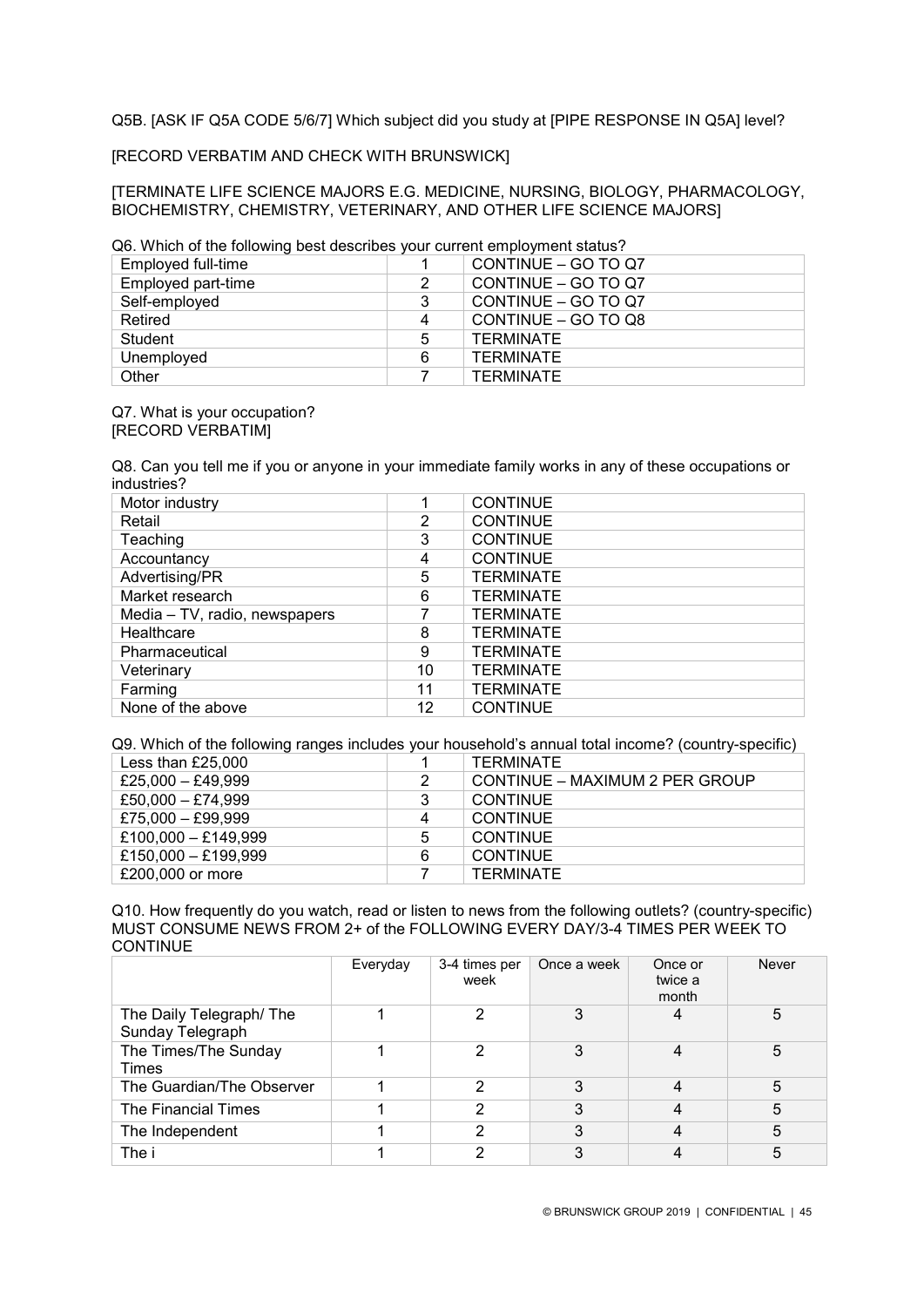| <b>Wall Street Journal</b> | 2 |   | 5 |
|----------------------------|---|---|---|
| The Spectator              | 2 |   | 5 |
| The Economist              | 2 | 3 | 5 |
| New Statesman              | 2 | 3 | 5 |
| <b>Total Politics</b>      | 2 | 3 | 5 |
| <b>BBC News</b>            | 2 | 3 | 5 |
| <b>ITV News</b>            | 2 | 3 | 5 |
| Channel 4 News             | 2 | 3 | 5 |
| <b>Sky News</b>            | 2 |   | 5 |
| The Today Programme        | 2 |   | 5 |
| Newsnight                  | 2 | 3 | 5 |
| <b>Daily Politics</b>      | 2 | 3 | 5 |
| <b>Question Time</b>       | 2 |   | 5 |

### Q11. Which of the following types of news are you interested in? [Select all that apply]

|                    | Yes | No |                       |
|--------------------|-----|----|-----------------------|
| International news |     | 2  |                       |
| National news      |     | 2  |                       |
| Local news         |     | 2  | CONTINUE - RECORD FOR |
| Health news        |     | 2  | <b>REFERENCE</b>      |
| Science news       |     | 2  |                       |
| Environmental news |     | າ  |                       |
| Technology news    |     | ◠  |                       |

### Q12. How is your health in general?

| ຼ<br>Very good |   |                                   |  |  |
|----------------|---|-----------------------------------|--|--|
| Good           |   | CONTINUE – RECORD FOR REFERENCE & |  |  |
| Fair           |   | ENSURE A MIX IN EACH GROUP        |  |  |
| <b>Bad</b>     |   |                                   |  |  |
| Verv bad       | 5 |                                   |  |  |

### Q13. When did you last take the following types of medicine? [RECORD FOR REFERENCE] (country-specific)

|                                 | In the last | In the last | In the last | More than 6 | Never |
|---------------------------------|-------------|-------------|-------------|-------------|-------|
|                                 | week        | month       | 6 months    | months ago  |       |
| Antibiotics                     |             |             | 3           |             |       |
| (e.g. amoxicillin, doxycycline) |             |             |             |             |       |
| Antivirals                      |             |             | 3           |             |       |
| (e.g. Tamiflu, Relenza)         |             |             |             |             |       |
| Anti-inflammatories             |             |             |             |             |       |
| (e.g. Aspirin, Ibuprofen)       |             |             |             |             |       |

Focus Group Participant Screening Questions:

Q14. Have you ever participated in a focus group?

| 'es | ASK Q15                      |
|-----|------------------------------|
|     | SKIP TO QUALIFICATION SCRIPT |

Q15. How recently did you participate in your last focus group?

| Less than three months ago | <b>TERMINATE</b> |
|----------------------------|------------------|
| Three to six months ago    | <b>CONTINUE</b>  |
| More than six months ago   | I CONTINUE       |

CLOSE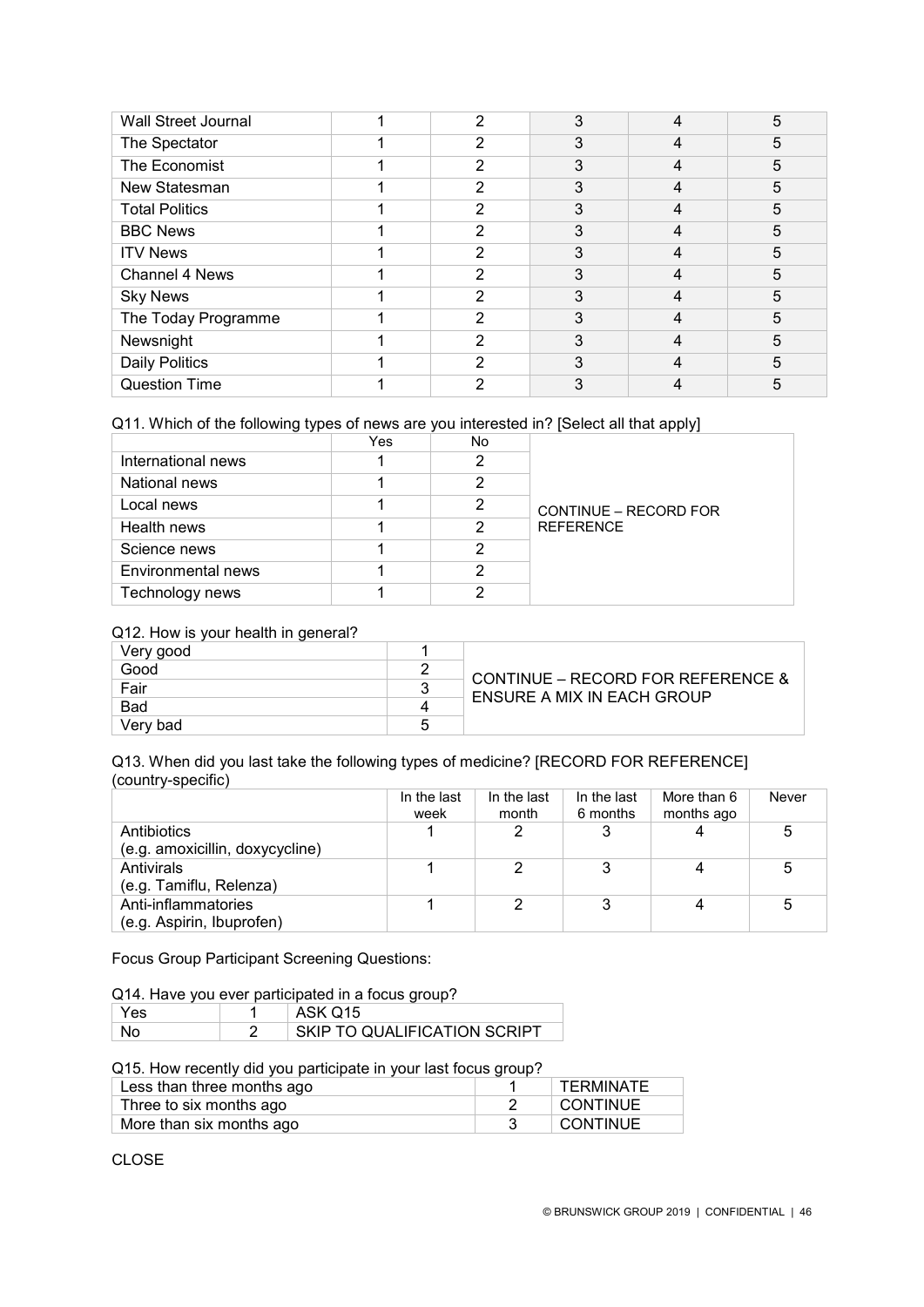### **e. Qualitative message development: discussion guide**

### **Pre-task (as waiting to come in)**

[HANDOUT 1] Below is a list of global health issues.

Health issues:

- Air pollution
- Antibiotic resistance
- Cancer
- Clean water
- HIV/AIDS
- Malaria
- Mental health
- **Obesity**
- Epidemic preparedness
- **Smoking**
- a. Please read through the list, and rank them in order of which you think are most important to be addressed – so 1 = the highest priority to address; 10 = the lowest priority to address
- b. Next to the issue that you ranked top  $(1 =$  the highest priority to address), please write why it is the highest priority.
- c. Next to the issue that you ranked bottom  $(10 =$  the lowest priority to address), please write why it is the lowest priority.
- d. Are there any global health issues that are really important that you think are missing from this list?

### **Introduction (5 minutes)**

Hi everyone, my name is [NAME] and I will be your moderator this evening. Thank you for taking the time to be here.

We're going to be talking about issues relating to health tonight. All opinions are welcome so please be courteous of others in the room, speak loudly, and avoid side conversations. We will be together for approximately 1 hour 45 minutes.

I want to disclose a few things about the room. This facility is equipped with microphones and a video camera; this enables us to know what was said, not who said what. There is a two-way mirror behind me. My colleagues are behind the glass and are taking notes because I won't be able to remember everything that gets said tonight.

Everything you say will be treated on a completely anonymous and confidential basis and nothing that you say in our conversation will be attributed back to you in any way when we are looking at our results.

So, with that, let's get started with some introductions around the table. If you could tell me:

- Your name
- What you do for work
- What are your main sources of news and current affairs?

[RESPONDENT NAME] do you want to start? [RESPONDENTS INTRODUCE THEMSELVES]

Thanks, now to start us off…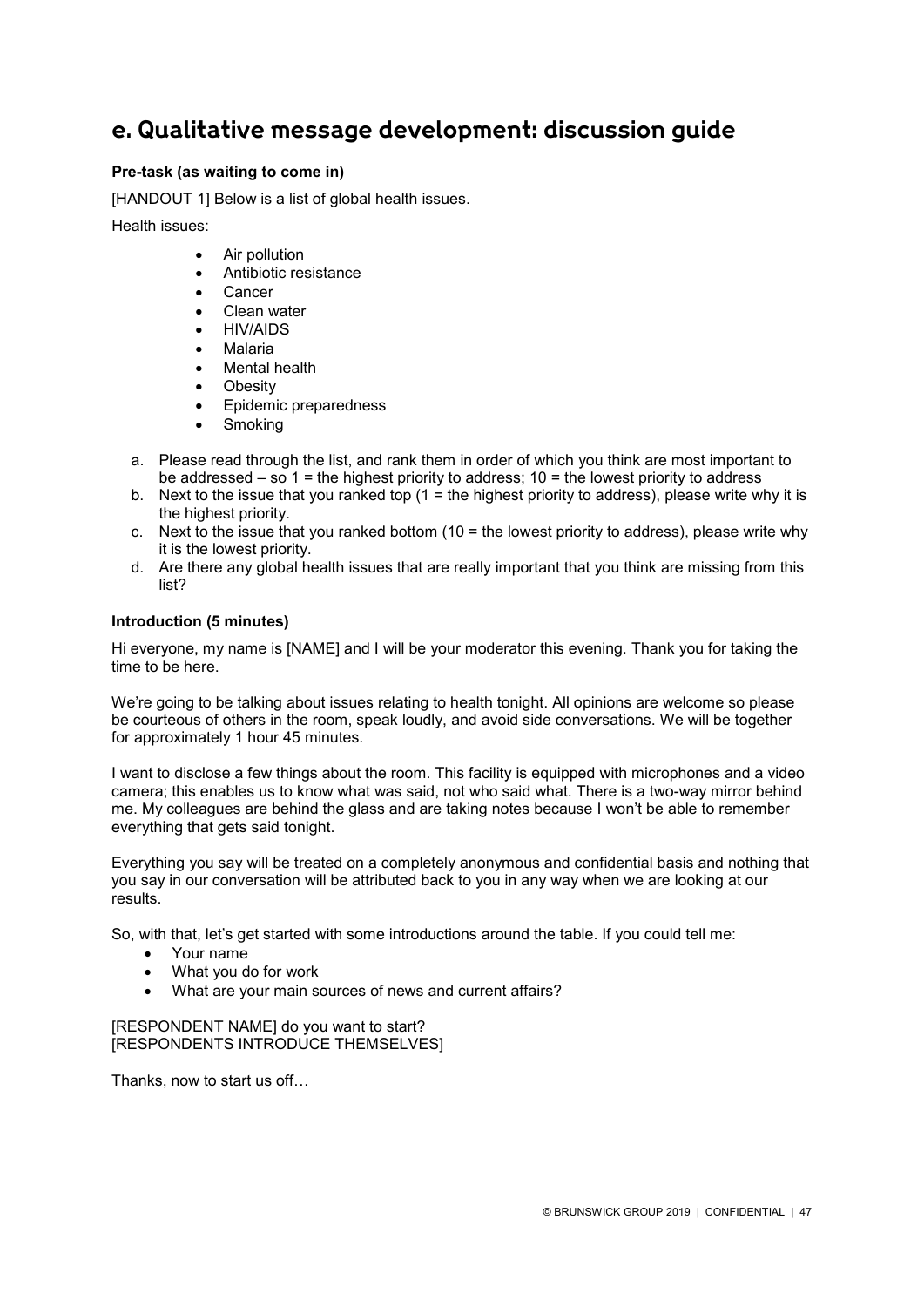### **Global health issues and AMR (20 minutes overall)**

Prioritisation (~5 minutes)

- 1. As you were waiting to come in, we asked you to complete an exercise ranking some global health issues by their priority to be addressed. Where did antibiotic resistance rank in your lists?
	- a. Why is that?
	- b. [If not top priority] What makes other issues a higher priority to address?

Terms (~7 minutes)

- 2. Have you heard the term 'antibiotic resistance' before?
	- a. Where did you hear it?
	- b. What does this term mean to you? Can you explain what it means?
	- c. [Moderator get a sense of whether there is real comprehension of the concept or whether they are simply familiar with the individual words]

[Moderator – share list of other terms for antibiotic resistance on flipchart – HANDOUT 2]

- 3. Have you heard any other terms used to describe this same issue?
	- Antibiotic resistance
	- Antibiotic-resistant bacteria
	- Drug-resistant infections
	- **Superbugs**
	- Antimicrobial resistance
	- AMR
	- a. Which do you think is most easily understandable?

Understanding (~7 minutes)

- 4. Based on what you know, can you explain what is happening with antibiotic resistance?
- 5. And can you explain why it is happening?
- 6. What impact do you think antibiotic resistance could have?
	- a. What impact is it having now? And what will the impact be in the future?
	- b. Who do you think will be affected by this issue?

### **B. What is happening and why it is happening (15 minutes)**

[HANDOUT 3] I'm now going to share some information about antibiotic resistance with you, and then we will discuss. I would like to know how well these statements help you to understand what antibiotic resistance is, and why it is happening. I would also like to discuss what questions you have and what more information you would need in order to understand what antibiotic resistance is.

[Moderator note: we want to understand which of these statements is the best initial explanation, and what questions it raises / what more information is needed]

*B1. The germs that cause illnesses adapt and change over time, meaning that they can develop the ability to defeat the medicines designed to kill them*

*B2. Antibiotics are overused in humans and animals, which has resulted in them becoming less effective in treating illnesses*

*B3. Germs will always look for ways to survive and resist new drugs, but the way we are using antibiotics is accelerating this process*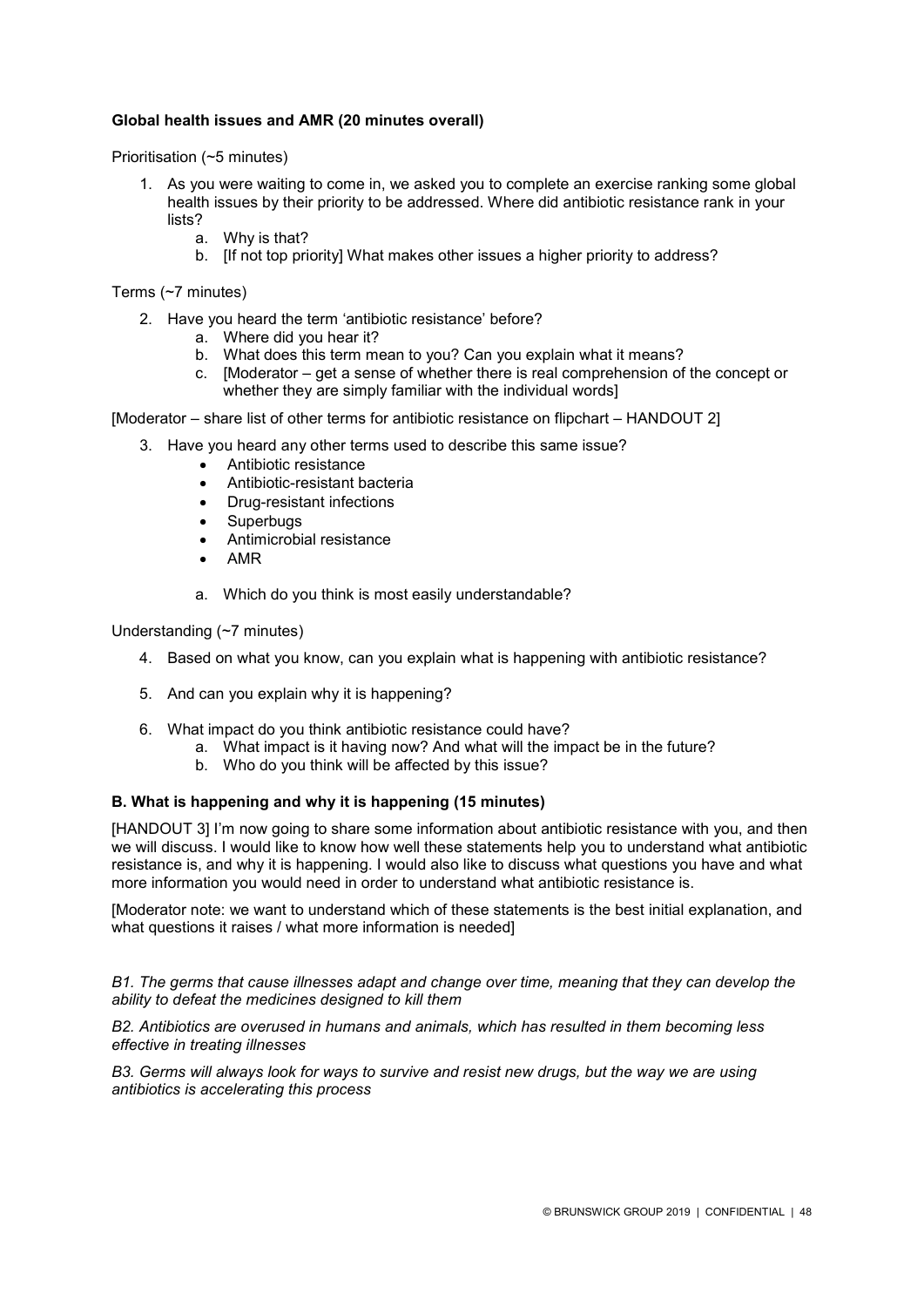- 1. First, take a moment to read the statements, then rank them in order of how well each explains what antibiotic resistance is. As you are doing this, please underline or circle any words or phrases that you do not understand.
	- a. Which statement did you rank as best?
	- b. Taking each message in turn:
		- i. Why did you rank this as best?
			- ii. What did you like about that statement?
		- iii. Which words or phrases did you highlight as being hard to understand?
	- c. Message specific probes:

| B2:                     |              | What do you understand by the statement that antibiotics are overused 'in<br>humans and animals'? What does this mean to you?                                 |
|-------------------------|--------------|---------------------------------------------------------------------------------------------------------------------------------------------------------------|
| B <sub>1</sub> &<br>B3: | ii.<br>-iii. | This message talks about 'germs'. What do you understand to be the connection<br>between germs and illness?<br>And what does the term 'bacteria' mean to you? |

- 2. If someone explained antibiotic resistance to you using these statements, what questions would you have?
	- a. What other information would you want to know to help you understand what is happening?

[HANDOUT 4] I also have some variations of one of the messages, that I would like to discuss.

*ORIGINAL = B1. The germs that cause illnesses adapt and change over time, meaning that they can develop the ability to defeat the medicines designed to kill them*

*VARIATION = B4. The germs that cause illnesses adapt and change over time, meaning they become resistant to medicines* 

*VARIATION = B5. The germs that cause illnesses adapt and change over time, meaning that the medicines that save lives are no longer working*

3. How do these versions compare do the original? Are they better or worse in explaining what is happening with antibiotic resistance? a. Message specific probes:

| B4: | How easily understandable is the phrase 'becoming resistant to medicines'?                                                                    |
|-----|-----------------------------------------------------------------------------------------------------------------------------------------------|
| B5: | How useful is 'medicines that save lives are no longer working' for explaining<br>antibiotic resistance? And for prioritizing it as an issue? |

### **C. Impact (30 minutes)**

Who it affects (~10 minutes)

- Now, I want to discuss who antibiotic resistance affects. On the wall, there are groups affected by antibiotic resistance [HANDOUT 5 – pin to wall].
- 1.

| GROUP ONE: I                                                                                                                                                                           | <b>GROUP TWO:</b>                                                                                                                                                      |
|----------------------------------------------------------------------------------------------------------------------------------------------------------------------------------------|------------------------------------------------------------------------------------------------------------------------------------------------------------------------|
| • Everyone, wherever you live<br>Babies and children<br>$\bullet$ The elderly<br>• People with weakened immune systems<br>that are less able to fight infections and<br>other diseases | Everyone, whoever you are<br>Babies and children<br>The elderly<br>People with weakened immune<br>systems that are less able to fight<br>infections and other diseases |
|                                                                                                                                                                                        |                                                                                                                                                                        |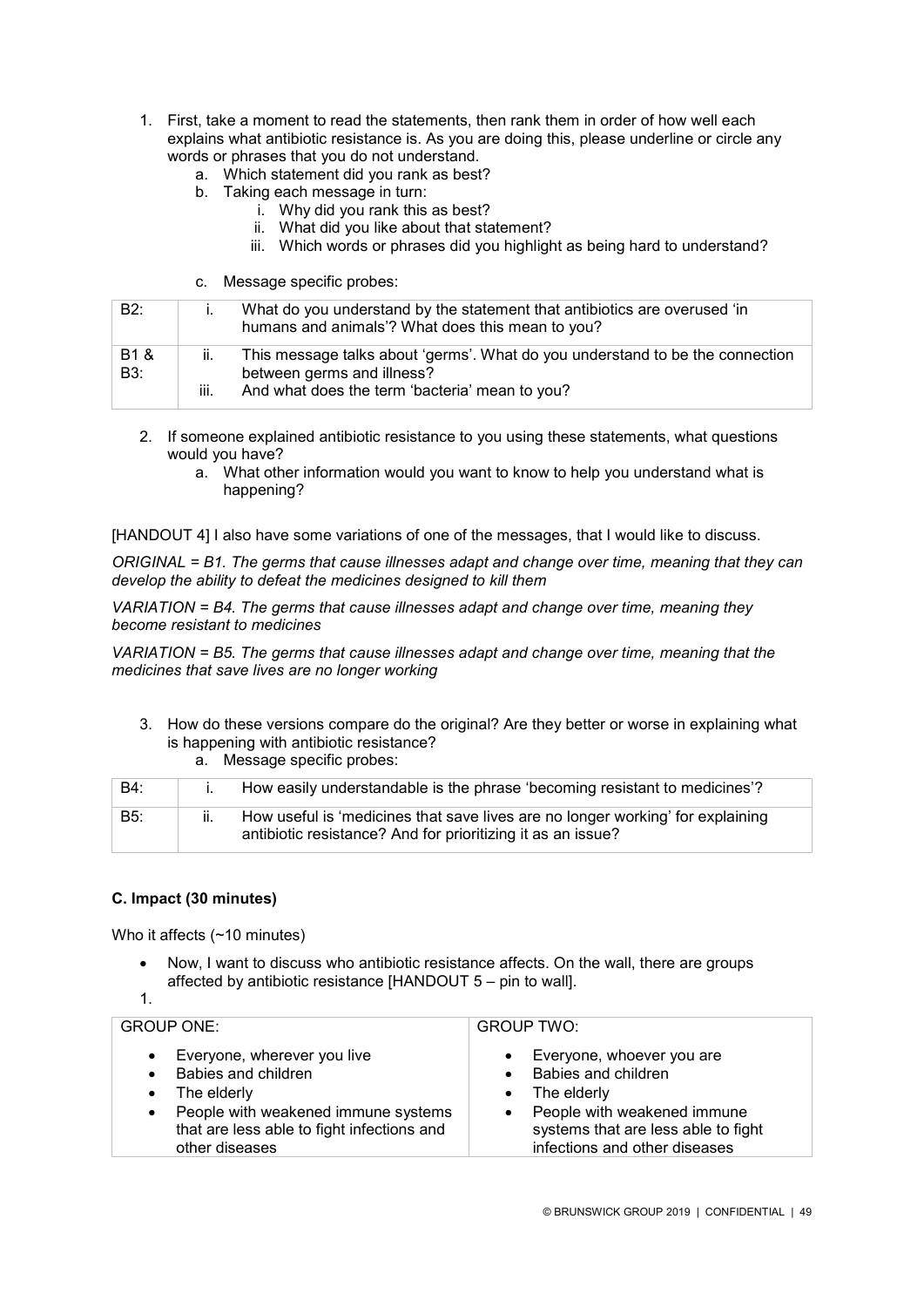| • Vulnerable groups                       | • Vulnerable groups                               |
|-------------------------------------------|---------------------------------------------------|
| • Our children and grandchildren - future | $\bullet$ Our children and grandchildren – future |
| generations                               | generations                                       |
| <b>Humans</b>                             | Humans                                            |
| Animals                                   | • Animals                                         |

- 1. How concerned are you that antibiotic resistance affects each of these groups?
	- a. Put a green sticker on the group that concerns you the most.
	- b. Put a red sticker on the group that concerns you the least. [Moderator note: if respondents choose 'animals', please probe on which other groups concern participants least]
	- c. Probe: what do you understand by the term 'vulnerable groups'?
- 2. If someone told you that antibiotic resistance affected these groups, what questions would you have?
	- a. What other information would you want to know to help you understand what is happening?

Consequences of AMR (~20 minutes)

• [HANDOUT 6] I now want to discuss the impact of antibiotic resistance. In the packs I'm handing out are a number of possible headlines you could read about the impact of antibiotic resistance. First, take a moment to read the headlines and the statements underneath them.

C1. 'Antibiotic resistance threatens farming and food production'

*Antibiotic resistance is a threat to both human and animal health and could have a major impact on farming and food production*

C2. 'Antibiotic resistance slows recovery from operations and illness'

*People will take longer to recover from operations and illnesses*

C3. 'Routine surgery, common diseases and injuries made more dangerous by antibiotic resistance'

*Having routine surgery such as caesarean sections or hip replacements will become life threatening, and complications from common diseases such as diabetes and injuries or cuts will become harder to manage*

C4. 'TB once again killing due to antibiotic resistance'

*Tuberculosis (TB) was a disease that had been brought under control by antibiotics; however, the spread of antibiotic-resistant TB means many people are once again dying from this disease*

C5. 'The world is facing an antibiotic apocalypse'

*Growing resistance to medicines means that we are facing an antibiotic apocalypse where currently treatable infections and injuries will kill once again*

C6. 'Antibiotic resistance could take us back to the dark ages'

*If we do not take action against antibiotic resistance, we will return to the dark ages of medicine where currently treatable infections and injuries will kill once again*

- 1. Please read through the sheet and rank the articles in order of which you would be most likely to read based on the headline (and statement beneath). The article you would be most likely to read should be marked number 1, and the article you would be least likely to read should be number 6.
- 2. Which article have you chosen as number 1 (that you would be most likely to read)? a. Why?
- 3. Which article have you chosen as number 6 (that you would be least likely to read)?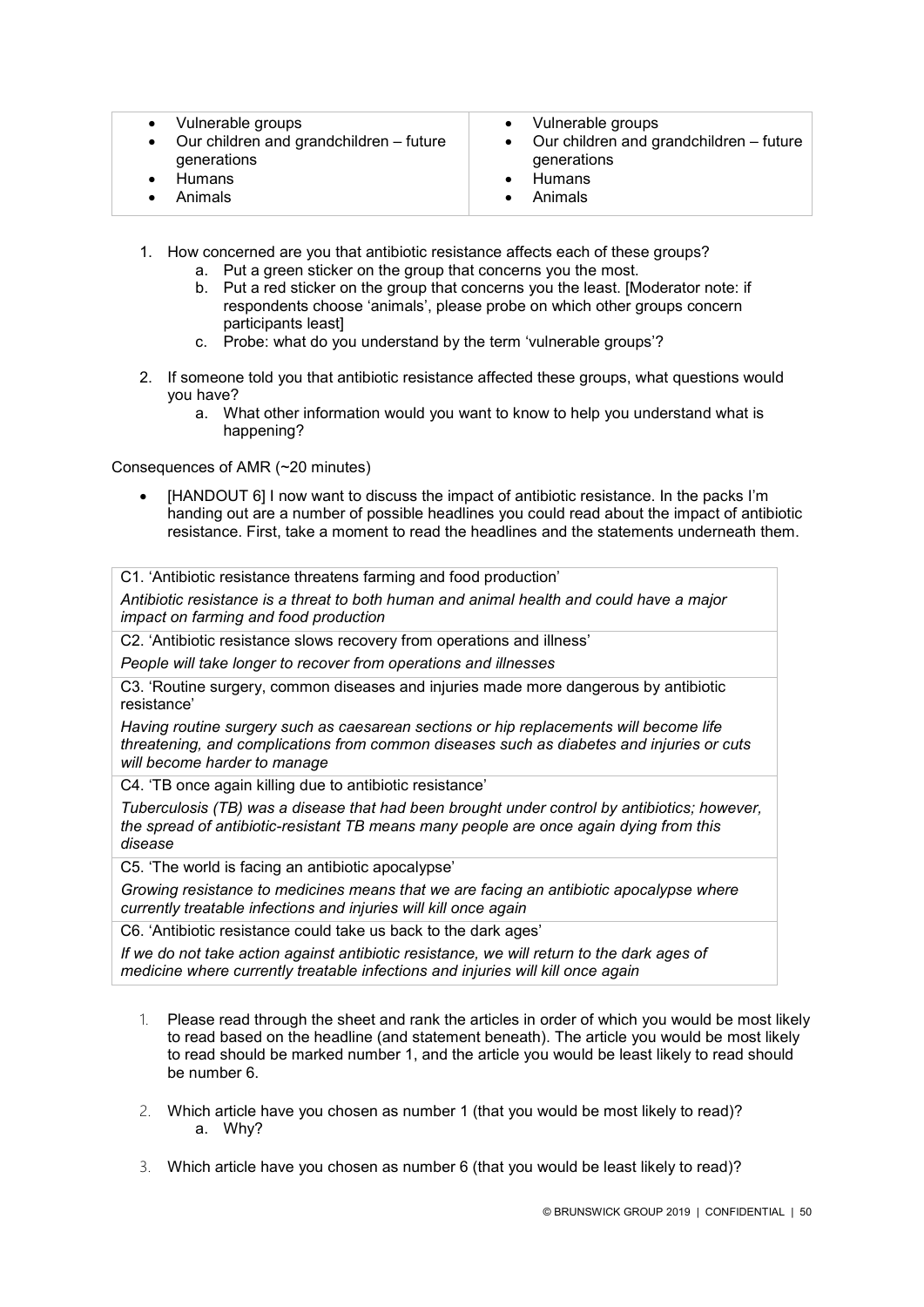- a. Why?
- 4. Message specific probes:

| C3.              |      | What types of surgery or diseases would you be most concerned about, if<br>antibiotics no longer worked? |
|------------------|------|----------------------------------------------------------------------------------------------------------|
| C <sub>5</sub> . | ii.  | What does the term 'antibiotic apocalypse' mean to you?                                                  |
| C6.              | iii. | What does the term 'dark ages of medicine' mean to you?                                                  |

5. Looking again at the sheet, which of the articles provides the strongest reason for antibiotic resistant being a priority issue that needs to be addressed? Please draw a star next to this article.

This could be the same article you chose as number 1, or a different one.

- a. Which did you choose? Why?
- b. Is it the same you chose as number 1? Why (not)?

### **D. Combining messages (30 minutes)**

News article creation (~20 minutes)

I now want to think about how we combine all the information we have discussed so far to communicate why antibiotic resistance is a priority to be tackled.

- 1. We are going to create news articles, aimed at persuading your friends and family that antibiotic resistance is an issue that we need to address now. We will work in pairs, to combine the information that we have discussed to create the articles.
- 2. [HANDOUT 7] As you can see on the sheets in front of you, you will need to decide on:
	- a. A headline you can use one of the headlines we have just read, or create a new headline which brings together some of the other information that we have discussed
	- b. The group of people it affects the list of the groups we discussed is displayed on the wall
	- c. An idea for a piece of supporting information to show why antibiotic resistance is a priority to be tackled – for example:
		- i. The experience of someone affected by antibiotic resistance
		- ii. Statistics numbers of people affected
		- iii. The scale of the problem, comparing it to other global issues
		- iv. Scientific explanation of what is happening and / or what is causing it
	- d. An image draw or describe a picture that would best support the article
- 2. Why did you choose that headline and that group of people?
- 3. Why did you choose that type of supporting information?
- 4. What image have you drawn and why?

### Narrative test (~10 minutes)

[HANDOUT 8] We have prepared a longer statement to communicate what antibiotic resistance is and its impact. Read the statement and then we will discuss.

*D1. The germs that cause illnesses adapt and change over time, meaning that they can develop the ability to defeat the medicines designed to kill them. We are speeding up this process through our overuse of antibiotics, which has resulted in them becoming less effective in treating illnesses. Everyone is threatened by antibiotic resistance, in particular the most vulnerable people in society – the very young, the elderly and those with weakened immune systems that are less able to fight infections and other diseases. But if we take action now, this is a problem we can solve.*